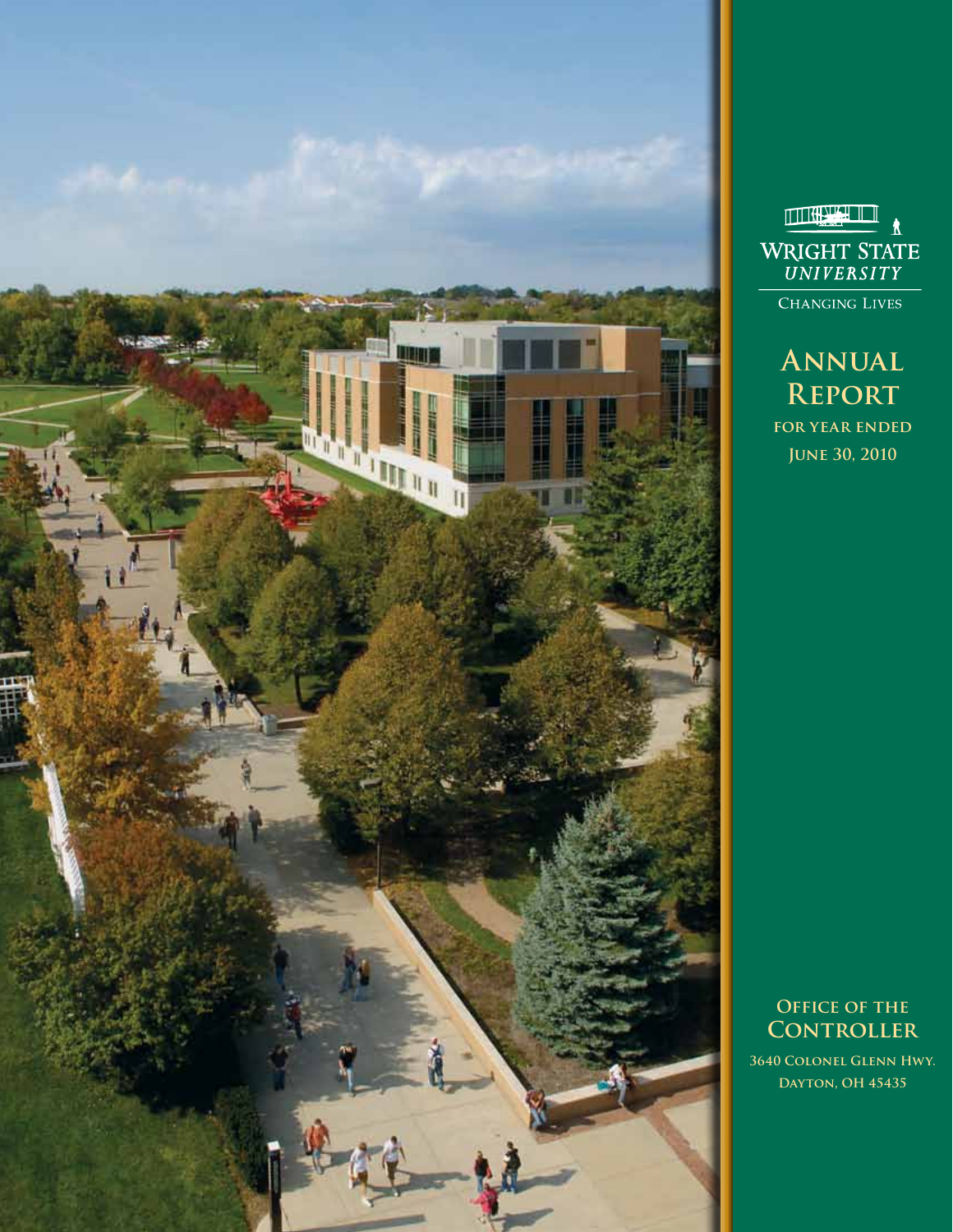# **WRIGHT STATE UNIVERSITY**

Annual Report Table of Contents June 30, 2010

| <b>MANAGEMENT'S DISCUSSION AND ANALYSIS</b>                                                                                   |                |
|-------------------------------------------------------------------------------------------------------------------------------|----------------|
| <b>FINANCIAL STATEMENTS</b>                                                                                                   |                |
| Independent Auditors' Report<br><b>Statements of Net Assets</b><br>Statements of Revenues, Expenses and Changes in Net Assets | 17<br>19<br>20 |
| <b>Statements of Cash Flows</b>                                                                                               | 21             |
| NOTES TO FINANCIAL STATEMENTS                                                                                                 | 23             |

PAGE AND RESERVE THE RESERVE THAT IS NOT THE RESERVE THAT IS NOT THE RESERVE THAT IS NOT THE RESERVE THAT IS NO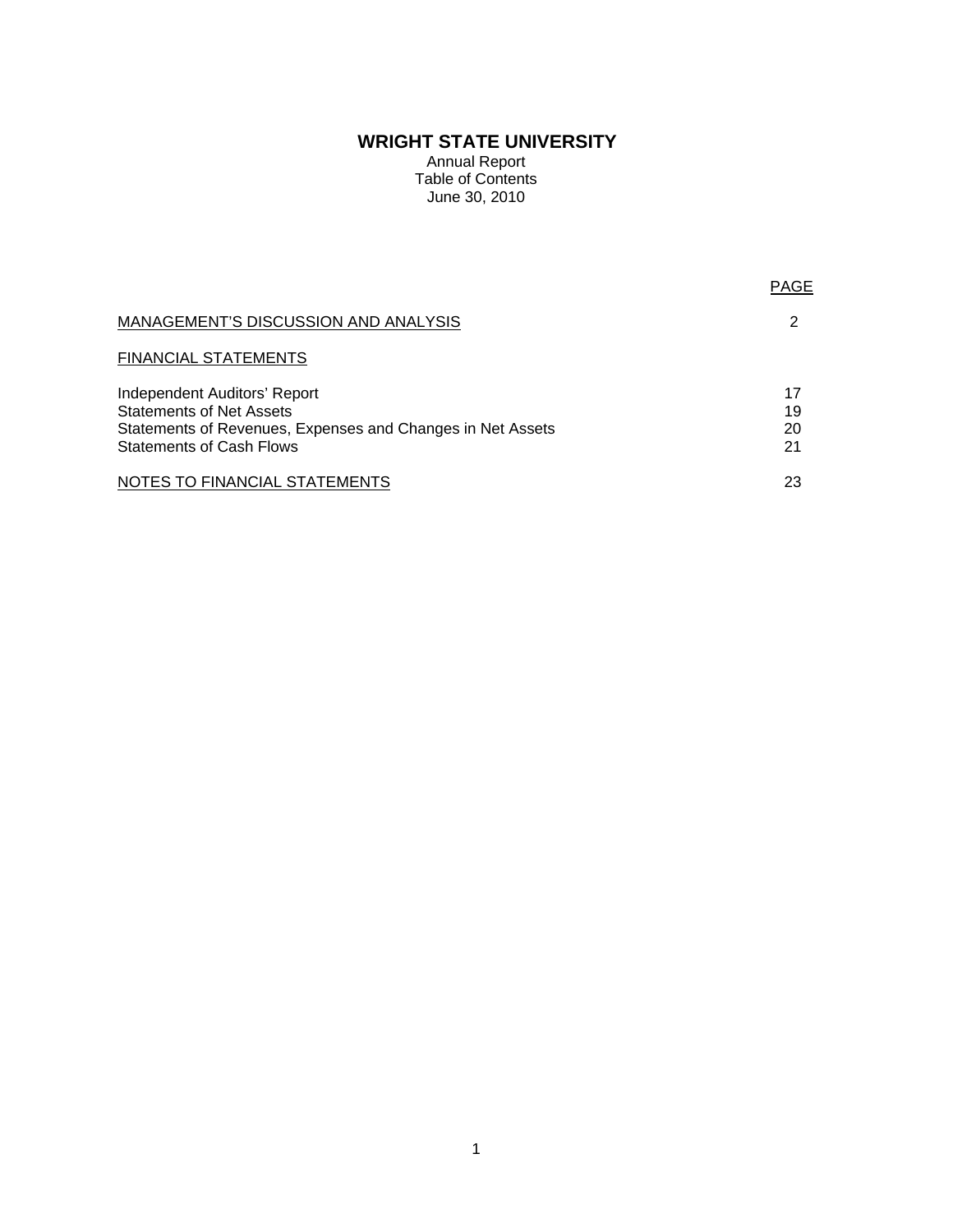# **Management's Discussion and Analysis Fiscal Year Ended June 30, 2010**

Wright State University's Management Discussion and Analysis (MD&A) presents an overview of its financial condition and assists the reader in focusing on significant financial issues for the year ended June 30, 2010 with selected comparative information for the years ended June 30, 2009 and 2008. The discussion has been prepared by management and should be read in conjunction with the accompanying financial statements and footnotes. The financial statements, footnotes, and this discussion are the responsibility of management.

# **Financial and Other University Highlights**

- For the third year in a row, Wright State University's regional reputation enjoyed national attention as a "Best in the Midwest" college in *The Princeton Review's* annual college ratings. Wright State was among 158 schools from 12 states profiled as "Best in the Midwest" in its 2010 Best Colleges: Region by Region, released online with its 2010 Best 371 Colleges. Criteria considered for this designation include academics, quality of life, and extracurricular activities.
- Wright State was named to the 2009 President's Higher Education Community Service Honor Roll, the highest federal recognition a college or university can receive for its commitment to volunteering, service-learning, and civic engagement. Wright State is the only public university in Ohio to be listed on the Honor Roll with Distinction for its commitment to service.
- Six of Wright State's seven university centers of excellence were designated Ohio Centers of Excellence by Governor Ted Strickland and Ohio Board of Regents Chancellor Eric D. Fingerhut. These centers are the Center of Excellence in Human-Centered Innovation, the Center of Excellence in Knowledge-Enabled Computing, the Wright State University & Premier Health Partners Neuroscience Institute, Product Reliability and Optimization, Micro-Air Vehicle Research, and the National Center for Medical Readiness. The University believes there will be additional designations to come.
- For the first time in three years the University raised its undergraduate tuition rates by 3.5%. Graduate tuition as well as the School of Professional Psychology increased its rates by 4% while the Boonshoft School of Medicine (BSOM) had a tuition increase of 5%. These increases were necessitated in 2010 as a result of a flat level of support from the State of Ohio in the new biennial state budget that covers fiscal years 2010 and 2011. Even with these tuition increases, Wright State continues to maintain the fourth lowest in-state undergraduate tuition rate among Ohio's thirteen fouryear public institutions.
- As noted above, in 2010 total state appropriations did not change from its 2009 funding level after subtracting the effect of OhioLINK (a statewide library initiative for which the University serves as fiscal agent). Increases in 2009 and 2008 were 7.0% and 4.7%, respectively. The 2009 and 2008 increases were significant increases, allowing the University to forego undergraduate tuition increases in those years. State appropriations in 2010 would have been much lower had it not been for federal stimulus funds that provided an additional \$13.0 million to maintain funding at the 2009 level.
- Net assets increased \$11.5 million from 2009 to 2010. This increase was created primarily by better than expected returns in investment income and large increases in tuition and fee revenue created by a sizeable increase in enrollment. There were also modest increases in net capital assets. Net assets decreased \$3.4 million in 2009 primarily as a result of poor investment performance.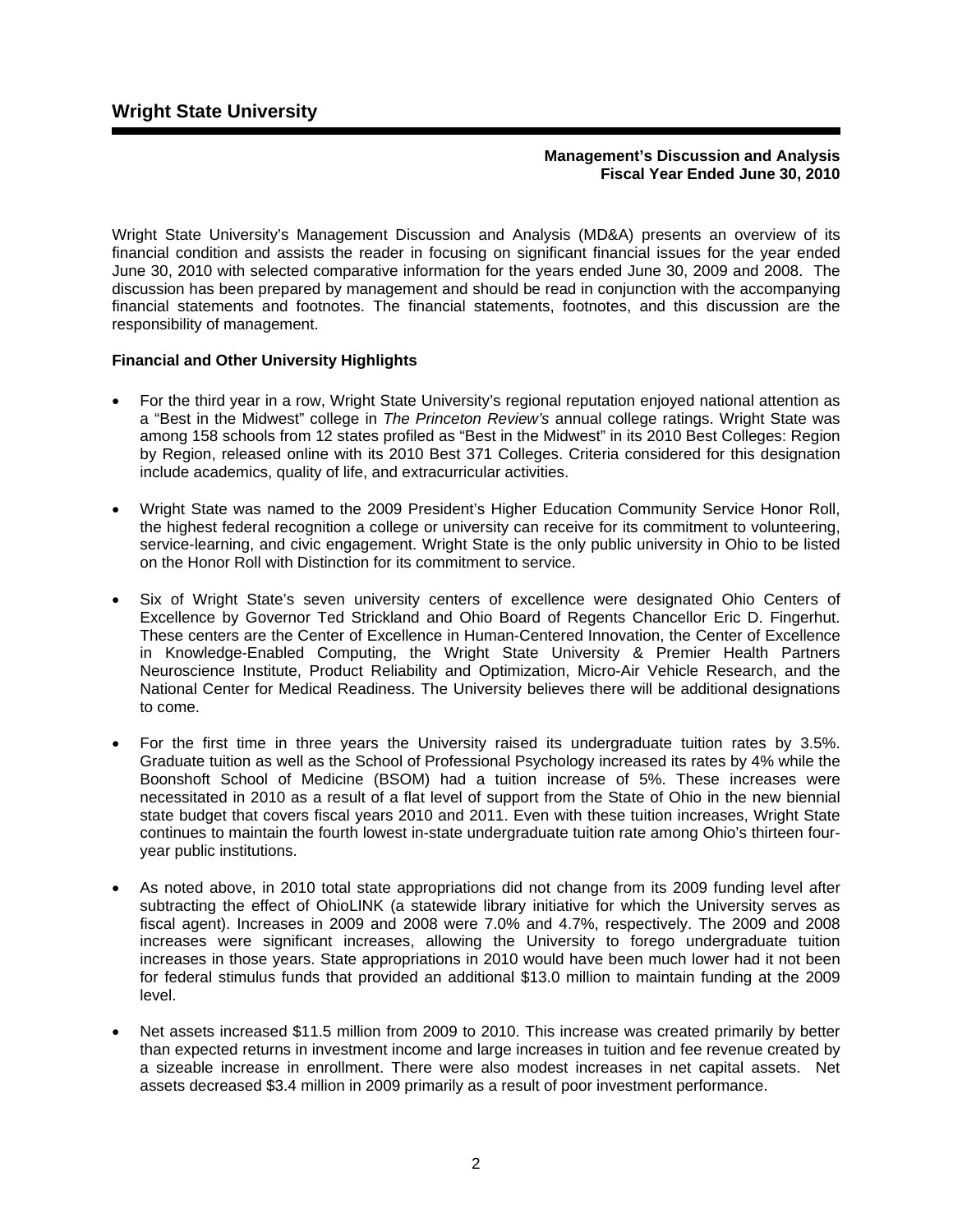- Fiscal year 2010 saw the largest enrollment in the university's history. Fall 2009 headcount grew to nearly 18,800, a 6.4% increase over fall 2008. The strongest growth was in the Colleges of Science and Mathematics, Engineering and Computer Science, and Nursing and Health. This strong growth followed a 4.4% increase in headcount from the previous year. These recent increases in enrollment have helped to compensate for the lack of increase in state funding.
- For the 31st consecutive year, Wright State students brought home top honors from the National Model United Nations (NMUN) conference, a record unmatched by any other four-year college or university in the country. NMUN is the world's largest university-level simulation of the United Nations and educates over 4,000 students about the United Nations and contemporary international issues facing our world. Wright State's student team was awarded four top honors.
- During 2010 Wright State's Boonshoft School of Medicine and Miami Valley Hospital announced the formation of the Wright State University & Premier Health Partners Neuroscience Institute to speed the transfer of research discoveries from bench to bedside, improving the diagnosis and treatment of neurological disorders such as stroke. This major public-private initiative partners the Dayton region's strongest biomedical research institution with the clinical resources of the region's leading hospital system. Miami Valley Hospital has made a major investment of \$4.35 million over five years to create a new Department of Neurology within the Wright State University Boonshoft School of Medicine. This institute was named one of Wright State's six Ohio Centers of Excellence.
- In December 2009 the University issued \$11.4 million of taxable Build America Bonds in order to effect some energy savings projects across campus. These measures are part of an effort to achieve a 20 percent reduction in energy usage from 2004 (base year) to 2014 as required by Ohio legislation. These projects are expected to be completed by December 2010. While the bonds are considered taxable, the University receives a 35 percent rebate of interest expense from the federal government as a form of federal subsidy. While the gross effective rate of the bonds is 4.38 percent, the net effective rate after rebate is only 2.83 percent. The University negotiated a performance contract with the contractor in which the University is guaranteed energy savings adequate to retire the debt incurred for the project.
- The University continued its efforts during 2010 to convert Wright State's academic calendar from the quarter system to the semester system effective fall quarter, 2012. This move is being made to better align Wright State's calendar with other universities' to better facilitate collaborative academic programs, student transfer and articulation. Changes to the *general education* and *writing across the curriculum* programs were finalized and approved and faculty workload issues were resolved. The University is on schedule to complete its three year transition.

# **Using the Annual Report**

This annual report includes three financial statements: the Statement of Net Assets, the Statement of Revenues, Expenses and Changes in Net Assets, and the Statement of Cash Flows. These financial statements are prepared in accordance with GASB Statement No. 35, *Basic Financial Statements-and Management's Discussion and Analysis-For Public Colleges and Universities*. These statements focus on the financial condition of the University, the results of operations, and cash flows of the University as a whole. All comments and discussions included in this discussion and analysis relate only to Wright State University and not to the Wright State University Foundation unless specifically noted.

The three financial statements should help the reader of the annual report understand how the university's overall financial condition has changed as a result of the current year's financial activities. These financial statements present similar information to that disclosed in private sector (i.e. corporate) financial statements. The financial statements will also assist the reader in evaluating the ability of the University to meet its financial obligations. The Statement of Cash Flows presents information related to both cash inflows and cash outflows and is further categorized by operating, noncapital financing, capital and related financing, and investing activities.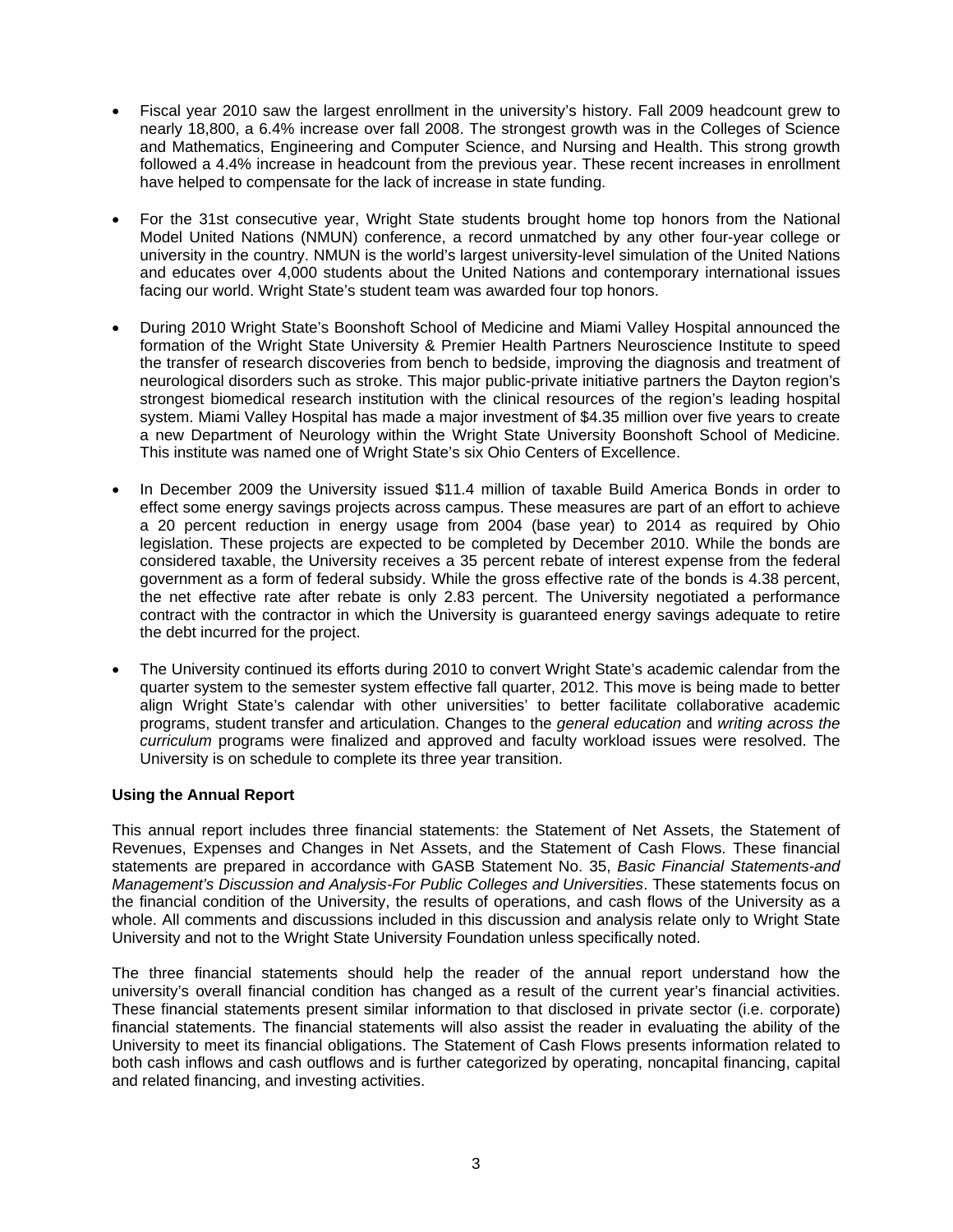At a number of points in this narrative, we discuss revenues from state appropriations. In general, these references should be read to also include federal appropriations, which are the federal stimulus funds the state has used to replace lost state tax revenues due to the recession. In contrast, federal grants and contracts refer to more traditional forms of federal funding that are quite distinct from federal stimulus funds.

### **Statements of Net Assets**

The Statement of Net Assets, which reports all assets and liabilities of the University, presents the financial position of the University at the end of the fiscal year. Our net assets are simply the difference between total assets and total liabilities. The change in net assets during the fiscal year is an indicator of the change in the overall financial condition of the University during the year. A summary of the university's assets, liabilities, and net assets as of June 30 is as follows:

|                                    |                                   | 2010    |    | 2008                   |    |           |  |  |  |  |
|------------------------------------|-----------------------------------|---------|----|------------------------|----|-----------|--|--|--|--|
|                                    | (All dollar amounts in thousands) |         |    |                        |    |           |  |  |  |  |
|                                    |                                   |         |    |                        |    |           |  |  |  |  |
| Current assets                     | \$                                | 84,313  | \$ | 81,284                 | \$ | 66,445    |  |  |  |  |
| Noncurrent assets:                 |                                   |         |    |                        |    |           |  |  |  |  |
| Capital assets, net                |                                   | 303,714 |    | 298,308                |    | 292,817   |  |  |  |  |
| Other                              |                                   | 108,495 |    | 97,307                 |    | 115,697   |  |  |  |  |
| <b>Total assets</b>                |                                   | 496,522 |    | 476,899                |    | 474,959   |  |  |  |  |
| Current liabilities                |                                   |         |    |                        |    |           |  |  |  |  |
|                                    |                                   | 82,126  |    | 78,775                 |    | 69,957    |  |  |  |  |
| Noncurrent liabilities             |                                   | 42,890  |    | 38,096                 |    | 41,564    |  |  |  |  |
| <b>Total liabilities</b>           |                                   | 125,016 |    | 116,871                |    | 111,521   |  |  |  |  |
| Net assets:                        |                                   |         |    |                        |    |           |  |  |  |  |
| Invested in capital assets, net of |                                   |         |    |                        |    |           |  |  |  |  |
| related debt                       |                                   | 269,596 |    | 267,032                |    | 257,526   |  |  |  |  |
| Restricted                         |                                   | 19,044  |    | 18,827                 |    | 18,755    |  |  |  |  |
| Unrestricted                       |                                   | 82,866  |    | 74,169                 |    | 87,157    |  |  |  |  |
| Total net assets                   | S                                 | 371,506 |    | $$ \overline{360,028}$ |    | \$363,438 |  |  |  |  |

The university's net assets increased \$11.5 million in 2010 primarily due to strong results in the investment market and large increases in student enrollments. The investment markets rebounded in 2010 which produced almost \$10 million in investment income compared to a budget of only \$4 million. This is in stark contrast to the \$12 million investment loss experienced in 2009 which was the primary driver in the reduction of \$13.0 million in unrestricted net assets in that year. In addition, the University experienced the largest enrollment in the school's history in 2010 creating a better than planned growth in student tuition revenue. These two items were by far the largest contributors to the \$8.7 million increase in unrestricted net assets. Capital assets, net of depreciation and related debt, increased only slightly in 2010 as the University completed its science facility projects and began a number of energy conservation projects. These outlays were substantially offset by annual depreciation expense however, causing the net capital assets to remain relatively unchanged. In 2009, the primary outlays were for the continuation of improvements in the university's science facilities and major renovations of its facilities at the university's Lake campus in Celina.

*Total assets* increased \$19.6 million in 2010 over 2009. *Current assets*, comprised primarily of cash and operating investments, student and sponsor receivables, and prepaid expenses, increased by only \$3.0 million in 2010 from 2009. This increase is a result of several factors. Most notably, there was \$3.5 million of restricted cash consisting of unspent bond proceeds at June 30, 2010 for the energy conservation projects. In addition, accounts receivable decreased \$1 million from \$22.7 million to \$21.7 million primarily as a result of a decrease in sponsored program receivables of \$1.5 million. Prepaid expenses comprise another large share of current assets at \$13.6 million in 2010 compared to \$14.1 million in 2009. These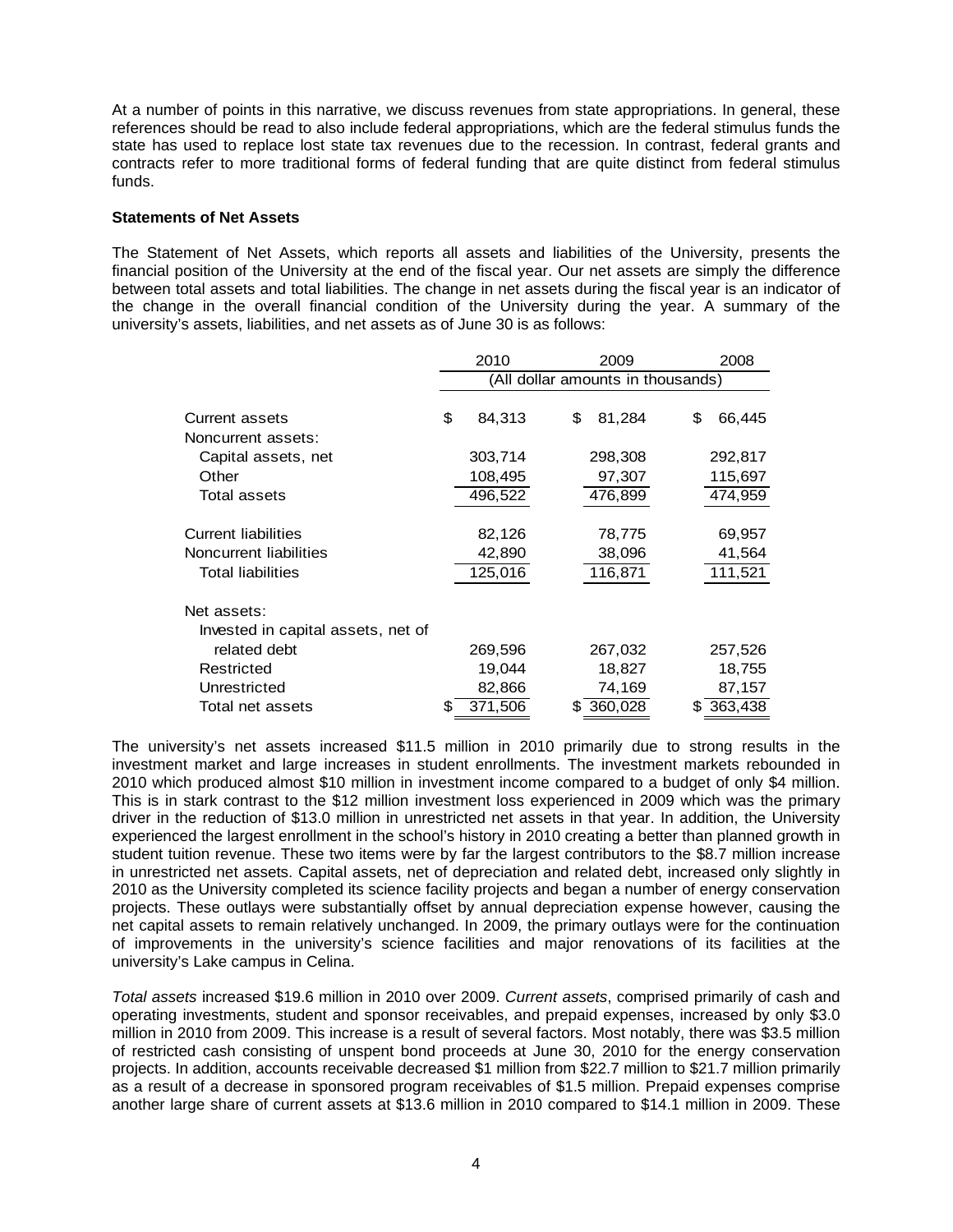assets are primarily composed of license agreements for the OhioLINK program for which the University is the fiscal agent.

*Other noncurrent assets* increased \$11.2 million from \$97.3 million in 2009 to \$108.5 million in 2010. These assets are comprised of long-term investments, long-term student loans receivable, and long- term prepaid expenses and deferred charges. Loans receivable decreased \$3.5 million as a result of the University not issuing any new loans in several programs, most notably the federal Perkins loan program and two internal loan programs which were converted to need based grant programs in 2010. No Perkins loans were issued in order to make up for the over-awarding of these loans in prior years. Long-term investments increased \$15 million from \$78 million in 2009 to \$93 million in 2010. This increase is a direct result of a much stronger investment market in 2010.

*Capital assets, net* of depreciation increased from \$298.3 million in 2009 to \$303.7 million in 2010. This increase of \$5.4 million is a result of the University completing work on its science facilities at the Dayton campus and renovations and improvements to facilities at the university's Lake campus. In addition, the University spent approximately \$7.5 million on some energy conservation projects. Net of the annual depreciation expense of \$18.7 million, capital assets only increased \$5.4 million.

Total assets increased only slightly from 2008 to 2009 from \$475.0 million to \$476.9 million in 2009. Cash and investments decreased \$6.8 million due to the investment market offset by increases in capital assets of approximately \$5.5 million for the science facilities and Lake campus improvements as well as increases in prepaid expenses of \$2.4 million for additional license agreements.

Total assets of the Wright State University Foundation increased from \$85.1 million at June 30, 2009 to \$97.4 million at June 30, 2010, an increase of \$12.3 million. This increase was almost entirely the result of an increase in long-term investments. Long-term investments increased \$12.6 million from \$73.5 million in 2009 to \$86.1 million in 2010. Again, the positive investment climate was the primary cause for this increase. Gifts and pledges receivable comprise another \$8.7 million and \$8.1 million at June 30, 2010 and June 30, 2009, respectively.

*Current liabilities* are comprised primarily of accounts payable and accrued liabilities, deferred revenues from both student fees and advance payments for contracts and grants, and the current portion of longterm liabilities. These liabilities increased only \$3.3 million from \$78.8 million at June 30, 2009 to \$82.1 million at June 30, 2010. Within this total, however, there are a number of balances that changed. Accounts payable decreased \$1.4 million from 2009 to 2010 due to large payables that existed in 2009 for a couple of grants that do not exist in 2010. Accrued liabilities increased \$5.6 million primarily due to \$5.3 million of liabilities that remain at June 30, 2010 as a result of a voluntary separation incentive plan the University offered during the year in an effort to reduce expenses through strategically managing staff vacancies. Deferred revenue decreased \$1.9 million from \$38.3 million in 2009 to \$36.4 million in 2010. The restricted fund decreased \$2.4 million, primarily attributable to OhioLINK as the program's expenses increased in 2010 resulting in a utilization of the deferred revenue from 2009. Another \$.9 million of payments from the State of Ohio for science facilities which was deferred in 2009 was spent in 2010 resulting in an additional decrease. Deferred student tuition and fees increased \$1.3 million due to increases in tuition rates and enrollments.

Current liabilities increased \$8.8 million from 2008 to 2009. This was partially due to an increase in accrued liabilities as a result of the University moving to a self-insured health plan in 2009 which increased the year end liability by \$2.4 million. In addition, deferred revenue increased \$4.3 million from increases in the OhioLINK program and State of Ohio funding for capital projects, primarily the university's science facilities.

*Noncurrent liabilities* increased \$4.8 million from \$38.1 million at June 30, 2009 to \$42.9 million at June 30, 2010. This increase is the result of the University issuing \$11.4 million of additional long-term debt in 2010 for a number of energy conservation projects. There were also principal payments against the university's debt obligations of \$5.1 million and a decrease in compensated absences of \$.4 million that somewhat reduced the overall increase.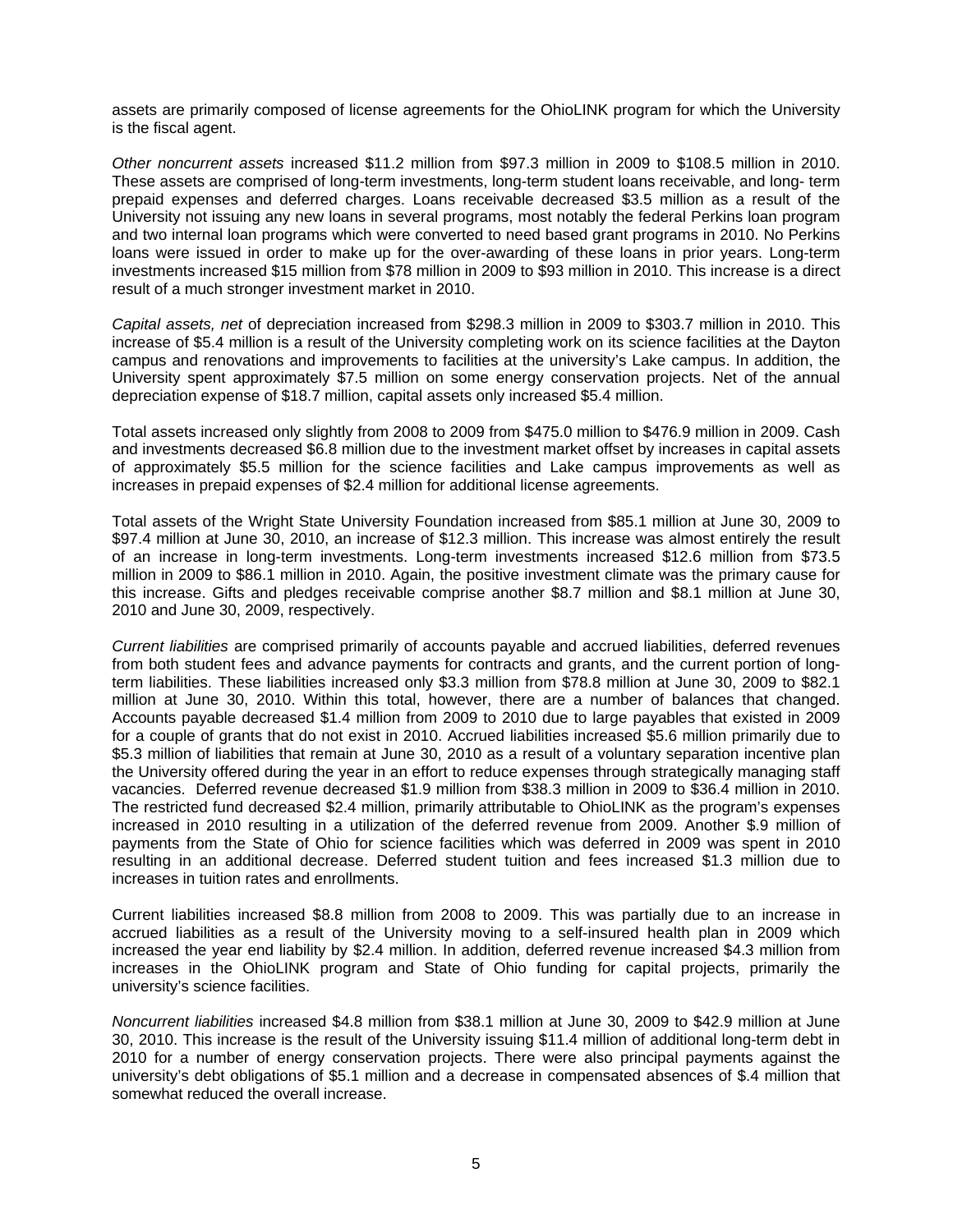*Net assets* represent what is left of the university's assets after deducting liabilities. A more detailed summary of the university's net assets as of June 30 is as follows:

|                                                    | 2010                              | 2009      | 2008      |  |  |  |  |  |
|----------------------------------------------------|-----------------------------------|-----------|-----------|--|--|--|--|--|
|                                                    | (All dollar amounts in thousands) |           |           |  |  |  |  |  |
| Invested in capital assets, net of<br>related debt | 269,596<br>SS.                    | \$267,032 | \$257,526 |  |  |  |  |  |
| Restricted expendable<br>Unrestricted:             | 19.044                            | 18,827    | 18,755    |  |  |  |  |  |
| Designated                                         | 96,241                            | 83,645    | 81,851    |  |  |  |  |  |
| Undesignated                                       | (13, 375)                         | (9, 476)  | 5,306     |  |  |  |  |  |
| Total net assets                                   | 371,506                           | 360,028   | 363,438   |  |  |  |  |  |

*Invested in capital assets, net of related debt* represents the university's capital assets after subtracting accumulated depreciation and the principal amount of outstanding debt attributable to the acquisition, construction or improvement of those assets. During 2010 the University completed the expansion and renovation of its Dayton campus science facilities as well as the renovation and improvements performed at the Celina campus. The science facilities provide additional instructional as well as research space. The Celina project was a major project that affected close to 75 percent of the campus and added the James F. Dicke Center, a multipurpose facility used for recreation, meeting, and study space as well as theatre and other banquet-style activities. In addition to these two projects, the University began a number of energy conservation projects across both of its campuses that are expected to cost \$11.3 million. The University spent \$7.5 million in 2010. These projects are expected to be completed in 2011. The University also continues to provide for annual maintenance of its existing facilities in order to avoid the growth of a deferred maintenance issue.

*Restricted expendable* represents funds that are externally restricted to specific purposes, such as student loans or sponsored projects. \$18.8 and \$18.5 million at June 30, 2010 and 2009, respectively, of the restricted expendable fund balances represent funds restricted for student loans.

*Unrestricted net assets* are funds that the University has at its disposal to use for whatever purposes it determines appropriate. While these net assets are not subject to external restrictions, the University has designated these funds internally for various academic, research, student aid, and capital purposes. Colleges and divisions are permitted to retain their own budgeted funds that are not spent at the close of each fiscal year. The University believes this practice permits the units to manage their resources more effectively, allowing them to hold them for higher priorities in later years. This policy also benefits the University as a whole by encouraging the accumulation of reserves that provide financial stability during periods of fiscal stress and that generate investment income that supplements other revenue sources. After two years of tough challenges brought about primarily by the poor investment markets that drew down the university's unrestricted fund balance, 2010 saw a rebound in the markets that helped the university restore a portion of those balances. Stronger than expected enrollments also contributed to that restoration. However, the financial pressures of the economy and funding limitations of the State of Ohio necessitated the University to implement modest budget cuts that included a voluntary separation program that cost the University \$6.8 million. While this program allows the University to make strategic personnel decisions in an effort to control spending in the coming years, this program's cost in addition to other strategic spending initiatives (such as the decision to honor commitments of state financial aid after that funding was substantially reduced shortly before the beginning of fall quarter) drew down upon the undesignated unrestricted net assets for the third year in a row. The entire amount of growth in the unrestricted net assets in 2010 was a result of unspent designated resources at the college and unit level. While these colleges and units were able to live within their budgets and even slightly grow their reserves, the general university drew down upon the undesignated unrestricted net assets. Over those three years, undesignated unrestricted net assets have decreased \$25.4 million resulting in a deficit balance of \$13.4 million at June 30, 2010. While it is not management's intent to continue this trend, the University has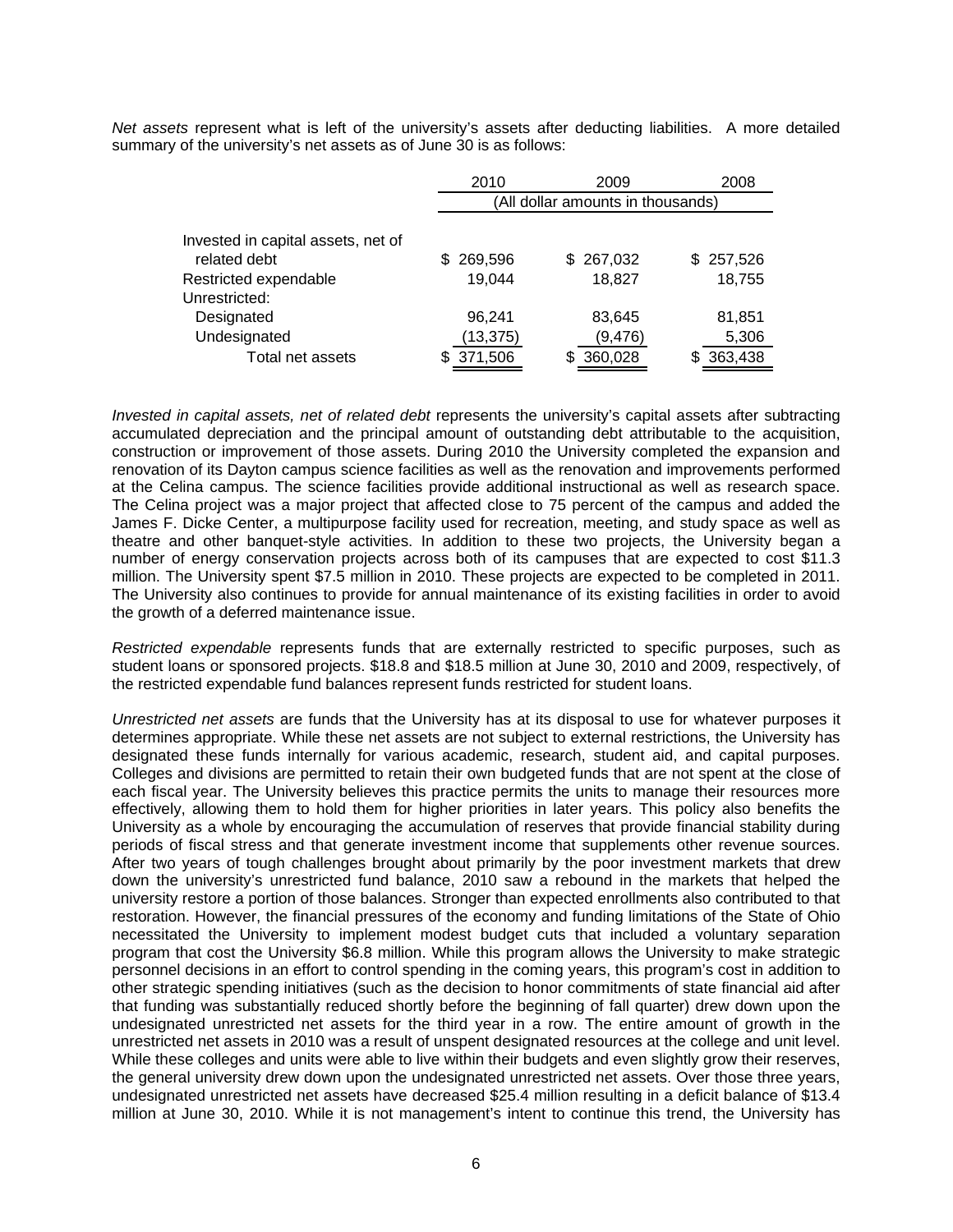found it necessary to continue to utilize accumulated resources to adequately address its strategic needs. In addition, it has chosen not to reduce designated balances to reflect the investment losses in 2009. Management remains committed to re-building its reserves through prudent financial management while continuing to meet the needs of the students.

# **Statements of Revenues, Expenses and Changes in Net Assets**

The Statement of Revenues, Expenses and Changes in Net Assets presents the results of operations for the University. A summary of the university's revenues, expenses and changes in net assets for the year ended June 30 is as follows:

|                                   | 2010                              |    | 2008       |    |            |  |  |
|-----------------------------------|-----------------------------------|----|------------|----|------------|--|--|
|                                   | (All dollar amounts in thousands) |    |            |    |            |  |  |
|                                   |                                   |    |            |    |            |  |  |
| <b>Operating Revenues:</b>        |                                   |    |            |    |            |  |  |
| Student tuition & fees - net      | \$<br>124,575                     | \$ | 119,655    | \$ | 114,734    |  |  |
| Grants and contracts              | 89,882                            |    | 86,786     |    | 89,859     |  |  |
| Sales and services                | 8,410                             |    | 8,163      |    | 7,472      |  |  |
| Auxiliary enterprises             | 15,476                            |    | 16,088     |    | 15,296     |  |  |
| Other                             | 2,846                             |    | 2,287      |    | 2,686      |  |  |
| Total                             | 241,189                           |    | 232,979    |    | 230,047    |  |  |
| Operating expenses                | 386,514                           |    | 377,440    |    | 365,960    |  |  |
| <b>Operating loss</b>             | (145, 325)                        |    | (144, 461) |    | (135, 913) |  |  |
| Nonoperating revenues (expenses): |                                   |    |            |    |            |  |  |
| <b>Federal appropriations</b>     | 12,988                            |    |            |    |            |  |  |
| State appropriations              | 89,045                            |    | 104,647    |    | 98,715     |  |  |
| Federal grants                    | 22,581                            |    | 14,251     |    | 11,230     |  |  |
| State grants                      | 3,254                             |    | 4,412      |    | 3,588      |  |  |
| Gifts                             | 8,398                             |    | 9,035      |    | 8,450      |  |  |
| Investment income                 | 9,988                             |    | (12, 013)  |    | (3, 494)   |  |  |
| Interest expense                  | (1, 443)                          |    | (1,346)    |    | (1,024)    |  |  |
| Other income (expense)            | (2,613)                           |    | (1,460)    |    | (246)      |  |  |
| Capital appropriations            | 9,648                             |    | 19,002     |    | 7,354      |  |  |
| Capital grants and gifts          | 4,957                             |    | 4,523      |    | 15,154     |  |  |
| Total                             | 156,803                           |    | 141,051    |    | 139,727    |  |  |
| Increase (decrease) in net assets | 11,478                            |    | (3, 410)   |    | 3,814      |  |  |
| Net assets - beginning of year    | 360,028                           |    | 363,438    |    | 359,624    |  |  |
| Net assets - end of year          | 371,506                           | \$ | 360,028    |    | 363,438    |  |  |

Interpretation of the university's Statements of Revenues, Expenses, and Changes in Net Assets is complicated by the fact that Wright State University serves as the fiscal agent for the statewide library program known as OhioLINK. This program's revenues from state appropriations, federal pass-through grants (grants and contracts) and from other college and university libraries (grants and contracts) and expenses are all included in our financial statements. At certain points in this analysis, we present information net of OhioLINK revenues or expenditures. The total revenues and expenses attributable to OhioLINK are as follows: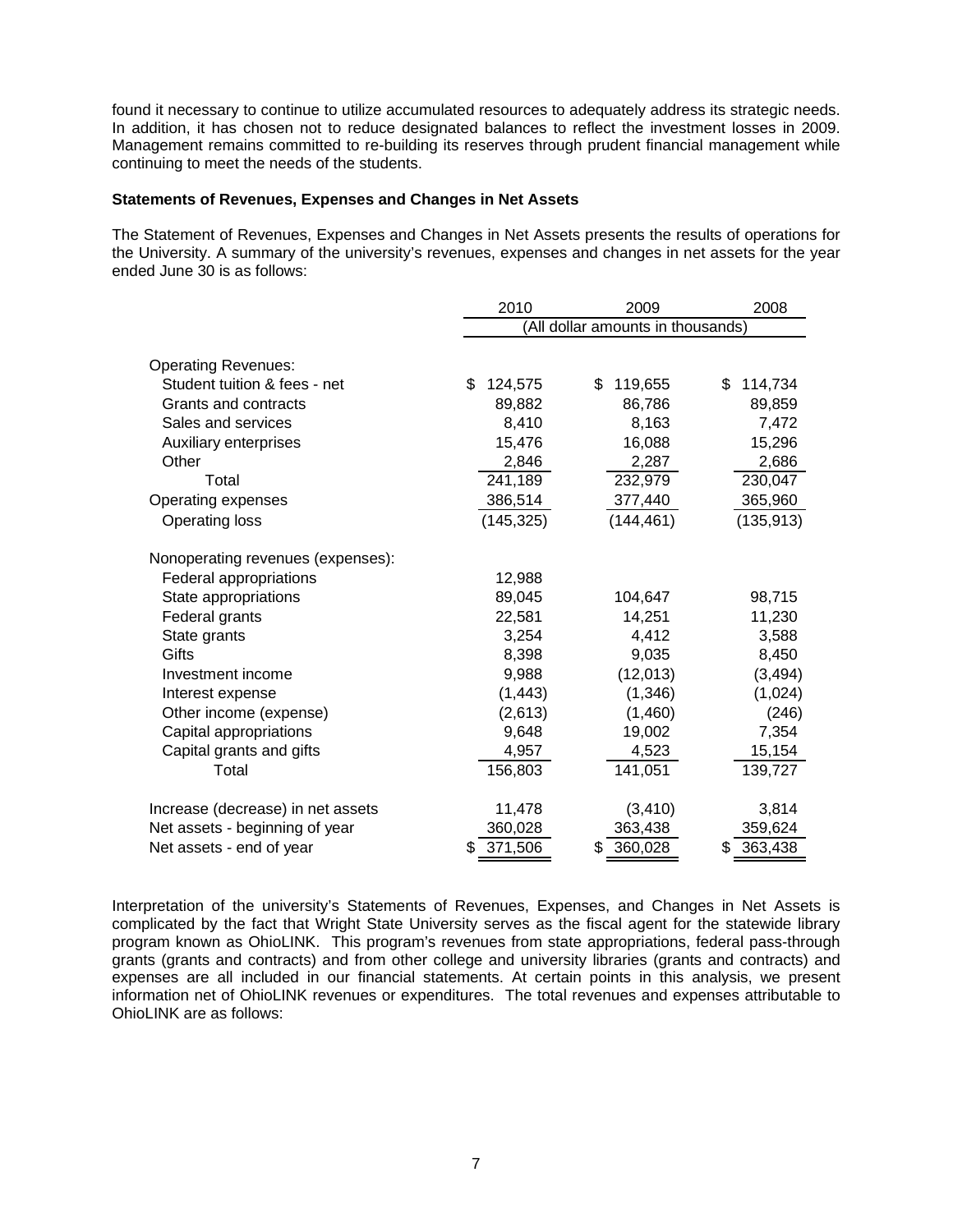## OhioLINK Revenues and Expenses For the Year Ended June 30

|                       | 2010         | 2009              | <b>Difference</b> | Percent<br>Increase<br>(Decrease) |
|-----------------------|--------------|-------------------|-------------------|-----------------------------------|
| Revenues:             |              |                   |                   |                                   |
| Grants and contracts  | \$31,027,834 | \$25,418,964      | 5,608,870<br>S.   | 22.1%                             |
| State appropriations  | 4,534,613    | 7,177,111         | (2,642,498)       | $(36.8)\%$                        |
| <b>Total revenues</b> | 35,562,447   | 32,596,075<br>SS. | S<br>2,966,372    | 9.1%                              |
| Expenses:             |              |                   |                   |                                   |
| <b>Total OhioLINK</b> | \$35,562,447 | \$32,596,075      | 2,966,372         | 9.1%                              |

The university's primary revenue sources are state appropriations and student tuition and fees. These fund the ongoing programs and operations of the University. In 2010 these two sources accounted for over 56 percent of the university's total revenues in 2010 with nearly another 29 percent coming from grants and contracts, a restricted revenue source. Accounting standards classify state appropriations as a nonoperating revenue source in the financial statements. However, since the University continues to rely upon state funding as a significant funding source for ongoing operations, it manages state funding as an operating revenue item. Enrollments at WSU rose significantly in 2010 setting a new record high which resulted in an increase in tuition revenue of approximately 4.1 percent. Meanwhile, the State of Ohio's funding remained flat in 2010, net of OhioLINK. This trend of tuition growing and state appropriations shrinking as a percent of total revenues has continued for three decades. What exacerbates this funding situation even more is the fact that over 13 percent or approximately \$13 million of the appropriations received by the University from the State of Ohio in 2010 was the pass-through of federal stimulus funding provided by the federal government to the State. The State has attempted to maintain or improve state appropriations over the last several years, but economic conditions in the State of Ohio have been extremely difficult. Therefore, while the University has been fortunate not to lose funding from its 2009 level, thanks in large part to the federal stimulus funding, the state funding has not kept up with the growth in students and is now dependent to a significant degree on temporary stimulus funding. State appropriations did increase \$6.4 million, or 7.0 percent, net of OhioLINK in 2009, however this was in a year when there was no undergraduate tuition increase. It continues to be the goal of the State and the University to make higher education more affordable to its residents by bringing tuition levels closer to the national average. This will take time, as for years the amount of state appropriations allocated to Wright State University and higher education in general had not been keeping pace with enrollment growth, requiring the University to raise tuition at a magnitude greater than desired in order to fund the increasing costs of serving the students and to respond to inflationary pressures. The pressures on state funding are likely to continue. The ability of the State to provide adequate funding for all of the functions it supports is questionable. While the state biennial budget ending June 30, 2011 maintains a commitment to higher education (but only through heavy reliance on stimulus funding), the subsequent biennial budget faces a substantial deficit before even considering any new funding needs, as the federal stimulus funds disappear and a personal income tax reduction is scheduled to take place. Therefore, it is not reasonable to assume the funding situation for higher education is going to improve any time soon. The table below demonstrates just how much the State of Ohio over the past three decades has forced universities to shift the burden for funding the cost of higher education to students and their families. It can be noted that even the last several years of increased funding from the State has had little impact on the students' overall share of the required revenues.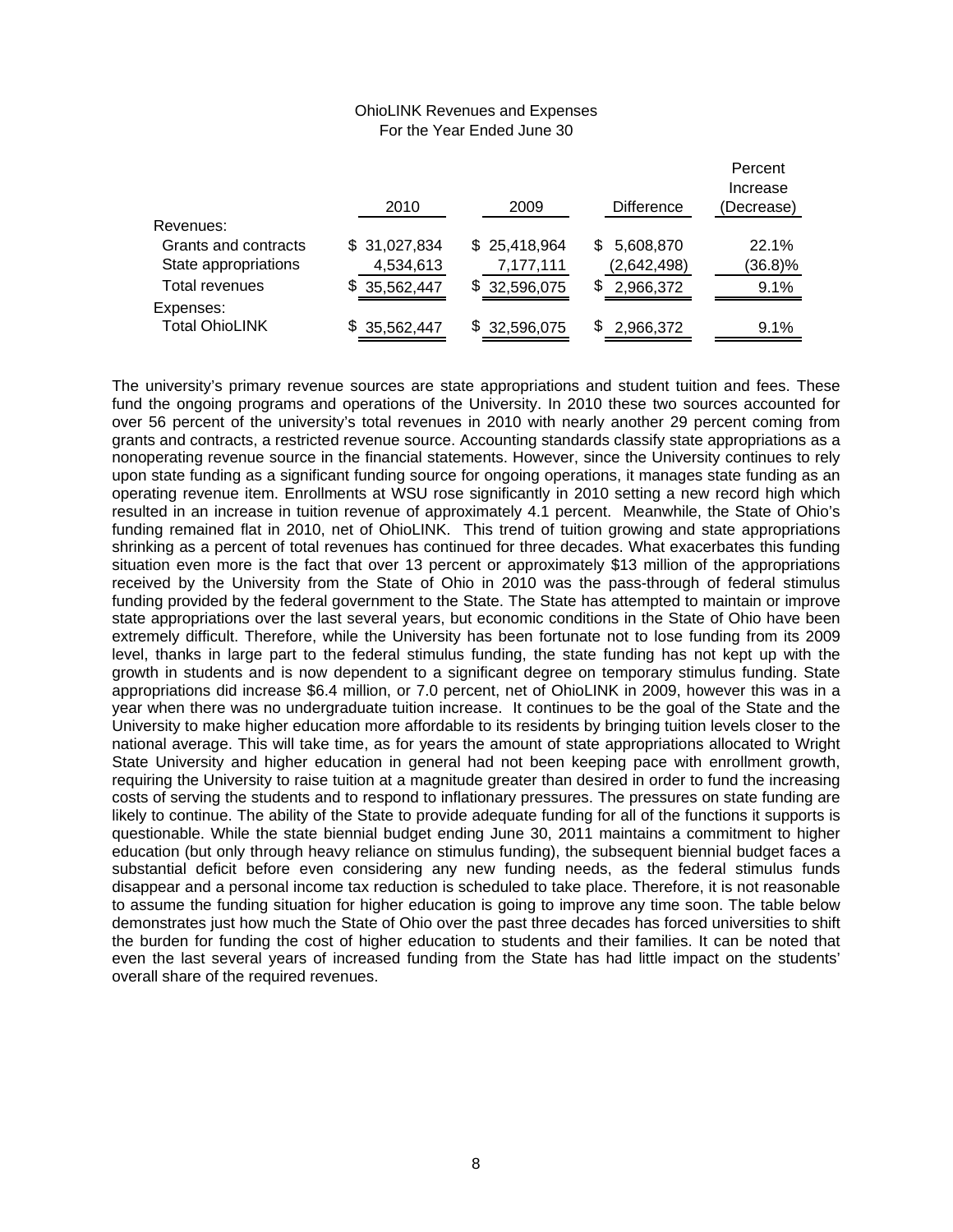|             |                      | <b>State</b>     | <b>Net State</b>     |
|-------------|----------------------|------------------|----------------------|
|             |                      | Appropriations   | Appropriations       |
|             |                      | net of           | per Dollar of        |
| Fiscal Year | <b>Gross Tuition</b> | <b>OhioLINK</b>  | <b>Gross Tuition</b> |
|             |                      |                  |                      |
| 1980        | \$<br>13,833,157     | \$<br>29,604,813 | \$<br>2.14           |
| 1990        | 40.939.473           | 63.889.505       | 1.56                 |
| 2001        | 74,956,371           | 86.874.854       | 1.16                 |
| 2002        | 82,426,162           | 86,461,640       | 1.05                 |
| 2003        | 94.242.118           | 85,513,853       | 0.91                 |
| 2004        | 107,972,107          | 86,565,632       | 0.80                 |
| 2005        | 121.717.222          | 84.724.080       | 0.70                 |
| 2006        | 131,262,871          | 84.784.334       | 0.65                 |
| 2007        | 139.584.821          | 86,988,360       | 0.62                 |
| 2008        | 142,040,685          | 91,085,746       | 0.64                 |
| 2009        | 150.194.749          | 97.469.816       | 0.65                 |
| 2010        | 161,383,354          | 97.498.261       | 0.60                 |
|             |                      |                  |                      |

# State Appropriations per Dollar of Gross Tuition

The table above shows that the level of state appropriations has increased over the last four years as the State has tried to maintain and even increase its commitment to higher education. However, the migration of funding the costs of higher education from the State to the student has been so significant over the last three decades that it's unknown if the State will ever be at the forefront of the funding stream again. In the meantime, the University continues with other types of revenue streams to help minimize the cost of tuition. There is a strong emphasis on fundraising. Also, there continues to be a priority to increase the level of research. Even though the University raised its tuition in 2010, the University continues to maintain its position in the state with a lower than average level of tuition and fees relative to other Ohio four-year public institutions. Wright State ranks as the fourth lowest (out of 13) of the four-year public institutions with respect to undergraduate student tuition rates. It should be noted that two of the lower three universities receive special state funding for the purpose of subsidizing tuition that Wright State does not receive.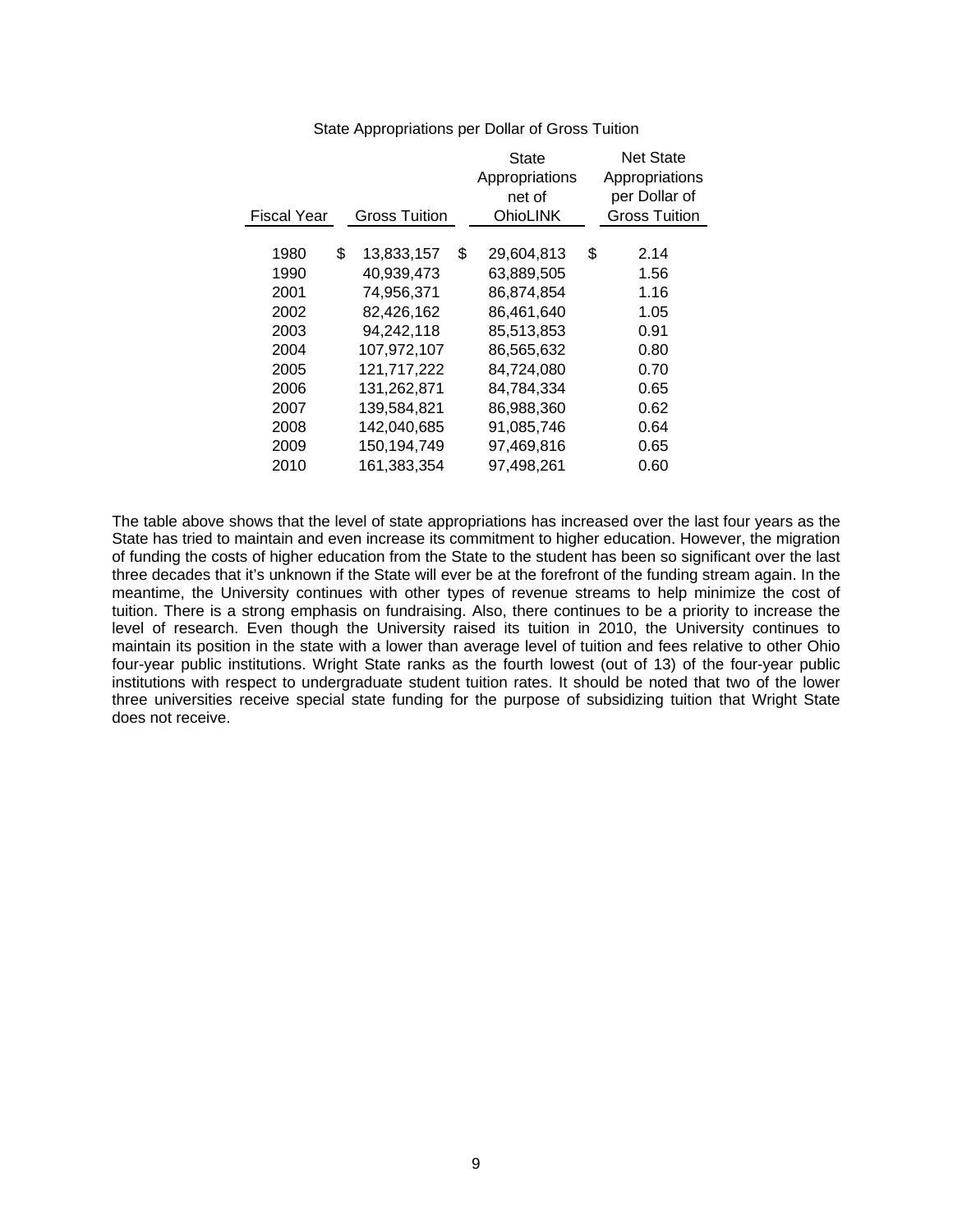Below is a graphic illustration of revenues by source for the year ended June 30, 2010.



*State and federal appropriations* decreased from \$104.6 million in 2009 to \$102 million in 2010, a decrease of \$2.6 million. After pulling out the funding for OhioLINK in both years, appropriations were actually flat from 2009 to 2010. In addition, the 2010 amount of \$102 million includes \$13 million of federal stimulus pass-through funds. These were needed by the State of Ohio just to keep funding at a level commensurate with 2009. State appropriations actually increased \$5.9 million from 2008 to 2009 as a result of the additional investment in higher education made by the State of Ohio in the previous biennium ended June 30, 2009.

*Net student tuition and fees* were \$124.6 million, \$119.7 million, and \$114.7 million in 2010, 2009, and 2008, respectively which provided an increase of 4.1% from 2009 to 2010 and 4.4% from 2008 to 2009. In 2010 undergraduate tuition increased 3.5% and graduate tuition and the School of Professional Psychology increased 4%. The Boonshoft School of Medicine increased 5%. These tuition increases combined with an enrollment increase that resulted in a 4.4% increase in student credit hours drove this net tuition increase. The net increase was actually mitigated by an increase of \$6.3 million of scholarship allowances, primarily due to an increase of \$8.3 million in Pell grants. As discussed earlier, there were no undergraduate tuition increases in 2009 or 2008. 2009 saw an increase in student FTE of 3.6%. This in conjunction with tuition increases in graduate and professional school tuition of 4% accounts for the increase in tuition revenues in 2009.

*Grants and contracts* were \$115.7 million in 2010, increasing \$10.3 million from the 2009 level of \$105.4 million. The 2008 level was \$104.7 million. Federal grants increased \$8.3 million just from an increase in the federal student aid Pell program. In addition, revenues from private participants of the OhioLINK program increased \$5.6 million. There were also decreases in state financial aid programs and other federal awards that offset these increases. In 2009 nongovernmental grants and contracts decreased approximately \$4.2 million due to a reduction in 2009 revenues and expenses in the OhioLINK program. This, too, was partially offset from federal grants increasing \$3.0 million primarily due to an increase in federal Pell grants.

*Auxiliary revenues* were \$15.5 million, \$16.1 million, and \$15.3 million for the years ended June 30, 2010, 2009, and 2008, respectively. Auxiliary enterprises are comprised of residence services, bookstores, food services, vending, parking and transportation, intercollegiate athletics, the Student Union, and the Nutter Center. The decline in revenues in 2010 was the result of the Nutter Center, as the number of events held in 2010 declined from 2009. This decline resulted from the failure of the center's professional hockey tenant and significant problems in the national touring concert business. Food Services accounted for a \$.8 million increase in revenues in 2009 due to an increase in students participating in the board plan and an increase in board rates.

*Sales and services*, which are primarily revenues generated from specific departmental sales activities to organizations external to the University, were \$8.4 million, \$8.2 million, and \$7.5 million for the years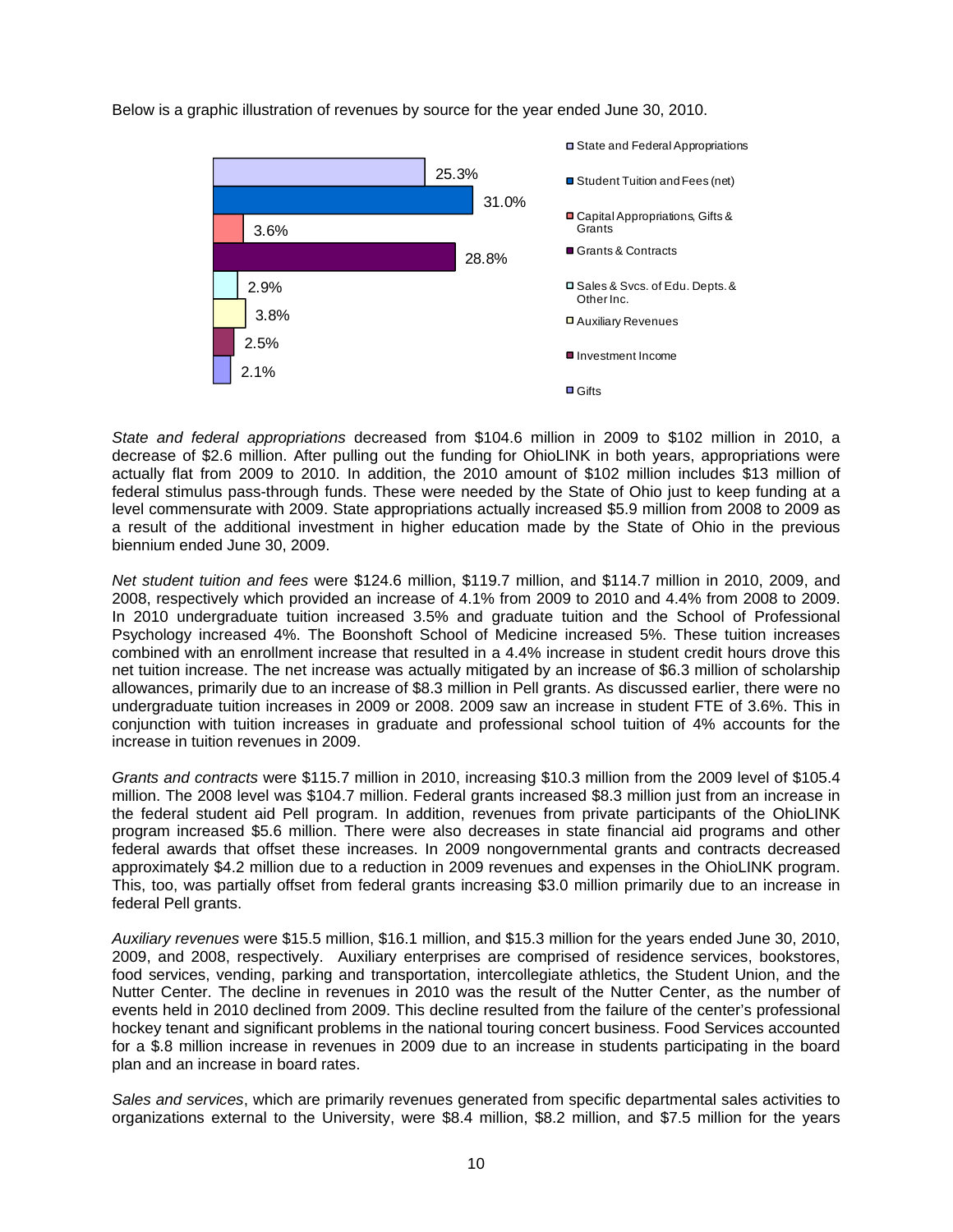ended June 30, 2010, 2009 and 2008, respectively. The largest amounts of revenue are generated from the Boonshoft School of Medicine in the form of clinical income and pharmacy sales and also from computing and telecommunications revenues.

*Investment income* bounced back after two loss years from poor investment markets. Investment earnings in 2010 were \$10.0 million while investment losses in 2009 and 2008 were \$12.0 million and \$3.5 million, respectively. The University basically adhered to its investment policy and was able to ride the market back in 2010 and recoup a majority of the losses experienced over the last two years. The 2010 earnings helped restore unrestricted net assets and move the balance closer to the level of two years ago. As the University budgeted conservatively in 2010 due to the recent investment climate, investment returns exceeded the budgeted amount by nearly \$6 million. The university's investment returns were at or above the benchmarks established by its investment policy for each respective market sector. The University still considers the current investment climate as somewhat volatile and has further diversified its portfolio to a small degree, but still believes no major investment philosophy changes are warranted. The university's investment policy is designed to invest a large share of its operating reserves in a diverse array of longer term investment instruments in order to maximize long-term growth and current income. In this way returns over the long run can be re-invested, thus permitting higher investment income for support of university goals and to permit accumulation of still further reserves. The accumulation of these reserves helped buffer the impact of the losses of the last two years and still allow the University to accomplish its budgetary and strategic goals.

*Capital Appropriations, Gifts and Grants* were \$14.6 million in 2010, a decrease of \$8.9 million from the \$23.5 million realized in 2009. The large decrease is a result of approximately \$9.1 million of funding for the university's science facilities and Lake campus renovations that was received in 2009 over and above the 2010 funding. These facilities were completed in 2010. During 2010 the University did receive capital appropriations from the State of Ohio in the amount of \$5.6 million to finish the university's science facilities and another \$4.0 million for a wide array of other projects and renovations across campus. In addition, the University received approximately \$1.4 million in gifts from private donors to finish the Lake campus project. The capital appropriations of \$19.0 million that occurred in 2009 were primarily for the science facilities and Lake campus renovations. There was a \$2.6 million gift for the Lake project as well. Capital appropriations, gifts and grants amounted to \$22.5 million in 2008.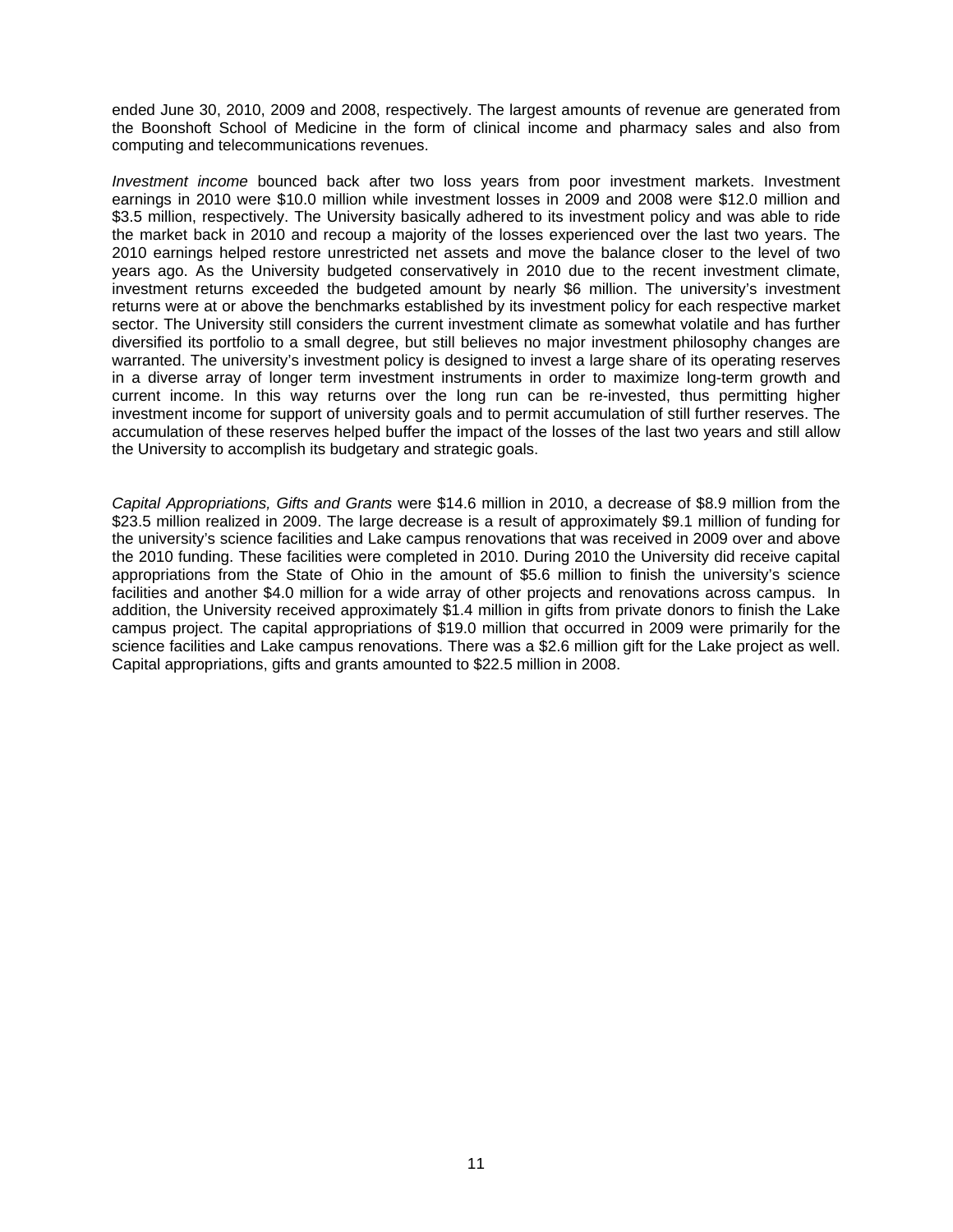The following is a graphic illustration of expenses by function for the year ended June 30, 2010.



Overall operating expenses were \$386.5 million in 2010 as compared to \$377.4 million and \$366.0 million in 2009 and 2008, respectively. That represents only a 2.4% increase from 2009 to 2010 and only a 5.6% increase over the two year period from 2008 to 2010. More than half of this increase in 2010 was for student financial aid expense. All other operating expenses in the aggregate grew by only \$3.9 million. The University feels that it has done a good job eliminating and/or minimizing expenses while still addressing its strategic goals. In 2010 salaries and benefits actually decreased approximately \$1.8 million even after a contractually required 5% compensation increase (for market, merit, and across the board components combined) for all bargaining unit faculty. There are several reasons for this. The University implemented a voluntary early separation incentive program in 2010 that resulted in 117 individuals electing to separate (mostly retire) from the University in exchange for a lump sum payment. The cost of this program was \$6.8 million, all recorded in 2010 but payable over three years to a third party administrator. While this had the effect of increasing operating expenses, it enabled the University to strategically manage the 117 open positions by holding them open for a period of time, reorganizing them, or eliminating them all together. Most of these positions were not filled during 2010 enabling the University to hold down payroll costs whereby total payroll only increased \$0.8 million. In addition, the University enjoyed favorable experience in health care claims in 2010 including lower pharmaceutical costs as a result of entering into an insurance arrangement with a new provider. The university's compensated absences accrual also decreased substantially due to all of the additional departures in 2010. Overall benefit costs decreased \$2.6 million including the \$2 million variance in compensated absences expense. The balance of the increase in 2010 operating expenses was in scholarships and fellowships. Total increases in student aid from 2009 to 2010 were \$11.6 million. Of that increase, \$6.4 million is recorded as an offset to revenue in the form of scholarship allowances. The balance of the increase, \$5.2 million, is recorded as scholarships and fellowships expense. These increases are due to a large increase in the level of the federal Pell grants that were awarded to students as well as a conscious effort on the part of the University to increase need-based aid to Ohio students as a result of their loss of a large part of their Ohio Instructional Grants and Ohio College Opportunity Grants due to late budget cuts to those programs by the State of Ohio. The 2009 increase of \$11.4 million was almost entirely attributable to increases in salaries and benefits.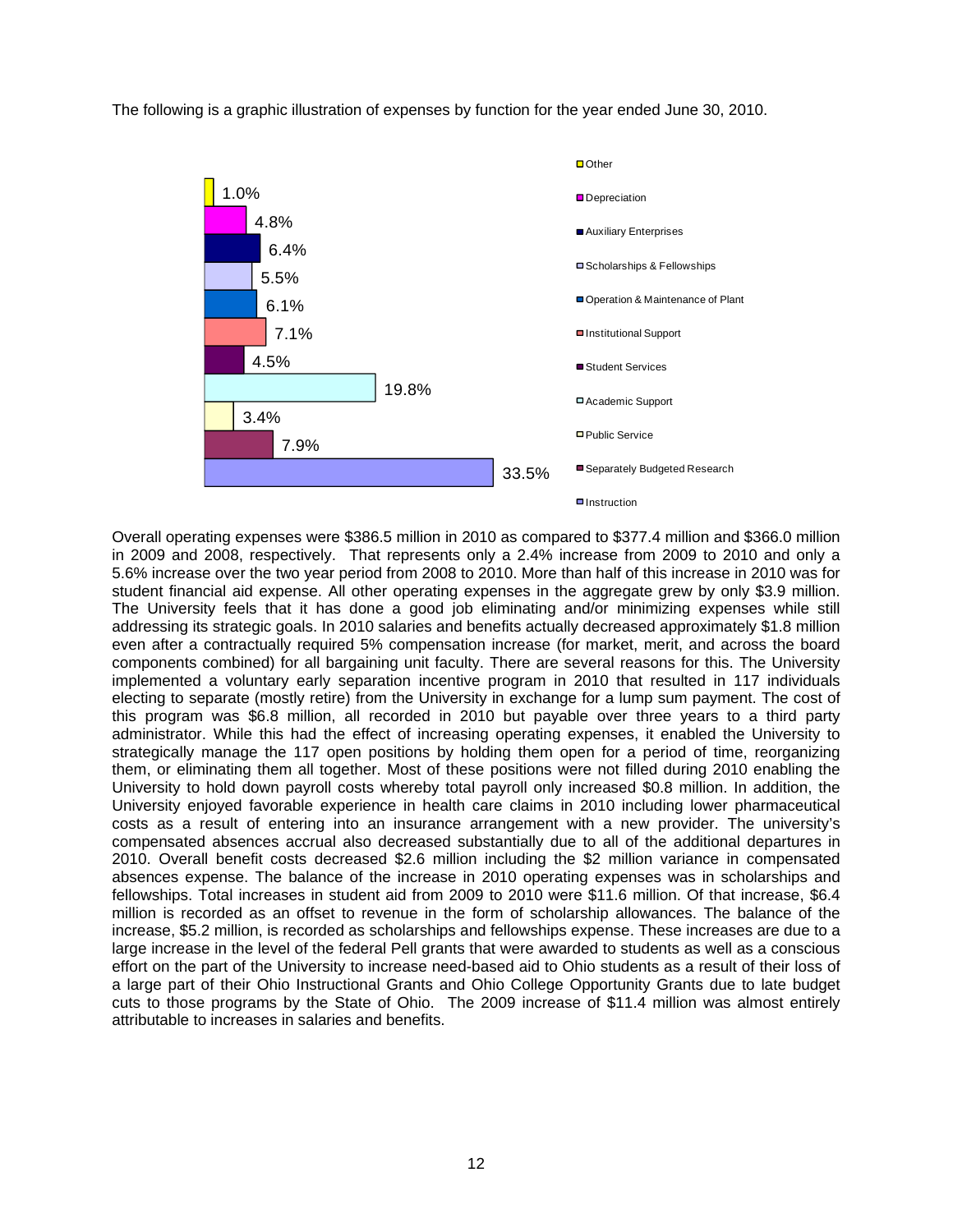# **Statements of Cash Flows**

The Statement of Cash Flows also provides information about the university's financial health by reporting the cash receipts and cash payments of the University during the year ended June 30, 2010. A summary of the Statements of Cash Flows is as follows:

|                                                      | 2010<br>2009                      |            |   |              | 2008 |            |  |
|------------------------------------------------------|-----------------------------------|------------|---|--------------|------|------------|--|
|                                                      | (All dollar amounts in thousands) |            |   |              |      |            |  |
|                                                      |                                   |            |   |              |      |            |  |
| Cash provided (used) by:                             |                                   |            |   |              |      |            |  |
| Operating activities                                 |                                   | (119, 180) |   | \$(120, 109) | SS.  | (116, 849) |  |
| Noncapital financing activities                      |                                   | 135,622    |   | 132,400      |      | 122,181    |  |
| Capital and related financing activities             |                                   | (7, 375)   |   | (7, 143)     |      | (15, 851)  |  |
| Investing activities                                 |                                   | (12, 765)  |   | 7,706        |      | 15,447     |  |
| Net increase (decrease) in cash and cash equivalents |                                   | (3,698)    |   | 12,854       |      | 4.928      |  |
| Cash and cash equivalents-beginning of year          |                                   | 36,556     |   | 23,702       |      | 18,774     |  |
| Cash and cash equivalents-end of year                | S                                 | 32,858     | S | 36,556       | \$   | 23,702     |  |

Cash and cash equivalents decreased \$3.7 million from 2009 to 2010. Cash flows from operating activities did not change much from 2009, increasing a slight \$.9 million. These cash flows primarily reflect an increase in tuition revenue and scholarships and fellowships expenses. Cash from noncapital financing activities increased \$3.2 million from 2009 to 2010 primarily as a result of an increase of \$8.3 million in the noncapital grant Pell program. State appropriations declined \$2.6 million as a result of reductions in the funding of the OhioLINK program. In addition, the University had net cash outflows of \$.9 million due to the timing of the receipts and disbursements of its direct lending program. Net cash outflows for capital and related financing activities were \$7.4 million. Within this net outflow of funds are capital projects of \$26.7 million funded by \$9.6 million of capital appropriations and \$11.3 million of debt proceeds from the issuance of taxable Build America Bonds for new energy conservation projects. Other projects are the completion of the university's science facilities and Lake campus renovations. Additionally there are capital gifts and grants received for a portion of the capital projects and principal and interest payments on the university's debt obligations. The net cash used by investing activities of \$12.8 million is the net result of all investment activities: purchases, sales, and interest earnings. With the improvement in the investment market, the volume of re-investment transactions increased and caused for a larger outflow of funds to purchase more securities. These purchases exceeded the proceeds from the maturities and sales of investments. The increase in cash and cash equivalents from 2008 to 2009 of \$12.9 million is a result of increases in state appropriations and Pell grants offset by decreases in operating cash flows.

## **Capital Assets and Debt**

## *Capital Assets*

The University had approximately \$303.7 million invested in capital assets, net of accumulated depreciation of \$220.5 million at June 30, 2010. Capital assets were \$298.3 million, net of accumulated depreciation of \$212.8 million at June 30, 2009. Depreciation expense for the years ended June 30, 2010 and 2009 was \$18.7 million and \$18.5 million, respectively. A summary of net capital assets for the year ended June 30 is as follows: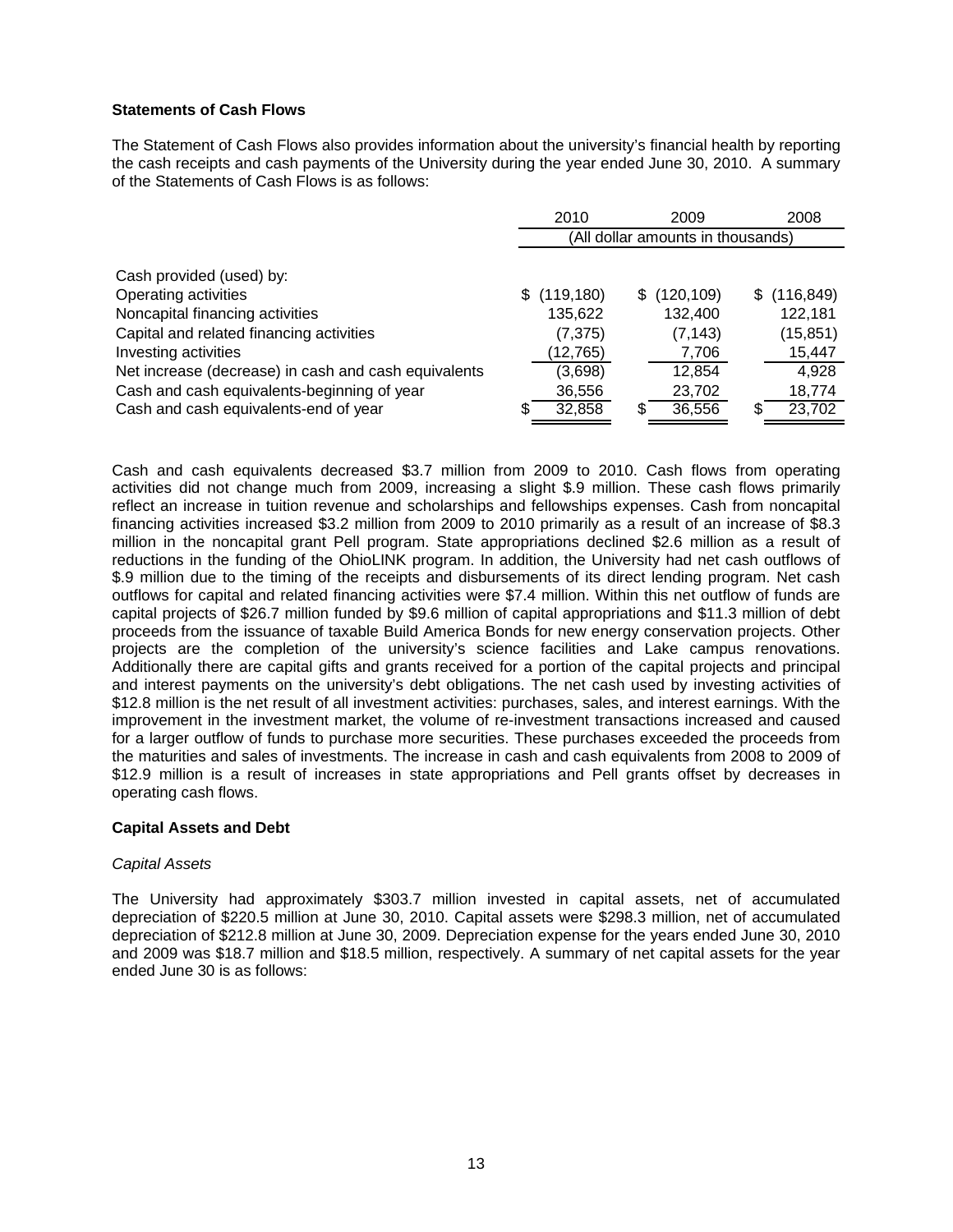|                                            |                                   | 2010    |   | 2008    |  |         |  |  |  |  |
|--------------------------------------------|-----------------------------------|---------|---|---------|--|---------|--|--|--|--|
|                                            | (All dollar amounts in thousands) |         |   |         |  |         |  |  |  |  |
|                                            |                                   |         |   |         |  |         |  |  |  |  |
| Land, land improvements and infrastructure |                                   | 25,379  | S | 23.213  |  | 23.091  |  |  |  |  |
| <b>Buildings</b>                           |                                   | 232,466 |   | 223,787 |  | 215,571 |  |  |  |  |
| Machinery and equipment                    |                                   | 26,956  |   | 30,257  |  | 35,289  |  |  |  |  |
| Library books and publications             |                                   | 18,399  |   | 18,929  |  | 18,729  |  |  |  |  |
| Construction in progress                   |                                   | 514     |   | 2,122   |  | 137     |  |  |  |  |
| Total capital assets - net                 |                                   | 303.714 |   | 298,308 |  | 292,817 |  |  |  |  |

Capital activity in 2010 was steady with the primary work being the completion of the science facilities on the Dayton campus and the completion of the major renovations of the primary facilities at the Lake campus. In addition, the University began an \$11.3 million energy conservation project in an effort to decrease energy costs in compliance with State of Ohio mandates. The capital activity in 2009 was primarily for the same science facilities and renovations at the Lake campus. The University also routinely performs a standard level of maintenance and rehabilitation of all campus facilities, addressing building infrastructure needs as well as maintenance of its outer grounds and parking lots.

### *Debt*

The University issued \$11.4 million of Federally Taxable – Build America Bonds in December 2009. While these bonds are taxable, the University is eligible for a 35% rebate of interest expense in the form of a federal subsidy. Although this rebate is not recorded as a reduction of interest expense, it does effectively lower the interest rate on the bonds to just under 3%. These bonds were used to fund a series of energy conservation projects that are scheduled to be completed in December of 2010. The University received a bond rating for this issue from Moody's Investors Service of A2. Even with this new issue, the University carries a relatively low level of debt on its books. In addition to the 2009 issue, the university has just two other bond issuances outstanding, a 2003 issue and a 2004 issue. The University has been aggressively amortizing all of its bond issues. Only in the latest decade has the University begun to use debt as a financing tool for its strategic needs. Over that decade the University has continued to carry its A2 debt rating.

Outstanding debt was \$37.9 million, \$31.6 million, and \$35.6 million at June 30, 2010, 2009, and 2008, respectively. The 2010 balance of \$37.9 million includes \$37.6 million of outstanding bonds and equipment leases of \$.3 million.

## **Factors That Will Affect the Future**

As the University progresses towards the end of the current state biennium ending June 30, 2011, the funding picture for higher education and the entire state budget has become much more uncertain. The State of Ohio's weak economic conditions continue to reflect national patterns and have not improved much over the last year. Unemployment remains high. This has put a tremendous strain on state resources as state revenues are weak and the demand for services has grown. As funding for higher education is heavily subsidized by one time federal stimulus monies and other onetime sources that disappear after the current biennium, the University is concerned as to how the State plans to construct its budget in the next biennium. Current estimates show that Ohio faces a \$6 billion to \$8 billion biennial budget deficit in the next biennium without these one time funds. Add to the mix that 2010 is an election year and the uncertainty of how future funding will be managed grows. Higher education was a strong priority in the previous biennium and continued to enjoy good support in the current biennium, albeit as a result of the allocation of temporary stimulus funding. Election results coupled with state revenue constraints could change that priority. Even with higher education as a priority, it was necessary for the University to perform budget cuts in 2010. Increased enrollments helped to mitigate the impact of those cuts, but nonetheless they were necessary. While faculty bargaining unit employees received healthy wage increases, the rest of the University received less than a 1% increase in compensation. In addition, the University implemented a voluntary separation incentive program to employees who met certain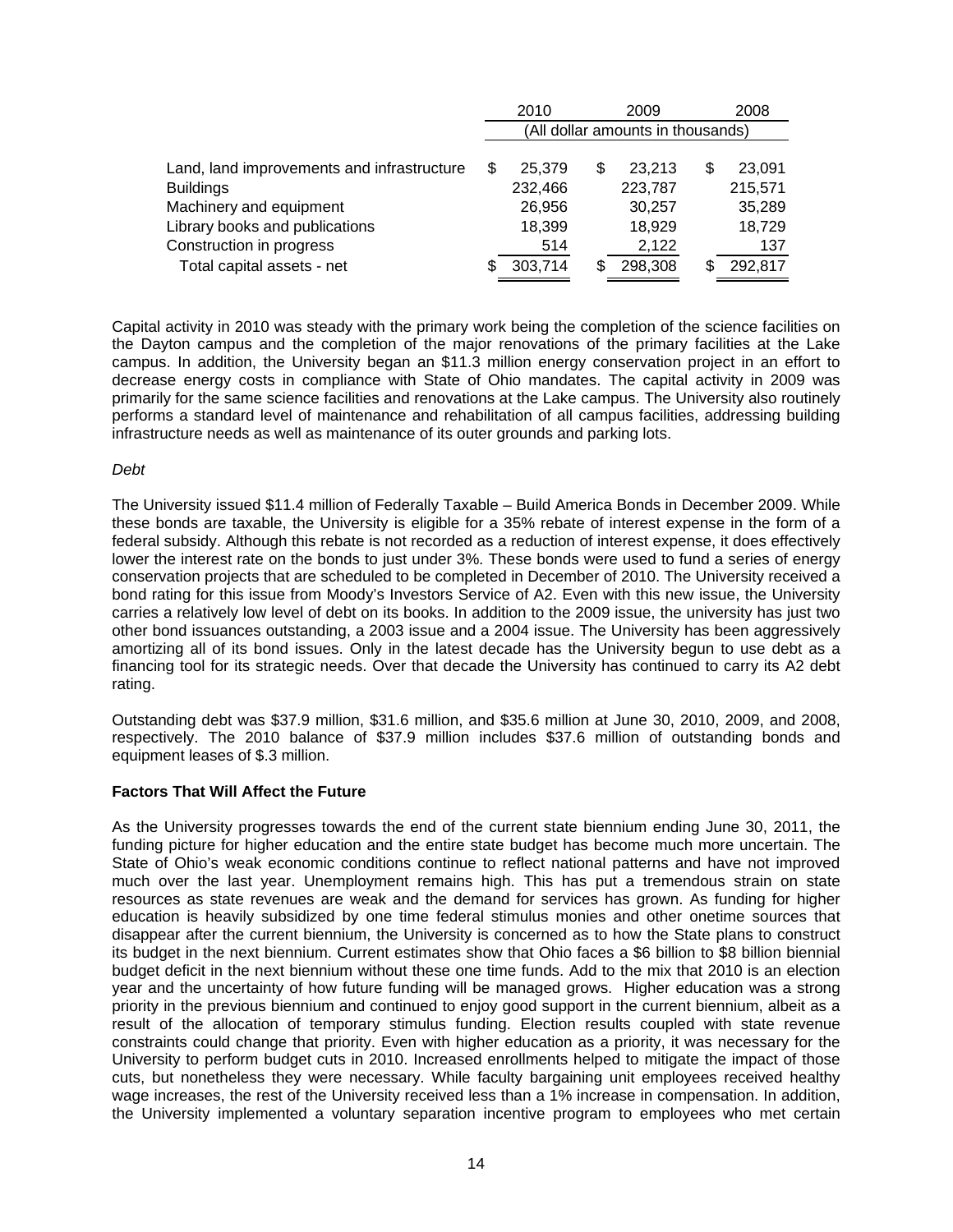service criteria in an effort to reduce payroll and benefit costs so as to minimize layoffs. While there was a cost to this program, this program has reduced and will continue to reduce employee compensation expenses in excess of the program costs.

While these current economic conditions pose great challenges and uncertainty, the University enjoys important advantages. Its focus on centers of excellence has brought increased recognition and heightened academic quality. Enrollments have been very strong in this economic climate. Tuition revenues have benefited and early indications are the fiscal 2011 will continue to enjoy this continued growth. Since the last quarter of 2009, the investment markets have stabilized and been steadily improving. Additional investment earnings in 2010 helped provide resources to fund strategic investments. Some of the university's reserves have been replenished. The University has come to rely on these reserves to generate investment income to supplement operations. The University has also been engaging with its sister institutions to explore ways to collaborate and pool talent and resources in an effort to eliminate possible redundancies in services, systems, and processes. This has been and will be an on-going effort. We have already experienced some smaller successes with this effort. We envision larger scale gains over time as these initiatives mature and expand.

So while the challenges we face are significant, Wright State is well positioned to deal with these challenges and emerge stronger and more able to play a key role in transforming the lives of our students and the communities we serve.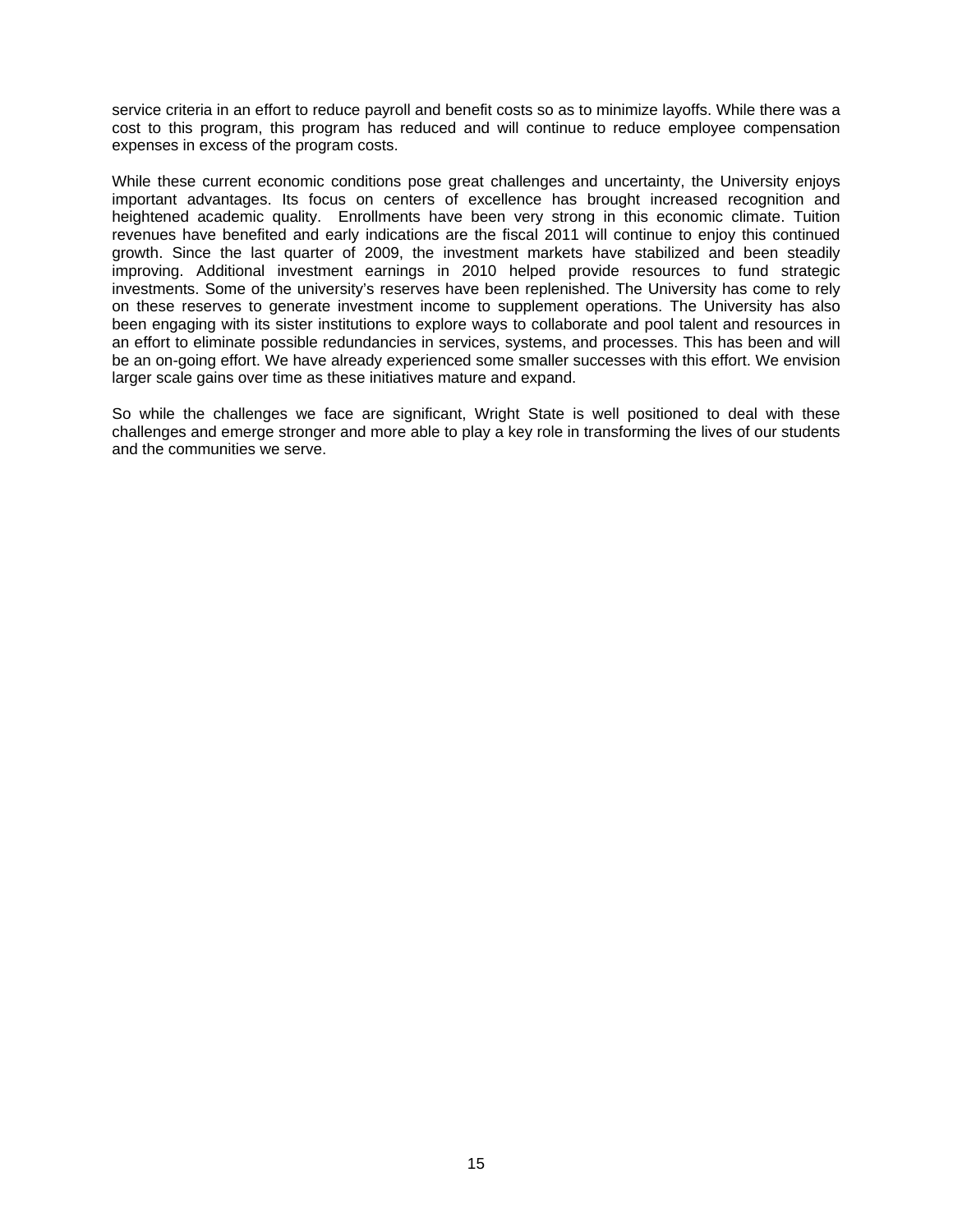# **WRIGHT STATE UNIVERSITY**  Annual Report

June 30, 2010

This page intentionally left blank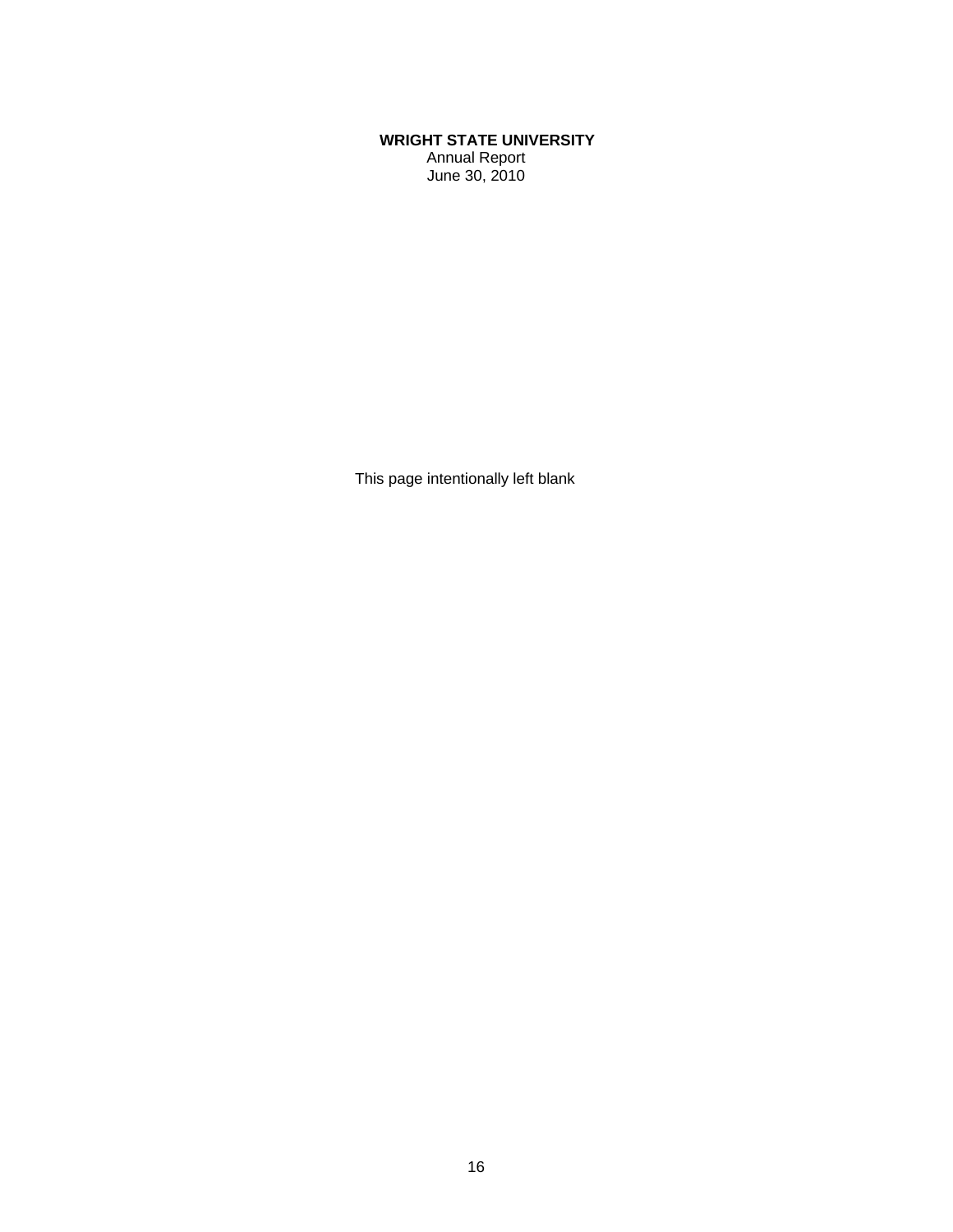

# REPORT OF INDEPENDENT AUDITORS

To the Board of Trustees of Wright State University Dayton, Ohio

We have audited the accompanying financial statements of the business-type activities and discretely presented component unit of Wright State University (the "University"), a component unit of the State of Ohio, as of and for the years ended June 30, 2010 and 2009, which collectively comprise the University's basic financial statements as listed in the table of contents. These financial statements are the responsibility of the University's management. Our responsibility is to express opinions on these financial statements based on our audits.

We conducted our audits in accordance with auditing standards generally accepted in the United States of America and the standards applicable to financial audits contained in *Government Auditing Standards*, issued by the Comptroller of the United States. Those standards require that we plan and perform the audit to obtain reasonable assurance about whether the financial statements are free of material misstatement. An audit includes examining, on a test basis, evidence supporting the amounts and disclosures in the financial statements. An audit also includes assessing the accounting principles used and significant estimates made by management, as well as evaluating the overall financial statement presentation. We believe that our audits provide a reasonable basis for our opinions.

In our opinion, the financial statements referred to above present fairly, in all material respects, the respective financial position of the business-type activities and discretely presented component unit of Wright State University as of June 30, 2010 and 2009, and the respective changes in its financial position and its cash flows for the years then ended, in conformity with accounting principles generally accepted in the United States of America.

The Management's Discussion and Analysis (MD&A) on pages 2 through 15 is not a required part of the basic financial statements but is supplementary information required by the Governmental Accounting Standards Board. We have applied certain limited procedures, which consisted principally of inquiries of management regarding the methods of measurement and presentation of the required supplementary information. However, we did not audit the information and express no opinion on it.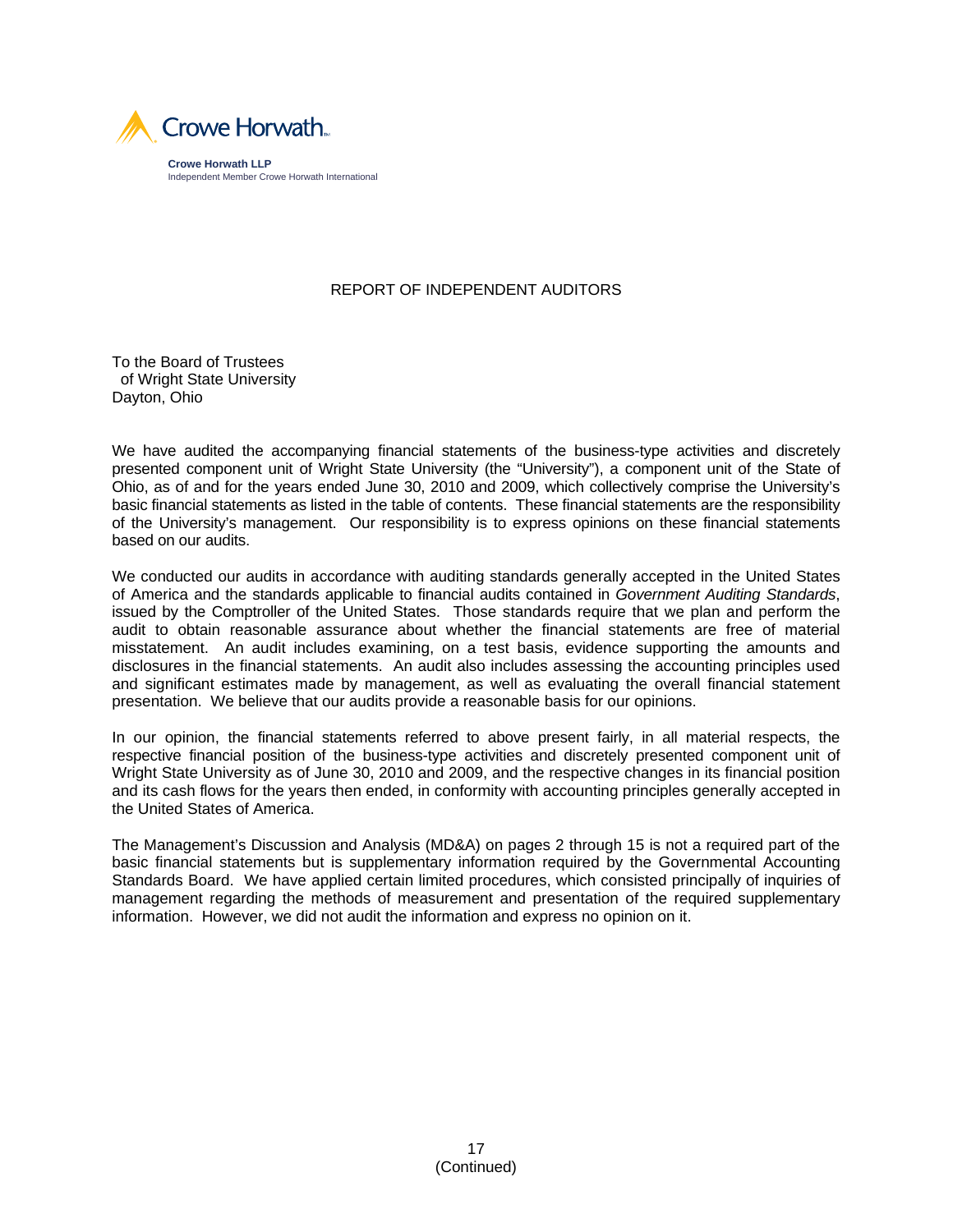In accordance with *Government Auditing Standards,* we have also issued a report dated October 15, 2010, on our consideration of the University's internal control over financial reporting and our tests of its compliance with certain provisions of laws, regulations, contracts and grants agreements and other matters. The purpose of that report is to describe the scope of our testing of internal control over financial reporting and compliance and the results of that testing, and not to provide an opinion on the internal control over financial reporting or on compliance. That report is an integral part of an audit performed in accordance with *Government Auditing Standards* and should be read in conjunction with this report in considering the results of our audit.

Crowe Howalk LLP

Crowe Horwath LLP

Columbus, Ohio October 15, 2010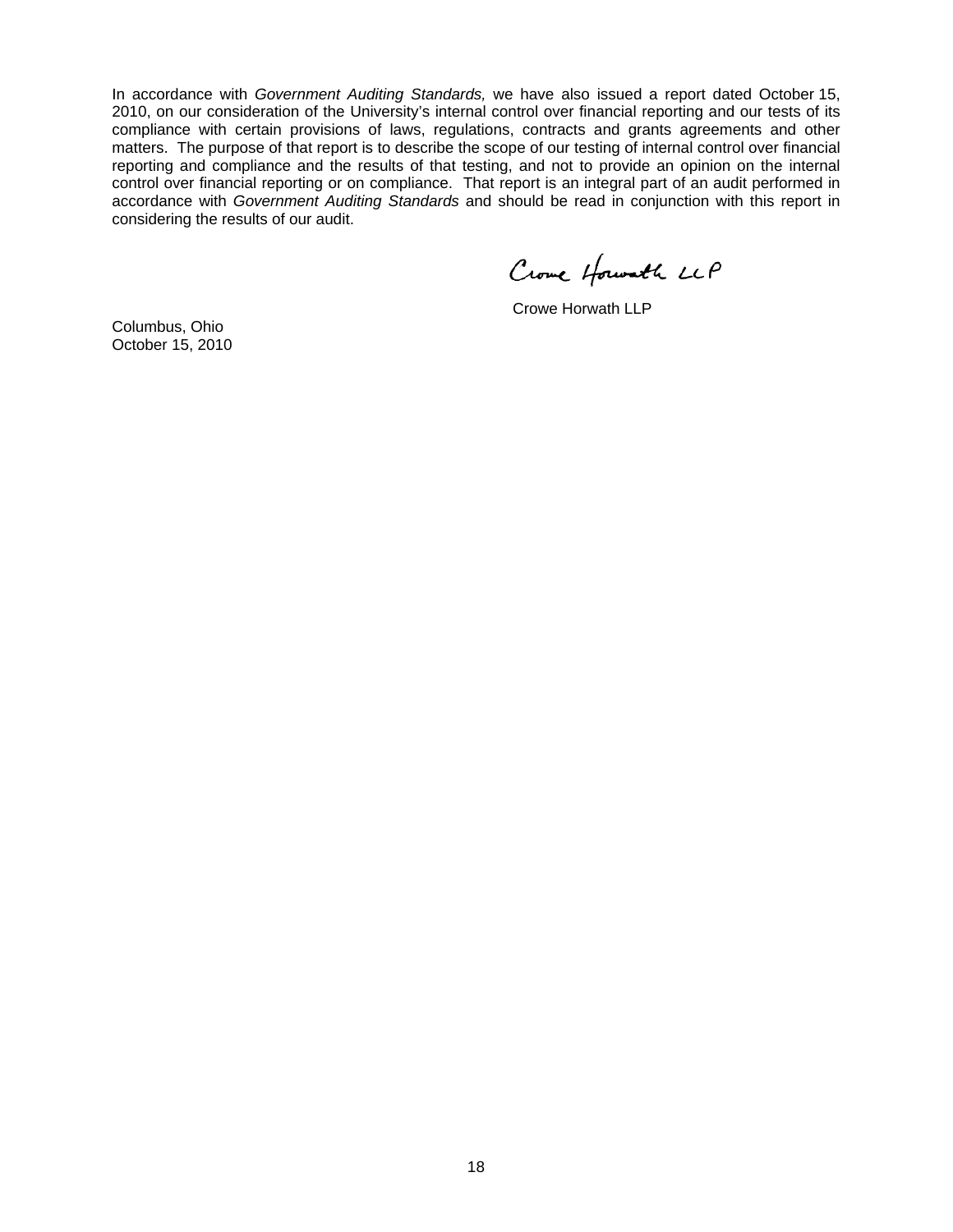# **WRIGHT STATE UNIVERSITY Statements of Net Assets June 30, 2010 and 2009**

| <b>ASSETS</b><br>Foundation<br>Foundation<br>University<br>University<br>Current assets:<br>\$<br>\$<br>29,347,580 \$<br>Cash and cash equivalents<br>2,139,175<br>36.556.073 \$<br>2,453,452<br>Restricted cash and cash equivalents<br>3,510,729<br>169,533<br>Short-term investments<br>8,091,117<br>Accounts receivable (net of allowance for doubtful accounts<br>of \$1,380,000 in 2010 and \$1,280,000 in 2009 - Note 3)<br>143,417<br>21,668,337<br>263,146<br>22,725,345<br>Gifts and pledges receivable (net of allowance for uncollectible<br>pledges of \$2,000 in 2010 and \$2,200 in 2009)<br>2,761,488<br>4,421,589<br>Loans receivable (net of allowance for doubtful loans<br>of \$2,233,000 in 2010 and \$2,073,000 in 2009)<br>4,885,560<br>4,480,949<br>Inventories<br>576,243<br>836,445<br>Prepaid expenses<br>14,134,562<br>13,621,635<br>Deferred charges<br>2,611,488<br>2,381,235<br>Total current assets<br>84,312,689<br>5,163,809<br>81,284,142<br>7,018,458<br>Noncurrent assets:<br>Gifts and pledges receivable (net of allowance for uncollectible<br>pledges of \$43,400 in 2010 and \$34,400 in 2009)<br>3,690,511<br>5,960,112<br>Loans receivable (net of allowance for doubtful loans<br>of \$154,000 in 2010 and \$189,000 in 2009)<br>15,207,057<br>18,693,662<br>Other assets<br>306,332<br>199,483<br>608,854<br>190,276<br>Other long-term investments<br>92,981,948<br>86,110,556<br>78,004,730<br>73,504,351<br>Capital assets, net (Note 4)<br>298,307,669<br>650,000<br>303,713,570<br><b>Total noncurrent assets</b><br>412,208,907<br>92,270,151<br>78,035,138<br>395,614,915<br><b>Total assets</b><br>\$<br>496,521,596 \$<br>476,899,057 \$<br>97,433,960<br>85,053,596<br><b>LIABILITIES AND NET ASSETS</b><br><b>Current liabilities:</b><br>\$<br>10,320,039 \$<br>\$<br>11,732,229 \$<br>103,443<br>Accounts payable trade and other<br>214,393<br>Accounts payable to Wright State University<br>809,265<br>1,068,713<br><b>Accrued liabilities</b><br>23,363,880<br>17,787,857<br>Deferred revenue (Note 1)<br>36,396,271<br>38,339,494<br>Refunds and other liabilities<br>864,633<br>1,096,633<br>847,677<br>1,010,742<br>Current portion of long-term liabilities (Note 5)<br>11,180,505<br>10,068,388<br>552,042<br>216,380<br><b>Total current liabilities</b><br>78,775,645<br>82,125,328<br>2,336,671<br>2,734,940<br>Noncurrent liabilities:<br>Long-term liabilities (Note 5)<br>42,890,128<br>458,658<br>108,020<br>38,095,634<br>Total noncurrent liabilities<br>42,890,128<br>108,020<br>38,095,634<br>458,658<br><b>Total liabilities</b><br>125,015,456<br>2,444,691<br>116,871,279<br>3,193,598<br>Net assets:<br>650,000<br>Invested in capital assets, net of related debt<br>269,595,836<br>267,032,046<br>Restricted - nonexpendable:<br>Instruction and departmental research<br>13,186,834<br>13,766,928<br>Separately budgeted research<br>6,587,236<br>4,925,308<br>Public service<br>174,497<br>199,798<br>Academic support<br>474,221<br>493,164<br>Student services<br>31,851<br>23,474<br>Operation and maintenance of plant<br>1,089,857<br>1,436,845<br>Scholarships and fellowships<br>12,774,729<br>11,404,242<br><b>Auxiliaries</b><br>257,369<br>202,965<br>Restricted - expendable:<br>Instruction and departmental research<br>7,846<br>7,751<br>17,152,424<br>16,702,203<br>Separately budgeted research<br>2,718,164<br>1,710,106<br>596,029<br>995,396<br>Public service<br>Academic support<br>9,507,502<br>11,434,410<br>Student services<br>211,269<br>195,758<br>5,668,758<br>Institutional support<br>9,462,300<br>Operation and maintenance of plant<br>817,104<br>829,549<br>Scholarships and fellowships<br>2,948<br>2,948<br>16,559,788<br>13,901,662<br>18,778,316<br>Loans<br>18,536,113<br>Debt service<br>254,769<br>279,825<br>Auxiliaries<br>93,112<br>52,671<br>Unrestricted<br>82,866,425<br>1,799,353<br>74,169,095<br>(1,237,609)<br>Total net assets<br>371,506,140<br>360,027,778<br>94,989,269<br>81,859,998<br><b>Total liabilities and net assets</b><br>\$<br>496,521,596 \$<br>\$<br>97,433,960<br>476,899,057 \$<br>85,053,596 |  | 2010 |  | 2009 |  |  |  |
|-----------------------------------------------------------------------------------------------------------------------------------------------------------------------------------------------------------------------------------------------------------------------------------------------------------------------------------------------------------------------------------------------------------------------------------------------------------------------------------------------------------------------------------------------------------------------------------------------------------------------------------------------------------------------------------------------------------------------------------------------------------------------------------------------------------------------------------------------------------------------------------------------------------------------------------------------------------------------------------------------------------------------------------------------------------------------------------------------------------------------------------------------------------------------------------------------------------------------------------------------------------------------------------------------------------------------------------------------------------------------------------------------------------------------------------------------------------------------------------------------------------------------------------------------------------------------------------------------------------------------------------------------------------------------------------------------------------------------------------------------------------------------------------------------------------------------------------------------------------------------------------------------------------------------------------------------------------------------------------------------------------------------------------------------------------------------------------------------------------------------------------------------------------------------------------------------------------------------------------------------------------------------------------------------------------------------------------------------------------------------------------------------------------------------------------------------------------------------------------------------------------------------------------------------------------------------------------------------------------------------------------------------------------------------------------------------------------------------------------------------------------------------------------------------------------------------------------------------------------------------------------------------------------------------------------------------------------------------------------------------------------------------------------------------------------------------------------------------------------------------------------------------------------------------------------------------------------------------------------------------------------------------------------------------------------------------------------------------------------------------------------------------------------------------------------------------------------------------------------------------------------------------------------------------------------------------------------------------------------------------------------------------------------------------------------------------------------------------------------------------------------------------------------------------------------------------------------------------------------------------------------------------------------------------------------------------------------------------------------------------------------------------------------------------------------------------------------------------------------------------------------------------------------|--|------|--|------|--|--|--|
|                                                                                                                                                                                                                                                                                                                                                                                                                                                                                                                                                                                                                                                                                                                                                                                                                                                                                                                                                                                                                                                                                                                                                                                                                                                                                                                                                                                                                                                                                                                                                                                                                                                                                                                                                                                                                                                                                                                                                                                                                                                                                                                                                                                                                                                                                                                                                                                                                                                                                                                                                                                                                                                                                                                                                                                                                                                                                                                                                                                                                                                                                                                                                                                                                                                                                                                                                                                                                                                                                                                                                                                                                                                                                                                                                                                                                                                                                                                                                                                                                                                                                                                                                           |  |      |  |      |  |  |  |
|                                                                                                                                                                                                                                                                                                                                                                                                                                                                                                                                                                                                                                                                                                                                                                                                                                                                                                                                                                                                                                                                                                                                                                                                                                                                                                                                                                                                                                                                                                                                                                                                                                                                                                                                                                                                                                                                                                                                                                                                                                                                                                                                                                                                                                                                                                                                                                                                                                                                                                                                                                                                                                                                                                                                                                                                                                                                                                                                                                                                                                                                                                                                                                                                                                                                                                                                                                                                                                                                                                                                                                                                                                                                                                                                                                                                                                                                                                                                                                                                                                                                                                                                                           |  |      |  |      |  |  |  |
|                                                                                                                                                                                                                                                                                                                                                                                                                                                                                                                                                                                                                                                                                                                                                                                                                                                                                                                                                                                                                                                                                                                                                                                                                                                                                                                                                                                                                                                                                                                                                                                                                                                                                                                                                                                                                                                                                                                                                                                                                                                                                                                                                                                                                                                                                                                                                                                                                                                                                                                                                                                                                                                                                                                                                                                                                                                                                                                                                                                                                                                                                                                                                                                                                                                                                                                                                                                                                                                                                                                                                                                                                                                                                                                                                                                                                                                                                                                                                                                                                                                                                                                                                           |  |      |  |      |  |  |  |
|                                                                                                                                                                                                                                                                                                                                                                                                                                                                                                                                                                                                                                                                                                                                                                                                                                                                                                                                                                                                                                                                                                                                                                                                                                                                                                                                                                                                                                                                                                                                                                                                                                                                                                                                                                                                                                                                                                                                                                                                                                                                                                                                                                                                                                                                                                                                                                                                                                                                                                                                                                                                                                                                                                                                                                                                                                                                                                                                                                                                                                                                                                                                                                                                                                                                                                                                                                                                                                                                                                                                                                                                                                                                                                                                                                                                                                                                                                                                                                                                                                                                                                                                                           |  |      |  |      |  |  |  |
|                                                                                                                                                                                                                                                                                                                                                                                                                                                                                                                                                                                                                                                                                                                                                                                                                                                                                                                                                                                                                                                                                                                                                                                                                                                                                                                                                                                                                                                                                                                                                                                                                                                                                                                                                                                                                                                                                                                                                                                                                                                                                                                                                                                                                                                                                                                                                                                                                                                                                                                                                                                                                                                                                                                                                                                                                                                                                                                                                                                                                                                                                                                                                                                                                                                                                                                                                                                                                                                                                                                                                                                                                                                                                                                                                                                                                                                                                                                                                                                                                                                                                                                                                           |  |      |  |      |  |  |  |
|                                                                                                                                                                                                                                                                                                                                                                                                                                                                                                                                                                                                                                                                                                                                                                                                                                                                                                                                                                                                                                                                                                                                                                                                                                                                                                                                                                                                                                                                                                                                                                                                                                                                                                                                                                                                                                                                                                                                                                                                                                                                                                                                                                                                                                                                                                                                                                                                                                                                                                                                                                                                                                                                                                                                                                                                                                                                                                                                                                                                                                                                                                                                                                                                                                                                                                                                                                                                                                                                                                                                                                                                                                                                                                                                                                                                                                                                                                                                                                                                                                                                                                                                                           |  |      |  |      |  |  |  |
|                                                                                                                                                                                                                                                                                                                                                                                                                                                                                                                                                                                                                                                                                                                                                                                                                                                                                                                                                                                                                                                                                                                                                                                                                                                                                                                                                                                                                                                                                                                                                                                                                                                                                                                                                                                                                                                                                                                                                                                                                                                                                                                                                                                                                                                                                                                                                                                                                                                                                                                                                                                                                                                                                                                                                                                                                                                                                                                                                                                                                                                                                                                                                                                                                                                                                                                                                                                                                                                                                                                                                                                                                                                                                                                                                                                                                                                                                                                                                                                                                                                                                                                                                           |  |      |  |      |  |  |  |
|                                                                                                                                                                                                                                                                                                                                                                                                                                                                                                                                                                                                                                                                                                                                                                                                                                                                                                                                                                                                                                                                                                                                                                                                                                                                                                                                                                                                                                                                                                                                                                                                                                                                                                                                                                                                                                                                                                                                                                                                                                                                                                                                                                                                                                                                                                                                                                                                                                                                                                                                                                                                                                                                                                                                                                                                                                                                                                                                                                                                                                                                                                                                                                                                                                                                                                                                                                                                                                                                                                                                                                                                                                                                                                                                                                                                                                                                                                                                                                                                                                                                                                                                                           |  |      |  |      |  |  |  |
|                                                                                                                                                                                                                                                                                                                                                                                                                                                                                                                                                                                                                                                                                                                                                                                                                                                                                                                                                                                                                                                                                                                                                                                                                                                                                                                                                                                                                                                                                                                                                                                                                                                                                                                                                                                                                                                                                                                                                                                                                                                                                                                                                                                                                                                                                                                                                                                                                                                                                                                                                                                                                                                                                                                                                                                                                                                                                                                                                                                                                                                                                                                                                                                                                                                                                                                                                                                                                                                                                                                                                                                                                                                                                                                                                                                                                                                                                                                                                                                                                                                                                                                                                           |  |      |  |      |  |  |  |
|                                                                                                                                                                                                                                                                                                                                                                                                                                                                                                                                                                                                                                                                                                                                                                                                                                                                                                                                                                                                                                                                                                                                                                                                                                                                                                                                                                                                                                                                                                                                                                                                                                                                                                                                                                                                                                                                                                                                                                                                                                                                                                                                                                                                                                                                                                                                                                                                                                                                                                                                                                                                                                                                                                                                                                                                                                                                                                                                                                                                                                                                                                                                                                                                                                                                                                                                                                                                                                                                                                                                                                                                                                                                                                                                                                                                                                                                                                                                                                                                                                                                                                                                                           |  |      |  |      |  |  |  |
|                                                                                                                                                                                                                                                                                                                                                                                                                                                                                                                                                                                                                                                                                                                                                                                                                                                                                                                                                                                                                                                                                                                                                                                                                                                                                                                                                                                                                                                                                                                                                                                                                                                                                                                                                                                                                                                                                                                                                                                                                                                                                                                                                                                                                                                                                                                                                                                                                                                                                                                                                                                                                                                                                                                                                                                                                                                                                                                                                                                                                                                                                                                                                                                                                                                                                                                                                                                                                                                                                                                                                                                                                                                                                                                                                                                                                                                                                                                                                                                                                                                                                                                                                           |  |      |  |      |  |  |  |
|                                                                                                                                                                                                                                                                                                                                                                                                                                                                                                                                                                                                                                                                                                                                                                                                                                                                                                                                                                                                                                                                                                                                                                                                                                                                                                                                                                                                                                                                                                                                                                                                                                                                                                                                                                                                                                                                                                                                                                                                                                                                                                                                                                                                                                                                                                                                                                                                                                                                                                                                                                                                                                                                                                                                                                                                                                                                                                                                                                                                                                                                                                                                                                                                                                                                                                                                                                                                                                                                                                                                                                                                                                                                                                                                                                                                                                                                                                                                                                                                                                                                                                                                                           |  |      |  |      |  |  |  |
|                                                                                                                                                                                                                                                                                                                                                                                                                                                                                                                                                                                                                                                                                                                                                                                                                                                                                                                                                                                                                                                                                                                                                                                                                                                                                                                                                                                                                                                                                                                                                                                                                                                                                                                                                                                                                                                                                                                                                                                                                                                                                                                                                                                                                                                                                                                                                                                                                                                                                                                                                                                                                                                                                                                                                                                                                                                                                                                                                                                                                                                                                                                                                                                                                                                                                                                                                                                                                                                                                                                                                                                                                                                                                                                                                                                                                                                                                                                                                                                                                                                                                                                                                           |  |      |  |      |  |  |  |
|                                                                                                                                                                                                                                                                                                                                                                                                                                                                                                                                                                                                                                                                                                                                                                                                                                                                                                                                                                                                                                                                                                                                                                                                                                                                                                                                                                                                                                                                                                                                                                                                                                                                                                                                                                                                                                                                                                                                                                                                                                                                                                                                                                                                                                                                                                                                                                                                                                                                                                                                                                                                                                                                                                                                                                                                                                                                                                                                                                                                                                                                                                                                                                                                                                                                                                                                                                                                                                                                                                                                                                                                                                                                                                                                                                                                                                                                                                                                                                                                                                                                                                                                                           |  |      |  |      |  |  |  |
|                                                                                                                                                                                                                                                                                                                                                                                                                                                                                                                                                                                                                                                                                                                                                                                                                                                                                                                                                                                                                                                                                                                                                                                                                                                                                                                                                                                                                                                                                                                                                                                                                                                                                                                                                                                                                                                                                                                                                                                                                                                                                                                                                                                                                                                                                                                                                                                                                                                                                                                                                                                                                                                                                                                                                                                                                                                                                                                                                                                                                                                                                                                                                                                                                                                                                                                                                                                                                                                                                                                                                                                                                                                                                                                                                                                                                                                                                                                                                                                                                                                                                                                                                           |  |      |  |      |  |  |  |
|                                                                                                                                                                                                                                                                                                                                                                                                                                                                                                                                                                                                                                                                                                                                                                                                                                                                                                                                                                                                                                                                                                                                                                                                                                                                                                                                                                                                                                                                                                                                                                                                                                                                                                                                                                                                                                                                                                                                                                                                                                                                                                                                                                                                                                                                                                                                                                                                                                                                                                                                                                                                                                                                                                                                                                                                                                                                                                                                                                                                                                                                                                                                                                                                                                                                                                                                                                                                                                                                                                                                                                                                                                                                                                                                                                                                                                                                                                                                                                                                                                                                                                                                                           |  |      |  |      |  |  |  |
|                                                                                                                                                                                                                                                                                                                                                                                                                                                                                                                                                                                                                                                                                                                                                                                                                                                                                                                                                                                                                                                                                                                                                                                                                                                                                                                                                                                                                                                                                                                                                                                                                                                                                                                                                                                                                                                                                                                                                                                                                                                                                                                                                                                                                                                                                                                                                                                                                                                                                                                                                                                                                                                                                                                                                                                                                                                                                                                                                                                                                                                                                                                                                                                                                                                                                                                                                                                                                                                                                                                                                                                                                                                                                                                                                                                                                                                                                                                                                                                                                                                                                                                                                           |  |      |  |      |  |  |  |
|                                                                                                                                                                                                                                                                                                                                                                                                                                                                                                                                                                                                                                                                                                                                                                                                                                                                                                                                                                                                                                                                                                                                                                                                                                                                                                                                                                                                                                                                                                                                                                                                                                                                                                                                                                                                                                                                                                                                                                                                                                                                                                                                                                                                                                                                                                                                                                                                                                                                                                                                                                                                                                                                                                                                                                                                                                                                                                                                                                                                                                                                                                                                                                                                                                                                                                                                                                                                                                                                                                                                                                                                                                                                                                                                                                                                                                                                                                                                                                                                                                                                                                                                                           |  |      |  |      |  |  |  |
|                                                                                                                                                                                                                                                                                                                                                                                                                                                                                                                                                                                                                                                                                                                                                                                                                                                                                                                                                                                                                                                                                                                                                                                                                                                                                                                                                                                                                                                                                                                                                                                                                                                                                                                                                                                                                                                                                                                                                                                                                                                                                                                                                                                                                                                                                                                                                                                                                                                                                                                                                                                                                                                                                                                                                                                                                                                                                                                                                                                                                                                                                                                                                                                                                                                                                                                                                                                                                                                                                                                                                                                                                                                                                                                                                                                                                                                                                                                                                                                                                                                                                                                                                           |  |      |  |      |  |  |  |
|                                                                                                                                                                                                                                                                                                                                                                                                                                                                                                                                                                                                                                                                                                                                                                                                                                                                                                                                                                                                                                                                                                                                                                                                                                                                                                                                                                                                                                                                                                                                                                                                                                                                                                                                                                                                                                                                                                                                                                                                                                                                                                                                                                                                                                                                                                                                                                                                                                                                                                                                                                                                                                                                                                                                                                                                                                                                                                                                                                                                                                                                                                                                                                                                                                                                                                                                                                                                                                                                                                                                                                                                                                                                                                                                                                                                                                                                                                                                                                                                                                                                                                                                                           |  |      |  |      |  |  |  |
|                                                                                                                                                                                                                                                                                                                                                                                                                                                                                                                                                                                                                                                                                                                                                                                                                                                                                                                                                                                                                                                                                                                                                                                                                                                                                                                                                                                                                                                                                                                                                                                                                                                                                                                                                                                                                                                                                                                                                                                                                                                                                                                                                                                                                                                                                                                                                                                                                                                                                                                                                                                                                                                                                                                                                                                                                                                                                                                                                                                                                                                                                                                                                                                                                                                                                                                                                                                                                                                                                                                                                                                                                                                                                                                                                                                                                                                                                                                                                                                                                                                                                                                                                           |  |      |  |      |  |  |  |
|                                                                                                                                                                                                                                                                                                                                                                                                                                                                                                                                                                                                                                                                                                                                                                                                                                                                                                                                                                                                                                                                                                                                                                                                                                                                                                                                                                                                                                                                                                                                                                                                                                                                                                                                                                                                                                                                                                                                                                                                                                                                                                                                                                                                                                                                                                                                                                                                                                                                                                                                                                                                                                                                                                                                                                                                                                                                                                                                                                                                                                                                                                                                                                                                                                                                                                                                                                                                                                                                                                                                                                                                                                                                                                                                                                                                                                                                                                                                                                                                                                                                                                                                                           |  |      |  |      |  |  |  |
|                                                                                                                                                                                                                                                                                                                                                                                                                                                                                                                                                                                                                                                                                                                                                                                                                                                                                                                                                                                                                                                                                                                                                                                                                                                                                                                                                                                                                                                                                                                                                                                                                                                                                                                                                                                                                                                                                                                                                                                                                                                                                                                                                                                                                                                                                                                                                                                                                                                                                                                                                                                                                                                                                                                                                                                                                                                                                                                                                                                                                                                                                                                                                                                                                                                                                                                                                                                                                                                                                                                                                                                                                                                                                                                                                                                                                                                                                                                                                                                                                                                                                                                                                           |  |      |  |      |  |  |  |
|                                                                                                                                                                                                                                                                                                                                                                                                                                                                                                                                                                                                                                                                                                                                                                                                                                                                                                                                                                                                                                                                                                                                                                                                                                                                                                                                                                                                                                                                                                                                                                                                                                                                                                                                                                                                                                                                                                                                                                                                                                                                                                                                                                                                                                                                                                                                                                                                                                                                                                                                                                                                                                                                                                                                                                                                                                                                                                                                                                                                                                                                                                                                                                                                                                                                                                                                                                                                                                                                                                                                                                                                                                                                                                                                                                                                                                                                                                                                                                                                                                                                                                                                                           |  |      |  |      |  |  |  |
|                                                                                                                                                                                                                                                                                                                                                                                                                                                                                                                                                                                                                                                                                                                                                                                                                                                                                                                                                                                                                                                                                                                                                                                                                                                                                                                                                                                                                                                                                                                                                                                                                                                                                                                                                                                                                                                                                                                                                                                                                                                                                                                                                                                                                                                                                                                                                                                                                                                                                                                                                                                                                                                                                                                                                                                                                                                                                                                                                                                                                                                                                                                                                                                                                                                                                                                                                                                                                                                                                                                                                                                                                                                                                                                                                                                                                                                                                                                                                                                                                                                                                                                                                           |  |      |  |      |  |  |  |
|                                                                                                                                                                                                                                                                                                                                                                                                                                                                                                                                                                                                                                                                                                                                                                                                                                                                                                                                                                                                                                                                                                                                                                                                                                                                                                                                                                                                                                                                                                                                                                                                                                                                                                                                                                                                                                                                                                                                                                                                                                                                                                                                                                                                                                                                                                                                                                                                                                                                                                                                                                                                                                                                                                                                                                                                                                                                                                                                                                                                                                                                                                                                                                                                                                                                                                                                                                                                                                                                                                                                                                                                                                                                                                                                                                                                                                                                                                                                                                                                                                                                                                                                                           |  |      |  |      |  |  |  |
|                                                                                                                                                                                                                                                                                                                                                                                                                                                                                                                                                                                                                                                                                                                                                                                                                                                                                                                                                                                                                                                                                                                                                                                                                                                                                                                                                                                                                                                                                                                                                                                                                                                                                                                                                                                                                                                                                                                                                                                                                                                                                                                                                                                                                                                                                                                                                                                                                                                                                                                                                                                                                                                                                                                                                                                                                                                                                                                                                                                                                                                                                                                                                                                                                                                                                                                                                                                                                                                                                                                                                                                                                                                                                                                                                                                                                                                                                                                                                                                                                                                                                                                                                           |  |      |  |      |  |  |  |
|                                                                                                                                                                                                                                                                                                                                                                                                                                                                                                                                                                                                                                                                                                                                                                                                                                                                                                                                                                                                                                                                                                                                                                                                                                                                                                                                                                                                                                                                                                                                                                                                                                                                                                                                                                                                                                                                                                                                                                                                                                                                                                                                                                                                                                                                                                                                                                                                                                                                                                                                                                                                                                                                                                                                                                                                                                                                                                                                                                                                                                                                                                                                                                                                                                                                                                                                                                                                                                                                                                                                                                                                                                                                                                                                                                                                                                                                                                                                                                                                                                                                                                                                                           |  |      |  |      |  |  |  |
|                                                                                                                                                                                                                                                                                                                                                                                                                                                                                                                                                                                                                                                                                                                                                                                                                                                                                                                                                                                                                                                                                                                                                                                                                                                                                                                                                                                                                                                                                                                                                                                                                                                                                                                                                                                                                                                                                                                                                                                                                                                                                                                                                                                                                                                                                                                                                                                                                                                                                                                                                                                                                                                                                                                                                                                                                                                                                                                                                                                                                                                                                                                                                                                                                                                                                                                                                                                                                                                                                                                                                                                                                                                                                                                                                                                                                                                                                                                                                                                                                                                                                                                                                           |  |      |  |      |  |  |  |
|                                                                                                                                                                                                                                                                                                                                                                                                                                                                                                                                                                                                                                                                                                                                                                                                                                                                                                                                                                                                                                                                                                                                                                                                                                                                                                                                                                                                                                                                                                                                                                                                                                                                                                                                                                                                                                                                                                                                                                                                                                                                                                                                                                                                                                                                                                                                                                                                                                                                                                                                                                                                                                                                                                                                                                                                                                                                                                                                                                                                                                                                                                                                                                                                                                                                                                                                                                                                                                                                                                                                                                                                                                                                                                                                                                                                                                                                                                                                                                                                                                                                                                                                                           |  |      |  |      |  |  |  |
|                                                                                                                                                                                                                                                                                                                                                                                                                                                                                                                                                                                                                                                                                                                                                                                                                                                                                                                                                                                                                                                                                                                                                                                                                                                                                                                                                                                                                                                                                                                                                                                                                                                                                                                                                                                                                                                                                                                                                                                                                                                                                                                                                                                                                                                                                                                                                                                                                                                                                                                                                                                                                                                                                                                                                                                                                                                                                                                                                                                                                                                                                                                                                                                                                                                                                                                                                                                                                                                                                                                                                                                                                                                                                                                                                                                                                                                                                                                                                                                                                                                                                                                                                           |  |      |  |      |  |  |  |
|                                                                                                                                                                                                                                                                                                                                                                                                                                                                                                                                                                                                                                                                                                                                                                                                                                                                                                                                                                                                                                                                                                                                                                                                                                                                                                                                                                                                                                                                                                                                                                                                                                                                                                                                                                                                                                                                                                                                                                                                                                                                                                                                                                                                                                                                                                                                                                                                                                                                                                                                                                                                                                                                                                                                                                                                                                                                                                                                                                                                                                                                                                                                                                                                                                                                                                                                                                                                                                                                                                                                                                                                                                                                                                                                                                                                                                                                                                                                                                                                                                                                                                                                                           |  |      |  |      |  |  |  |
|                                                                                                                                                                                                                                                                                                                                                                                                                                                                                                                                                                                                                                                                                                                                                                                                                                                                                                                                                                                                                                                                                                                                                                                                                                                                                                                                                                                                                                                                                                                                                                                                                                                                                                                                                                                                                                                                                                                                                                                                                                                                                                                                                                                                                                                                                                                                                                                                                                                                                                                                                                                                                                                                                                                                                                                                                                                                                                                                                                                                                                                                                                                                                                                                                                                                                                                                                                                                                                                                                                                                                                                                                                                                                                                                                                                                                                                                                                                                                                                                                                                                                                                                                           |  |      |  |      |  |  |  |
|                                                                                                                                                                                                                                                                                                                                                                                                                                                                                                                                                                                                                                                                                                                                                                                                                                                                                                                                                                                                                                                                                                                                                                                                                                                                                                                                                                                                                                                                                                                                                                                                                                                                                                                                                                                                                                                                                                                                                                                                                                                                                                                                                                                                                                                                                                                                                                                                                                                                                                                                                                                                                                                                                                                                                                                                                                                                                                                                                                                                                                                                                                                                                                                                                                                                                                                                                                                                                                                                                                                                                                                                                                                                                                                                                                                                                                                                                                                                                                                                                                                                                                                                                           |  |      |  |      |  |  |  |
|                                                                                                                                                                                                                                                                                                                                                                                                                                                                                                                                                                                                                                                                                                                                                                                                                                                                                                                                                                                                                                                                                                                                                                                                                                                                                                                                                                                                                                                                                                                                                                                                                                                                                                                                                                                                                                                                                                                                                                                                                                                                                                                                                                                                                                                                                                                                                                                                                                                                                                                                                                                                                                                                                                                                                                                                                                                                                                                                                                                                                                                                                                                                                                                                                                                                                                                                                                                                                                                                                                                                                                                                                                                                                                                                                                                                                                                                                                                                                                                                                                                                                                                                                           |  |      |  |      |  |  |  |
|                                                                                                                                                                                                                                                                                                                                                                                                                                                                                                                                                                                                                                                                                                                                                                                                                                                                                                                                                                                                                                                                                                                                                                                                                                                                                                                                                                                                                                                                                                                                                                                                                                                                                                                                                                                                                                                                                                                                                                                                                                                                                                                                                                                                                                                                                                                                                                                                                                                                                                                                                                                                                                                                                                                                                                                                                                                                                                                                                                                                                                                                                                                                                                                                                                                                                                                                                                                                                                                                                                                                                                                                                                                                                                                                                                                                                                                                                                                                                                                                                                                                                                                                                           |  |      |  |      |  |  |  |
|                                                                                                                                                                                                                                                                                                                                                                                                                                                                                                                                                                                                                                                                                                                                                                                                                                                                                                                                                                                                                                                                                                                                                                                                                                                                                                                                                                                                                                                                                                                                                                                                                                                                                                                                                                                                                                                                                                                                                                                                                                                                                                                                                                                                                                                                                                                                                                                                                                                                                                                                                                                                                                                                                                                                                                                                                                                                                                                                                                                                                                                                                                                                                                                                                                                                                                                                                                                                                                                                                                                                                                                                                                                                                                                                                                                                                                                                                                                                                                                                                                                                                                                                                           |  |      |  |      |  |  |  |
|                                                                                                                                                                                                                                                                                                                                                                                                                                                                                                                                                                                                                                                                                                                                                                                                                                                                                                                                                                                                                                                                                                                                                                                                                                                                                                                                                                                                                                                                                                                                                                                                                                                                                                                                                                                                                                                                                                                                                                                                                                                                                                                                                                                                                                                                                                                                                                                                                                                                                                                                                                                                                                                                                                                                                                                                                                                                                                                                                                                                                                                                                                                                                                                                                                                                                                                                                                                                                                                                                                                                                                                                                                                                                                                                                                                                                                                                                                                                                                                                                                                                                                                                                           |  |      |  |      |  |  |  |
|                                                                                                                                                                                                                                                                                                                                                                                                                                                                                                                                                                                                                                                                                                                                                                                                                                                                                                                                                                                                                                                                                                                                                                                                                                                                                                                                                                                                                                                                                                                                                                                                                                                                                                                                                                                                                                                                                                                                                                                                                                                                                                                                                                                                                                                                                                                                                                                                                                                                                                                                                                                                                                                                                                                                                                                                                                                                                                                                                                                                                                                                                                                                                                                                                                                                                                                                                                                                                                                                                                                                                                                                                                                                                                                                                                                                                                                                                                                                                                                                                                                                                                                                                           |  |      |  |      |  |  |  |
|                                                                                                                                                                                                                                                                                                                                                                                                                                                                                                                                                                                                                                                                                                                                                                                                                                                                                                                                                                                                                                                                                                                                                                                                                                                                                                                                                                                                                                                                                                                                                                                                                                                                                                                                                                                                                                                                                                                                                                                                                                                                                                                                                                                                                                                                                                                                                                                                                                                                                                                                                                                                                                                                                                                                                                                                                                                                                                                                                                                                                                                                                                                                                                                                                                                                                                                                                                                                                                                                                                                                                                                                                                                                                                                                                                                                                                                                                                                                                                                                                                                                                                                                                           |  |      |  |      |  |  |  |
|                                                                                                                                                                                                                                                                                                                                                                                                                                                                                                                                                                                                                                                                                                                                                                                                                                                                                                                                                                                                                                                                                                                                                                                                                                                                                                                                                                                                                                                                                                                                                                                                                                                                                                                                                                                                                                                                                                                                                                                                                                                                                                                                                                                                                                                                                                                                                                                                                                                                                                                                                                                                                                                                                                                                                                                                                                                                                                                                                                                                                                                                                                                                                                                                                                                                                                                                                                                                                                                                                                                                                                                                                                                                                                                                                                                                                                                                                                                                                                                                                                                                                                                                                           |  |      |  |      |  |  |  |
|                                                                                                                                                                                                                                                                                                                                                                                                                                                                                                                                                                                                                                                                                                                                                                                                                                                                                                                                                                                                                                                                                                                                                                                                                                                                                                                                                                                                                                                                                                                                                                                                                                                                                                                                                                                                                                                                                                                                                                                                                                                                                                                                                                                                                                                                                                                                                                                                                                                                                                                                                                                                                                                                                                                                                                                                                                                                                                                                                                                                                                                                                                                                                                                                                                                                                                                                                                                                                                                                                                                                                                                                                                                                                                                                                                                                                                                                                                                                                                                                                                                                                                                                                           |  |      |  |      |  |  |  |
|                                                                                                                                                                                                                                                                                                                                                                                                                                                                                                                                                                                                                                                                                                                                                                                                                                                                                                                                                                                                                                                                                                                                                                                                                                                                                                                                                                                                                                                                                                                                                                                                                                                                                                                                                                                                                                                                                                                                                                                                                                                                                                                                                                                                                                                                                                                                                                                                                                                                                                                                                                                                                                                                                                                                                                                                                                                                                                                                                                                                                                                                                                                                                                                                                                                                                                                                                                                                                                                                                                                                                                                                                                                                                                                                                                                                                                                                                                                                                                                                                                                                                                                                                           |  |      |  |      |  |  |  |
|                                                                                                                                                                                                                                                                                                                                                                                                                                                                                                                                                                                                                                                                                                                                                                                                                                                                                                                                                                                                                                                                                                                                                                                                                                                                                                                                                                                                                                                                                                                                                                                                                                                                                                                                                                                                                                                                                                                                                                                                                                                                                                                                                                                                                                                                                                                                                                                                                                                                                                                                                                                                                                                                                                                                                                                                                                                                                                                                                                                                                                                                                                                                                                                                                                                                                                                                                                                                                                                                                                                                                                                                                                                                                                                                                                                                                                                                                                                                                                                                                                                                                                                                                           |  |      |  |      |  |  |  |
|                                                                                                                                                                                                                                                                                                                                                                                                                                                                                                                                                                                                                                                                                                                                                                                                                                                                                                                                                                                                                                                                                                                                                                                                                                                                                                                                                                                                                                                                                                                                                                                                                                                                                                                                                                                                                                                                                                                                                                                                                                                                                                                                                                                                                                                                                                                                                                                                                                                                                                                                                                                                                                                                                                                                                                                                                                                                                                                                                                                                                                                                                                                                                                                                                                                                                                                                                                                                                                                                                                                                                                                                                                                                                                                                                                                                                                                                                                                                                                                                                                                                                                                                                           |  |      |  |      |  |  |  |
|                                                                                                                                                                                                                                                                                                                                                                                                                                                                                                                                                                                                                                                                                                                                                                                                                                                                                                                                                                                                                                                                                                                                                                                                                                                                                                                                                                                                                                                                                                                                                                                                                                                                                                                                                                                                                                                                                                                                                                                                                                                                                                                                                                                                                                                                                                                                                                                                                                                                                                                                                                                                                                                                                                                                                                                                                                                                                                                                                                                                                                                                                                                                                                                                                                                                                                                                                                                                                                                                                                                                                                                                                                                                                                                                                                                                                                                                                                                                                                                                                                                                                                                                                           |  |      |  |      |  |  |  |
|                                                                                                                                                                                                                                                                                                                                                                                                                                                                                                                                                                                                                                                                                                                                                                                                                                                                                                                                                                                                                                                                                                                                                                                                                                                                                                                                                                                                                                                                                                                                                                                                                                                                                                                                                                                                                                                                                                                                                                                                                                                                                                                                                                                                                                                                                                                                                                                                                                                                                                                                                                                                                                                                                                                                                                                                                                                                                                                                                                                                                                                                                                                                                                                                                                                                                                                                                                                                                                                                                                                                                                                                                                                                                                                                                                                                                                                                                                                                                                                                                                                                                                                                                           |  |      |  |      |  |  |  |
|                                                                                                                                                                                                                                                                                                                                                                                                                                                                                                                                                                                                                                                                                                                                                                                                                                                                                                                                                                                                                                                                                                                                                                                                                                                                                                                                                                                                                                                                                                                                                                                                                                                                                                                                                                                                                                                                                                                                                                                                                                                                                                                                                                                                                                                                                                                                                                                                                                                                                                                                                                                                                                                                                                                                                                                                                                                                                                                                                                                                                                                                                                                                                                                                                                                                                                                                                                                                                                                                                                                                                                                                                                                                                                                                                                                                                                                                                                                                                                                                                                                                                                                                                           |  |      |  |      |  |  |  |
|                                                                                                                                                                                                                                                                                                                                                                                                                                                                                                                                                                                                                                                                                                                                                                                                                                                                                                                                                                                                                                                                                                                                                                                                                                                                                                                                                                                                                                                                                                                                                                                                                                                                                                                                                                                                                                                                                                                                                                                                                                                                                                                                                                                                                                                                                                                                                                                                                                                                                                                                                                                                                                                                                                                                                                                                                                                                                                                                                                                                                                                                                                                                                                                                                                                                                                                                                                                                                                                                                                                                                                                                                                                                                                                                                                                                                                                                                                                                                                                                                                                                                                                                                           |  |      |  |      |  |  |  |
|                                                                                                                                                                                                                                                                                                                                                                                                                                                                                                                                                                                                                                                                                                                                                                                                                                                                                                                                                                                                                                                                                                                                                                                                                                                                                                                                                                                                                                                                                                                                                                                                                                                                                                                                                                                                                                                                                                                                                                                                                                                                                                                                                                                                                                                                                                                                                                                                                                                                                                                                                                                                                                                                                                                                                                                                                                                                                                                                                                                                                                                                                                                                                                                                                                                                                                                                                                                                                                                                                                                                                                                                                                                                                                                                                                                                                                                                                                                                                                                                                                                                                                                                                           |  |      |  |      |  |  |  |
|                                                                                                                                                                                                                                                                                                                                                                                                                                                                                                                                                                                                                                                                                                                                                                                                                                                                                                                                                                                                                                                                                                                                                                                                                                                                                                                                                                                                                                                                                                                                                                                                                                                                                                                                                                                                                                                                                                                                                                                                                                                                                                                                                                                                                                                                                                                                                                                                                                                                                                                                                                                                                                                                                                                                                                                                                                                                                                                                                                                                                                                                                                                                                                                                                                                                                                                                                                                                                                                                                                                                                                                                                                                                                                                                                                                                                                                                                                                                                                                                                                                                                                                                                           |  |      |  |      |  |  |  |
|                                                                                                                                                                                                                                                                                                                                                                                                                                                                                                                                                                                                                                                                                                                                                                                                                                                                                                                                                                                                                                                                                                                                                                                                                                                                                                                                                                                                                                                                                                                                                                                                                                                                                                                                                                                                                                                                                                                                                                                                                                                                                                                                                                                                                                                                                                                                                                                                                                                                                                                                                                                                                                                                                                                                                                                                                                                                                                                                                                                                                                                                                                                                                                                                                                                                                                                                                                                                                                                                                                                                                                                                                                                                                                                                                                                                                                                                                                                                                                                                                                                                                                                                                           |  |      |  |      |  |  |  |
|                                                                                                                                                                                                                                                                                                                                                                                                                                                                                                                                                                                                                                                                                                                                                                                                                                                                                                                                                                                                                                                                                                                                                                                                                                                                                                                                                                                                                                                                                                                                                                                                                                                                                                                                                                                                                                                                                                                                                                                                                                                                                                                                                                                                                                                                                                                                                                                                                                                                                                                                                                                                                                                                                                                                                                                                                                                                                                                                                                                                                                                                                                                                                                                                                                                                                                                                                                                                                                                                                                                                                                                                                                                                                                                                                                                                                                                                                                                                                                                                                                                                                                                                                           |  |      |  |      |  |  |  |
|                                                                                                                                                                                                                                                                                                                                                                                                                                                                                                                                                                                                                                                                                                                                                                                                                                                                                                                                                                                                                                                                                                                                                                                                                                                                                                                                                                                                                                                                                                                                                                                                                                                                                                                                                                                                                                                                                                                                                                                                                                                                                                                                                                                                                                                                                                                                                                                                                                                                                                                                                                                                                                                                                                                                                                                                                                                                                                                                                                                                                                                                                                                                                                                                                                                                                                                                                                                                                                                                                                                                                                                                                                                                                                                                                                                                                                                                                                                                                                                                                                                                                                                                                           |  |      |  |      |  |  |  |
|                                                                                                                                                                                                                                                                                                                                                                                                                                                                                                                                                                                                                                                                                                                                                                                                                                                                                                                                                                                                                                                                                                                                                                                                                                                                                                                                                                                                                                                                                                                                                                                                                                                                                                                                                                                                                                                                                                                                                                                                                                                                                                                                                                                                                                                                                                                                                                                                                                                                                                                                                                                                                                                                                                                                                                                                                                                                                                                                                                                                                                                                                                                                                                                                                                                                                                                                                                                                                                                                                                                                                                                                                                                                                                                                                                                                                                                                                                                                                                                                                                                                                                                                                           |  |      |  |      |  |  |  |
|                                                                                                                                                                                                                                                                                                                                                                                                                                                                                                                                                                                                                                                                                                                                                                                                                                                                                                                                                                                                                                                                                                                                                                                                                                                                                                                                                                                                                                                                                                                                                                                                                                                                                                                                                                                                                                                                                                                                                                                                                                                                                                                                                                                                                                                                                                                                                                                                                                                                                                                                                                                                                                                                                                                                                                                                                                                                                                                                                                                                                                                                                                                                                                                                                                                                                                                                                                                                                                                                                                                                                                                                                                                                                                                                                                                                                                                                                                                                                                                                                                                                                                                                                           |  |      |  |      |  |  |  |
|                                                                                                                                                                                                                                                                                                                                                                                                                                                                                                                                                                                                                                                                                                                                                                                                                                                                                                                                                                                                                                                                                                                                                                                                                                                                                                                                                                                                                                                                                                                                                                                                                                                                                                                                                                                                                                                                                                                                                                                                                                                                                                                                                                                                                                                                                                                                                                                                                                                                                                                                                                                                                                                                                                                                                                                                                                                                                                                                                                                                                                                                                                                                                                                                                                                                                                                                                                                                                                                                                                                                                                                                                                                                                                                                                                                                                                                                                                                                                                                                                                                                                                                                                           |  |      |  |      |  |  |  |
|                                                                                                                                                                                                                                                                                                                                                                                                                                                                                                                                                                                                                                                                                                                                                                                                                                                                                                                                                                                                                                                                                                                                                                                                                                                                                                                                                                                                                                                                                                                                                                                                                                                                                                                                                                                                                                                                                                                                                                                                                                                                                                                                                                                                                                                                                                                                                                                                                                                                                                                                                                                                                                                                                                                                                                                                                                                                                                                                                                                                                                                                                                                                                                                                                                                                                                                                                                                                                                                                                                                                                                                                                                                                                                                                                                                                                                                                                                                                                                                                                                                                                                                                                           |  |      |  |      |  |  |  |
|                                                                                                                                                                                                                                                                                                                                                                                                                                                                                                                                                                                                                                                                                                                                                                                                                                                                                                                                                                                                                                                                                                                                                                                                                                                                                                                                                                                                                                                                                                                                                                                                                                                                                                                                                                                                                                                                                                                                                                                                                                                                                                                                                                                                                                                                                                                                                                                                                                                                                                                                                                                                                                                                                                                                                                                                                                                                                                                                                                                                                                                                                                                                                                                                                                                                                                                                                                                                                                                                                                                                                                                                                                                                                                                                                                                                                                                                                                                                                                                                                                                                                                                                                           |  |      |  |      |  |  |  |
|                                                                                                                                                                                                                                                                                                                                                                                                                                                                                                                                                                                                                                                                                                                                                                                                                                                                                                                                                                                                                                                                                                                                                                                                                                                                                                                                                                                                                                                                                                                                                                                                                                                                                                                                                                                                                                                                                                                                                                                                                                                                                                                                                                                                                                                                                                                                                                                                                                                                                                                                                                                                                                                                                                                                                                                                                                                                                                                                                                                                                                                                                                                                                                                                                                                                                                                                                                                                                                                                                                                                                                                                                                                                                                                                                                                                                                                                                                                                                                                                                                                                                                                                                           |  |      |  |      |  |  |  |
|                                                                                                                                                                                                                                                                                                                                                                                                                                                                                                                                                                                                                                                                                                                                                                                                                                                                                                                                                                                                                                                                                                                                                                                                                                                                                                                                                                                                                                                                                                                                                                                                                                                                                                                                                                                                                                                                                                                                                                                                                                                                                                                                                                                                                                                                                                                                                                                                                                                                                                                                                                                                                                                                                                                                                                                                                                                                                                                                                                                                                                                                                                                                                                                                                                                                                                                                                                                                                                                                                                                                                                                                                                                                                                                                                                                                                                                                                                                                                                                                                                                                                                                                                           |  |      |  |      |  |  |  |
|                                                                                                                                                                                                                                                                                                                                                                                                                                                                                                                                                                                                                                                                                                                                                                                                                                                                                                                                                                                                                                                                                                                                                                                                                                                                                                                                                                                                                                                                                                                                                                                                                                                                                                                                                                                                                                                                                                                                                                                                                                                                                                                                                                                                                                                                                                                                                                                                                                                                                                                                                                                                                                                                                                                                                                                                                                                                                                                                                                                                                                                                                                                                                                                                                                                                                                                                                                                                                                                                                                                                                                                                                                                                                                                                                                                                                                                                                                                                                                                                                                                                                                                                                           |  |      |  |      |  |  |  |
|                                                                                                                                                                                                                                                                                                                                                                                                                                                                                                                                                                                                                                                                                                                                                                                                                                                                                                                                                                                                                                                                                                                                                                                                                                                                                                                                                                                                                                                                                                                                                                                                                                                                                                                                                                                                                                                                                                                                                                                                                                                                                                                                                                                                                                                                                                                                                                                                                                                                                                                                                                                                                                                                                                                                                                                                                                                                                                                                                                                                                                                                                                                                                                                                                                                                                                                                                                                                                                                                                                                                                                                                                                                                                                                                                                                                                                                                                                                                                                                                                                                                                                                                                           |  |      |  |      |  |  |  |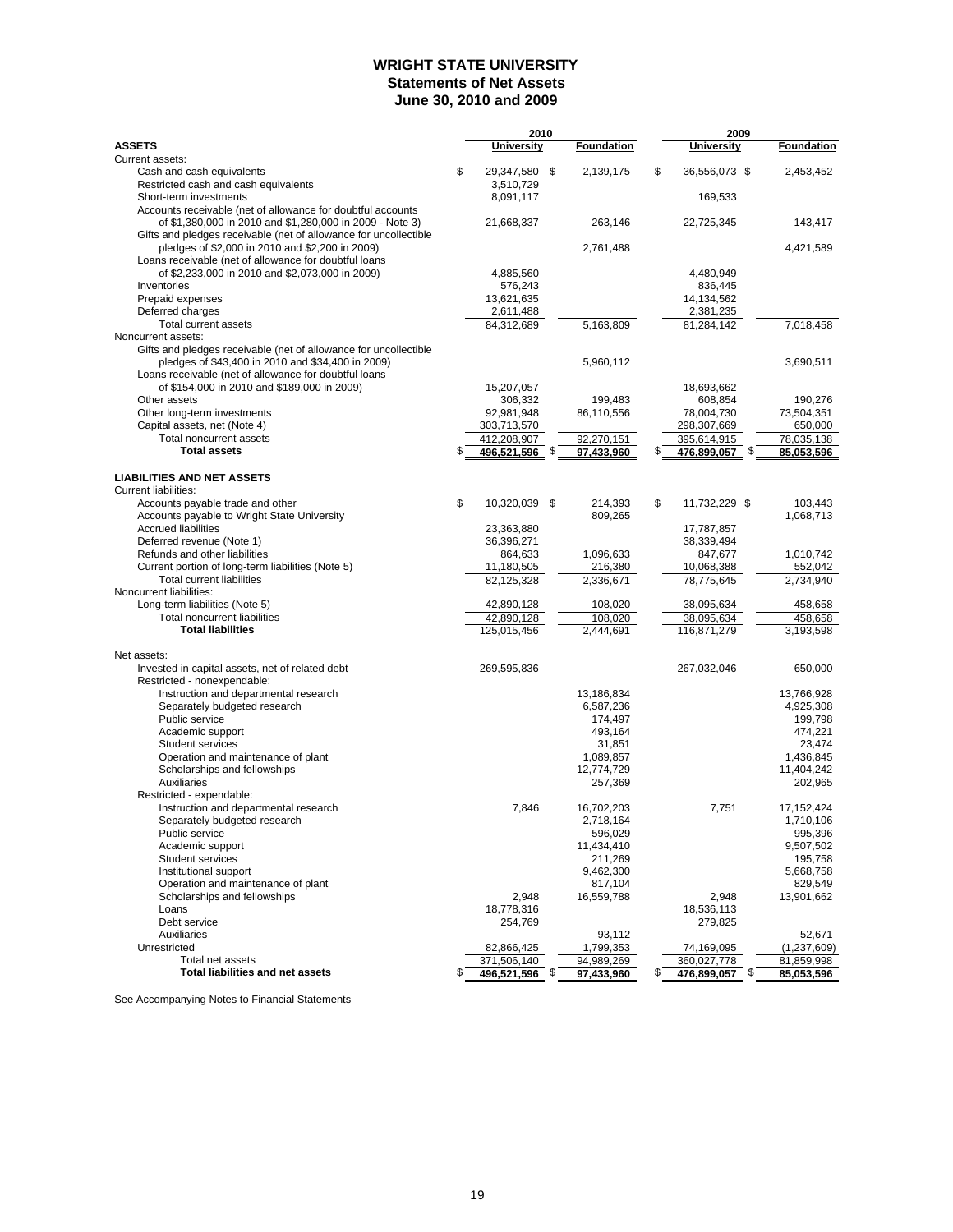# **WRIGHT STATE UNIVERSITY For the Years Ended June 30, 2010 and 2009 Statements of Revenues, Expenses, and Changes in Net Assets**

|                                                              | 2010                   |  | 2009              |                      |                |
|--------------------------------------------------------------|------------------------|--|-------------------|----------------------|----------------|
|                                                              | <b>University</b>      |  | <b>Foundation</b> | <b>University</b>    | Foundation     |
| <b>OPERATING REVENUES</b>                                    |                        |  |                   |                      |                |
| Student tuition and fees (net of scholarship allowances      |                        |  |                   |                      |                |
| of \$36,808,000 in 2010 and \$30,540,000 in 2009)            | \$<br>124,575,027 \$   |  |                   | \$<br>119,654,749 \$ |                |
| Federal grants and contracts                                 | 35,897,581             |  |                   | 37,362,224           |                |
| State grants and contracts                                   | 6,513,815              |  |                   | 7,835,911            |                |
| Local grants and contracts                                   | 388,920                |  |                   | 360,263              |                |
| Nongovernmental grants and contracts                         | 47,081,685             |  |                   | 41,227,106           |                |
| Sales and services                                           | 8,410,256              |  |                   | 8,163,327            |                |
| Auxiliary enterprises sales (net of scholarship allowances   |                        |  |                   |                      |                |
| of \$1,928,000 in 2010 and \$1,846,000 in 2009)              | 15,475,764             |  |                   | 16,088,088           |                |
| Gifts and contributions                                      |                        |  | 11,826,055        |                      | 4,890,021      |
| Other operating revenues                                     | 2,846,085              |  |                   | 2,286,993            |                |
| <b>Total operating revenues</b>                              | 241,189,133            |  | 11,826,055        | 232,978,661          | 4,890,021      |
| <b>OPERATING EXPENSES</b>                                    |                        |  |                   |                      |                |
| Educational and general:                                     |                        |  |                   |                      |                |
| Instruction and departmental research                        | 130,594,708            |  |                   | 130,319,583          |                |
| Separately budgeted research                                 | 30,916,938             |  |                   | 31,257,367           |                |
| Public service                                               | 13,367,015             |  |                   | 12,988,800           |                |
| Academic support                                             | 77,377,315             |  |                   | 73,160,752           |                |
| Student services                                             | 17,647,839             |  |                   | 17,362,681           |                |
| Institutional support                                        | 27,567,539             |  | 263,242           | 28,536,897           | 155,361        |
| Operation and maintenance of plant                           | 23,871,176             |  |                   | 22,426,694           |                |
| Scholarships and fellowships                                 | 21,365,808             |  |                   | 16, 181, 322         |                |
|                                                              | 342,708,338            |  | 263,242           | 332,234,096          | 155,361        |
| Total educational and general                                | 25,115,879             |  |                   | 26,749,103           |                |
| Auxiliary enterprises<br>Depreciation                        | 18,689,515             |  |                   | 18,456,765           |                |
|                                                              |                        |  |                   |                      |                |
| <b>Total operating expenses</b>                              | 386,513,732            |  | 263,242           | 377,439,964          | 155,361        |
| Operating (loss)/revenue                                     | (145,324,599)          |  | 11,562,813        | (144, 461, 303)      | 4,734,660      |
| <b>NONOPERATING REVENUES (EXPENSES):</b>                     |                        |  |                   |                      |                |
| Federal appropriations                                       | 12,987,949             |  |                   |                      |                |
| State appropriations                                         | 89,044,925             |  |                   | 104,646,927          |                |
| Federal grants                                               | 22,580,544             |  |                   | 14,250,902           |                |
| State grants                                                 | 3,254,442              |  |                   | 4,412,197            | 5,000,000      |
| Gifts                                                        | 8,398,277              |  |                   | 9,034,863            |                |
| Investment income/(loss) (net of investment expenses of      |                        |  |                   |                      |                |
| \$117,000 in 2010 and 2009 for WSU and                       |                        |  |                   |                      |                |
| \$448,016 in 2010 and \$381,998 in 2009 for Foundation)      | 9,988,063              |  | 12,874,930        | (12,012,750)         | (19,641,319)   |
| Interest on capital asset-related debt                       | (1,442,622)            |  |                   | (1,345,713)          |                |
| Payments to Wright State University                          |                        |  | (10,658,472)      |                      | (12, 463, 106) |
| Other nonoperating (expenses)                                | (2,613,732)            |  | (650,000)         | (1,460,576)          |                |
| Net nonoperating revenues/(expenses)                         | 142,197,846            |  | 1,566,458         | 117,525,850          | (27, 104, 425) |
| (Loss)/gain before other revenues, expenses, gains or losses | (3, 126, 753)          |  | 13,129,271        | (26, 935, 453)       | (22, 369, 765) |
| Capital appropriations from the State of Ohio                |                        |  |                   | 19,001,771           |                |
| Capital grants and gifts                                     | 9,648,426<br>4,956,689 |  |                   | 4,523,429            |                |
|                                                              |                        |  |                   |                      |                |
| Increase/(decrease) in net assets                            | 11,478,362             |  | 13,129,271        | (3, 410, 253)        | (22, 369, 765) |
| <b>NET ASSETS</b>                                            |                        |  |                   |                      |                |
| Net assets - beginning of year                               | 360,027,778            |  | 81,859,998        | 363,438,031          | 104,229,763    |
| Net assets - end of year                                     | \$<br>371,506,140 \$   |  | 94,989,269        | \$<br>360,027,778 \$ | 81,859,998     |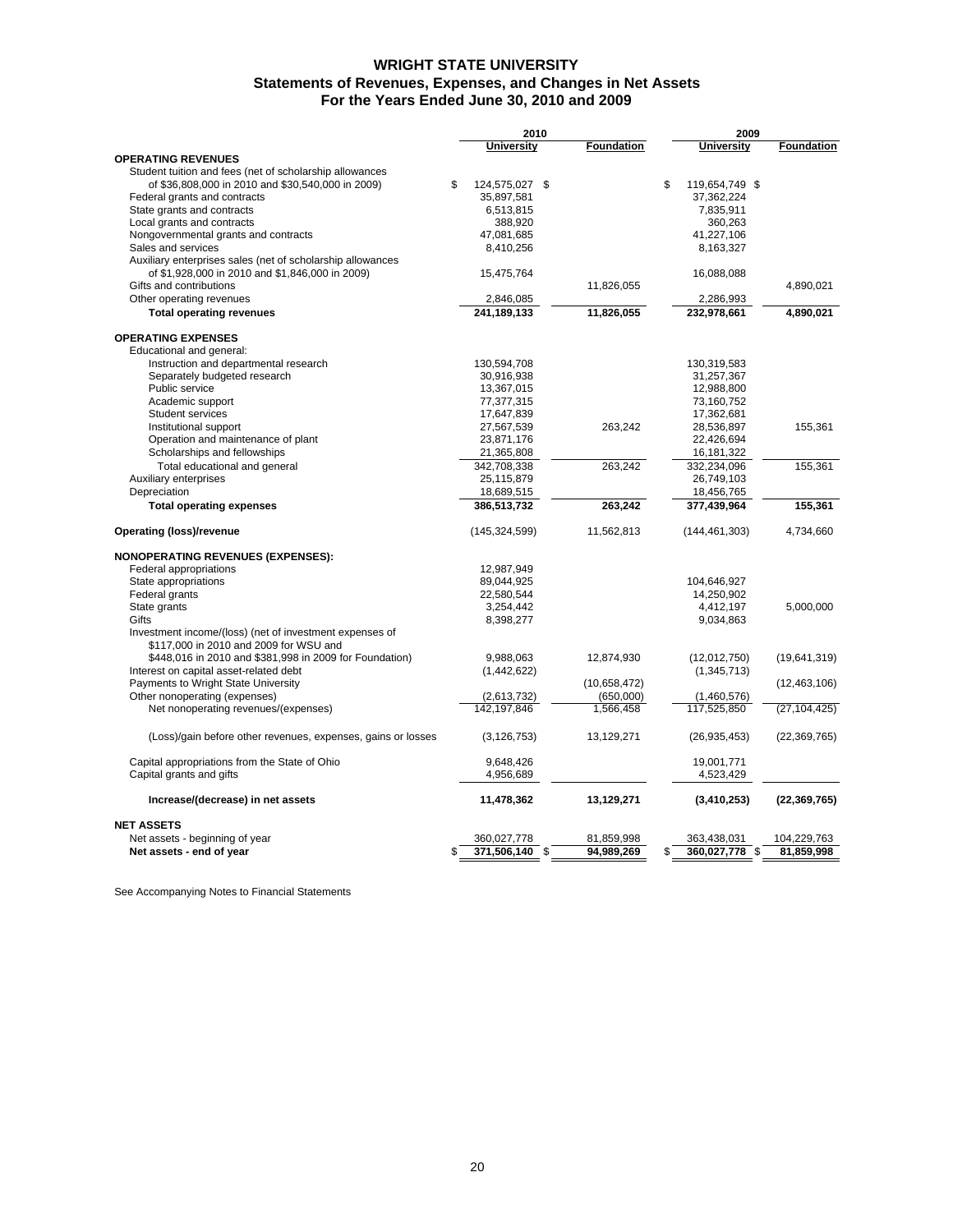# **WRIGHT STATE UNIVERSITY Statements of Cash Flows For the Years Ended June 30, 2010 and 2009**

| <b>CASH FLOWS FROM OPERATING ACTIVITIES</b>                                                                                                                                                 | 2010                                                      | 2009                                                      |
|---------------------------------------------------------------------------------------------------------------------------------------------------------------------------------------------|-----------------------------------------------------------|-----------------------------------------------------------|
| Student tuition and fees<br>Federal, state, local, and nongovernmental grants and contracts<br>Sales and services of educational and other departmental activities<br>Payments to employees | 125,665,963<br>89,886,235<br>6,980,300<br>(182, 436, 495) | 120,382,626<br>91,683,677<br>7,176,657<br>(180, 223, 595) |
| Payments for benefits                                                                                                                                                                       | (51, 592, 396)                                            | (51, 464, 930)                                            |
| Payments to suppliers                                                                                                                                                                       | (104, 319, 291)                                           | (106, 026, 380)                                           |
| Payments for scholarships and fellowships                                                                                                                                                   | (22, 492, 864)                                            | (16,886,582)                                              |
| Student loans issued                                                                                                                                                                        | (543,040)                                                 | (4, 165, 684)                                             |
| Student loans collected                                                                                                                                                                     | 3,625,034<br>445,071                                      | 2,991,190<br>406,140                                      |
| Student loan interest and fees collected<br>Auxiliary enterprise sales                                                                                                                      | 15,601,701                                                | 16,017,485                                                |
| Net cash (used) by operating activities                                                                                                                                                     | (119, 179, 782)                                           | (120, 109, 396)                                           |
| <b>CASH FLOWS FROM NONCAPITAL FINANCING ACTIVITIES</b>                                                                                                                                      |                                                           |                                                           |
| Federal appropriations                                                                                                                                                                      | 12,987,949                                                |                                                           |
| State appropriations                                                                                                                                                                        | 89,044,925                                                | 104,646,927                                               |
| Direct lending receipts                                                                                                                                                                     | 8,867,298                                                 |                                                           |
| Direct lending disbursements                                                                                                                                                                | (9,774,584)                                               |                                                           |
| Grants for noncapital purposes                                                                                                                                                              | 25,834,986                                                | 18,663,099                                                |
| Gifts                                                                                                                                                                                       | 8,661,582                                                 | 9,090,371                                                 |
| Net cash provided by noncapital financing activities                                                                                                                                        | 135,622,156                                               | 132,400,397                                               |
| CASH FLOWS FROM CAPITAL AND RELATED FINANCING ACTIVITIES                                                                                                                                    |                                                           |                                                           |
| Capital appropriations from the State of Ohio                                                                                                                                               | 9,620,754                                                 | 18,702,355                                                |
| Capital grants and gifts received                                                                                                                                                           | 4,956,689                                                 | 4,523,429                                                 |
| Purchases of capital assets                                                                                                                                                                 | (26, 729, 519)                                            | (24, 973, 492)                                            |
| Sales of capital assets                                                                                                                                                                     | 17,888                                                    | 11,614                                                    |
| Proceeds from capital debt                                                                                                                                                                  | 11,314,926                                                |                                                           |
| Principal paid on capital debt and leases                                                                                                                                                   | (5, 113, 389)                                             | (4,060,865)                                               |
| Interest paid on capital debt and leases                                                                                                                                                    | (1,442,622)                                               | (1, 345, 713)                                             |
| Net cash (used) by capital and related financing activities                                                                                                                                 | (7, 375, 273)                                             | (7, 142, 672)                                             |
| <b>CASH FLOWS FROM INVESTING ACTIVITIES</b>                                                                                                                                                 |                                                           |                                                           |
| Proceeds from sales and maturities of investments                                                                                                                                           | 15,042,660                                                | 15,930,514                                                |
| Interest on investments                                                                                                                                                                     | 1,861,818                                                 | 3,287,660                                                 |
| Purchase of investments                                                                                                                                                                     | (29, 729, 094)                                            | (11, 512, 380)                                            |
| Bond interest subsidy                                                                                                                                                                       | 59,751                                                    |                                                           |
| Net cash (used)/provided by investing activities                                                                                                                                            | (12, 764, 865)                                            | 7,705,794                                                 |
| Net (Decrease)/Increase in Cash and Cash Equivalents                                                                                                                                        | (3,697,764)                                               | 12,854,123                                                |
| Cash and Cash Equivalents - Beginning of Year                                                                                                                                               | 36,556,073                                                | 23,701,950                                                |
| Cash and Cash Equivalents - End of Year                                                                                                                                                     | 32,858,309                                                | 36,556,073                                                |
|                                                                                                                                                                                             |                                                           |                                                           |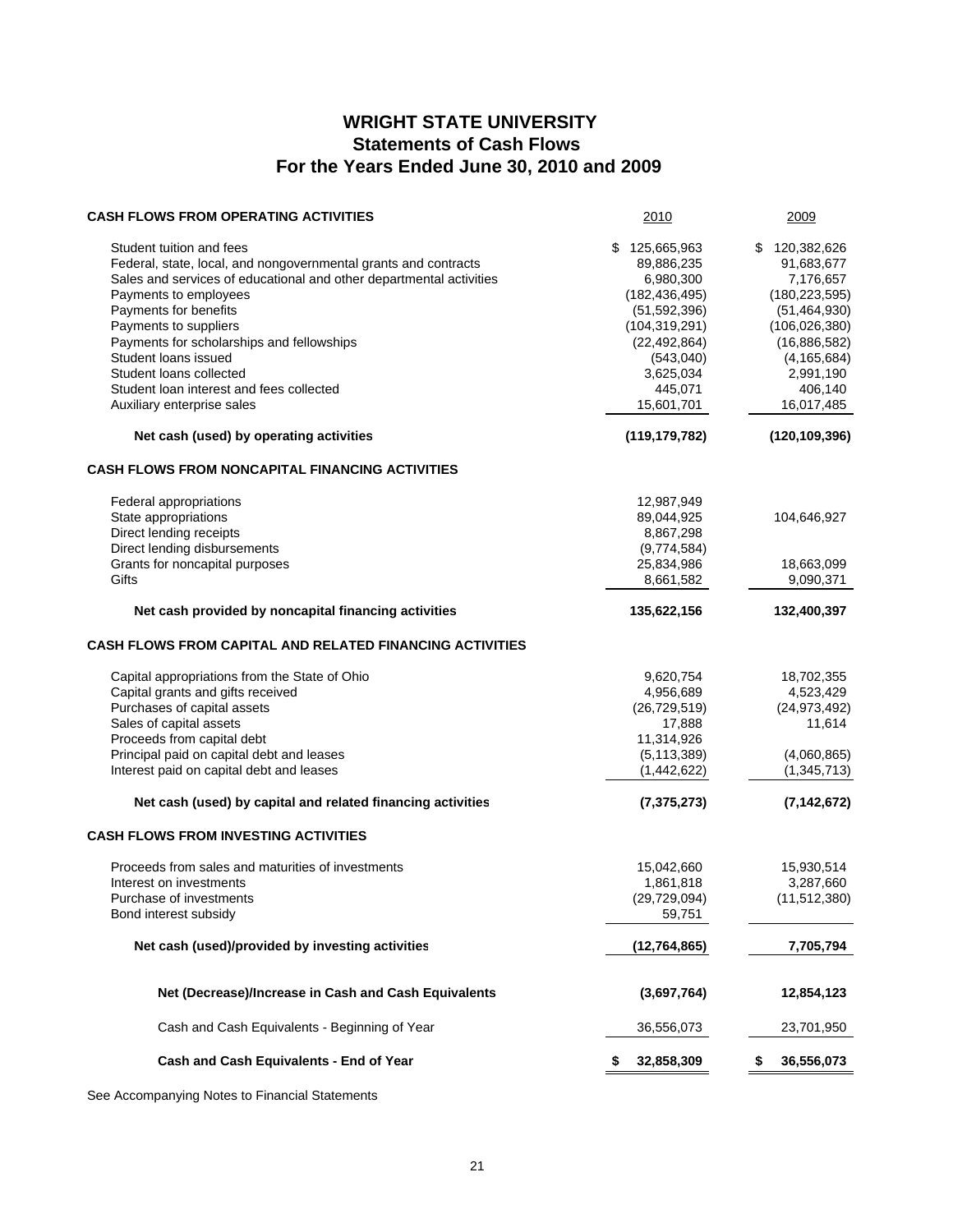# **WRIGHT STATE UNIVERSITY Statements of Cash Flows For the Years Ended June 30, 2010 and 2009**

| Reconciliation of net operating revenues (expenses) to<br>net cash provided (used) by operating activities: | 2010                  | 2009                     |
|-------------------------------------------------------------------------------------------------------------|-----------------------|--------------------------|
| Operating loss                                                                                              | \$<br>(145, 324, 599) | \$<br>(144, 461, 303)    |
| Depreciation                                                                                                | 18,689,515            | 18,456,765               |
| Provision for doubtful accounts                                                                             | 780,421               | 930,865                  |
| Provision for doubtful loans                                                                                | 565,944               | 767,976                  |
| Changes in assets and liabilities:                                                                          |                       |                          |
| Accounts receivable                                                                                         | 66,637                | 299,844                  |
| Inventory<br>Prepaid expenses                                                                               | 260,202<br>495,503    | (54, 851)<br>(2,376,205) |
| Deferred charges                                                                                            | (230, 253)            | 117,863                  |
| Other assets                                                                                                | 302,522               | 165,374                  |
| Accounts payable                                                                                            | (1,438,193)           | 333,696                  |
| <b>Accrued liabilities</b>                                                                                  | 5,576,023             | 2,445,695                |
| Deferred revenue                                                                                            | (1,056,510)           | 3,420,670                |
| Compensated absences                                                                                        | (400,000)             | 1,600,000                |
| Refunds and other liabilities                                                                               | 16,956                | 186,685                  |
| Loans to students and employees                                                                             | 2,516,050             | (1,942,470)              |
| Net cash (used) by operating activities                                                                     | (119, 179, 782)       | \$<br>(120, 109, 396)    |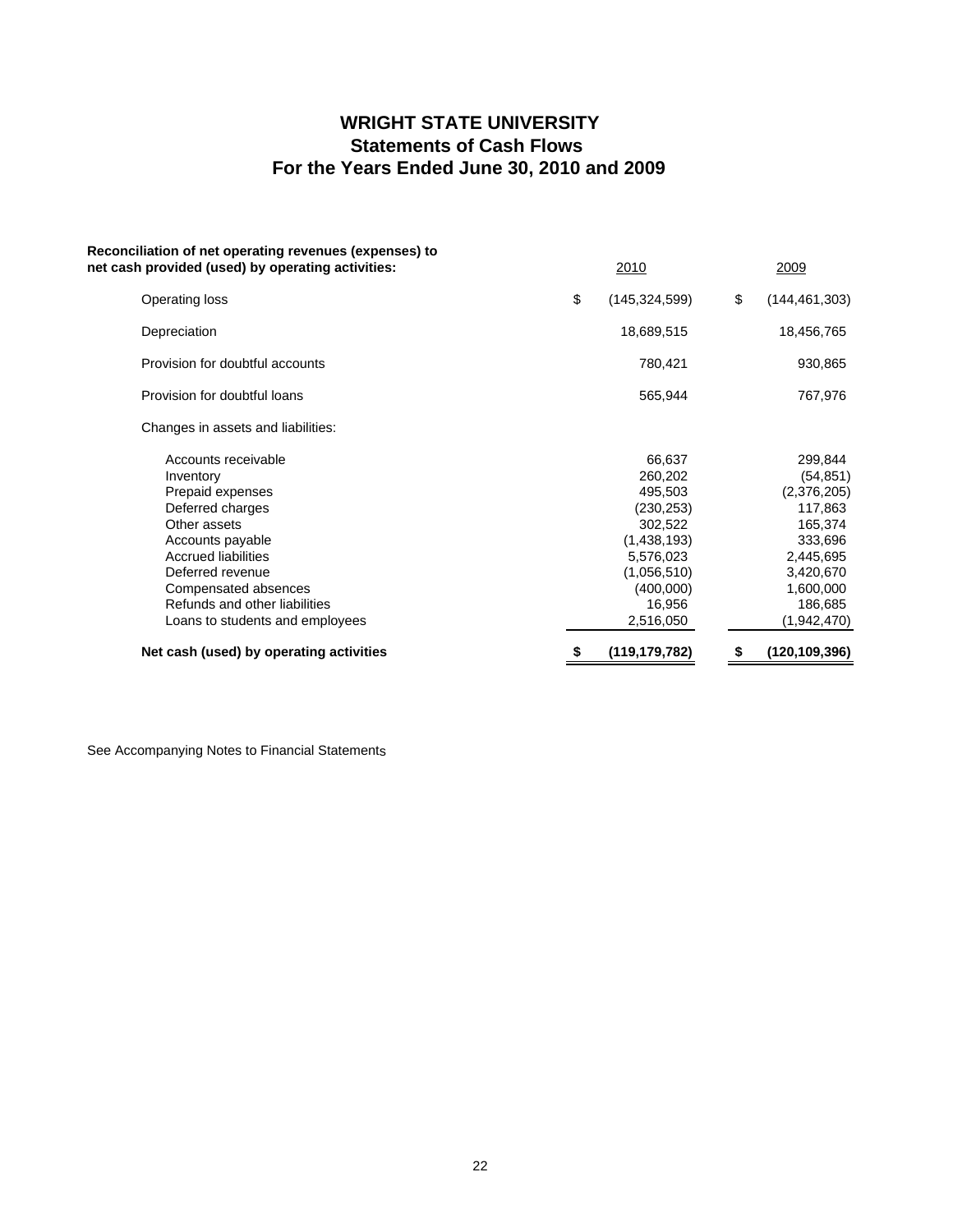# WRIGHT STATE UNIVERSITY

# Notes to Financial Statements

# Year Ended June 30, 2010

# (1) Organization and Summary of Significant Accounting Policies

## Organization and Basis of Presentation

Wright State University (the University) is a state-assisted institution of higher education created in 1967. The University has an enrollment of approximately 18,800 undergraduate, graduate, and professional students on its two campuses. The financial statements include the university's eight colleges, three schools, and other individual departments. The university's Board of Trustees approves policies and procedures by which the University is governed.

The University is a political subdivision of the State of Ohio and accordingly, its financial statements are discretely presented in the State of Ohio's Comprehensive Annual Financial Report in accordance with Governmental Accounting Standards Board (GASB) Statement No. 14, and amended by GASB Statement No. 39. Statement No. 39 provides additional guidance to determine whether certain organizations for which the University is not financially accountable should be reported as a component unit of the University based upon the nature and significance of their relationship to the University. Although the Wright State University Foundation (the Foundation) is a legally separate, tax-exempt entity, it has been determined that it does meet the criteria for discrete presentation within the university's financial statements. The Foundation is the primary fund-raising organization for the University and contributions to the Foundation are primarily restricted to the activities of the University. These contributions are relied upon for the on-going operations of the University. No other affiliated organization, such as the Alumni Association, meets the requirements for inclusion in the university's financial statements. Complete financial statements for the Foundation can be obtained by sending a request to the Wright State University Foundation, 108J Allyn Hall, 3640 Colonel Glenn Highway, Dayton, OH 45435.

The financial statements have been prepared in accordance with generally accepted accounting principles for colleges and universities within the United States of America, as prescribed by GASB.

### Summary of Significant Accounting Policies:

### Basis of Accounting

The financial statements of the University have been prepared using the economic resources measurement focus and on the full accrual basis of accounting, whereby revenue is recognized in the period earned, or in the case of advances from other governments, when all eligibility requirements are met in accordance with GASB Statement No. 33, *Accounting and Financial Reporting for Nonexchange Transactions*. Expenses are recognized when the related liabilities are incurred.

### Financial Statements

The University reports as a business-type activity, as defined by GASB Statement No. 35, *Basic Financial Statements-and Management's Discussion and Analysis - for Public Colleges and Universities*. Business-type activities are those that are financed in whole or in part by fees charged to external parties for goods or services.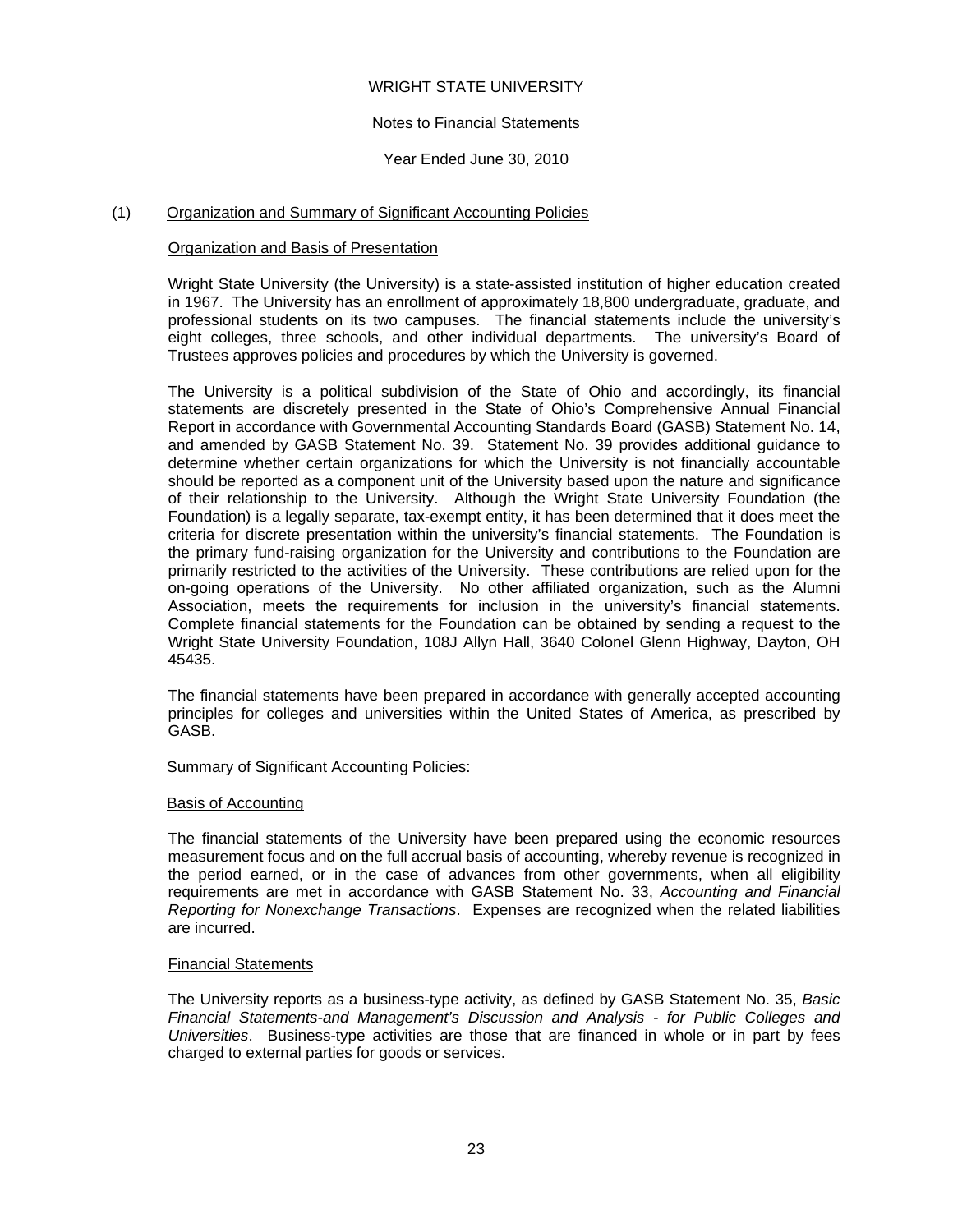## Notes to Financial Statements (Continued)

Pursuant to GASB Statement No. 35, the University follows GASB guidance as applicable to its business-type activities, and Financial Accounting Standards Board (FASB) Statements and Interpretations, Accounting Principles Board Opinions, and Accounting Research Bulletins issued prior to November 30, 1989 that do not conflict with or contradict GASB pronouncements.

### Cash and Cash Equivalents

Cash and cash equivalents include amounts held in the State Treasury Asset Reserve of Ohio (STAROhio). In addition, each of the external investment managers maintains a balance in a money market fund. These balances are included as cash equivalents due to their high liquidity and short-term nature. Other investments purchased with three months or less to maturity are also considered cash equivalents.

### Investments

Investments are reported at fair value, as established by the major securities markets. Money market investments (U.S. Treasury and Agency obligations) that have a remaining maturity of one year or less at the time of purchase are reported at amortized cost and approximate fair value. If contributed, investments are valued at market value at the date of donation. Investment income is recognized on an accrual basis. Purchases and sales of investments are accounted for on the trade date basis. Investment trade settlements receivable and payable represent investment transactions occurring on or before June 30, which settle after such date. Realized and unrealized gains and losses are reported as investment income or loss.

All securities purchased by external investment managers in the university's "liquidity" and "diversified" investment pools, with the exception of money market purchases and redemptions, are considered investments regardless of maturity date, as these investment pools are designed more for capital appreciation and have average durations of at least two years. Investments with maturities of less than one year are considered short-term or current.

### Inventories

Inventories, which consist principally of publications, general merchandise and other goods, are stated at the lower of cost or market. Cost is determined using the first-in, first-out (FIFO) method.

### Capital Assets and Collections

Capital assets include land, land improvements, infrastructure, buildings, machinery, equipment, library books, publications and construction in progress. They are recorded at cost at the date of acquisition, or fair market value at the date of donation in the case of gifts. Building renovations that materially increase the value or extend the useful life of the structure are also capitalized. Normal repairs and maintenance are expensed in the year in which the expenses are incurred. The threshold for capitalizing movable equipment with an estimated useful life of more than one year is \$5,000. Using the straight-line method, capital assets are depreciated over their estimated useful lives; generally, 40 years for buildings, 30 years for land improvements and infrastructure, 15 years for library books and publications, and 5 to 10 years for machinery and equipment. The University does not capitalize works of art or historical treasures that are held for exhibition, education, research, and public service. These collections are not encumbered or sold for financial gain. Consequently, such collections are not recognized in the financial statements.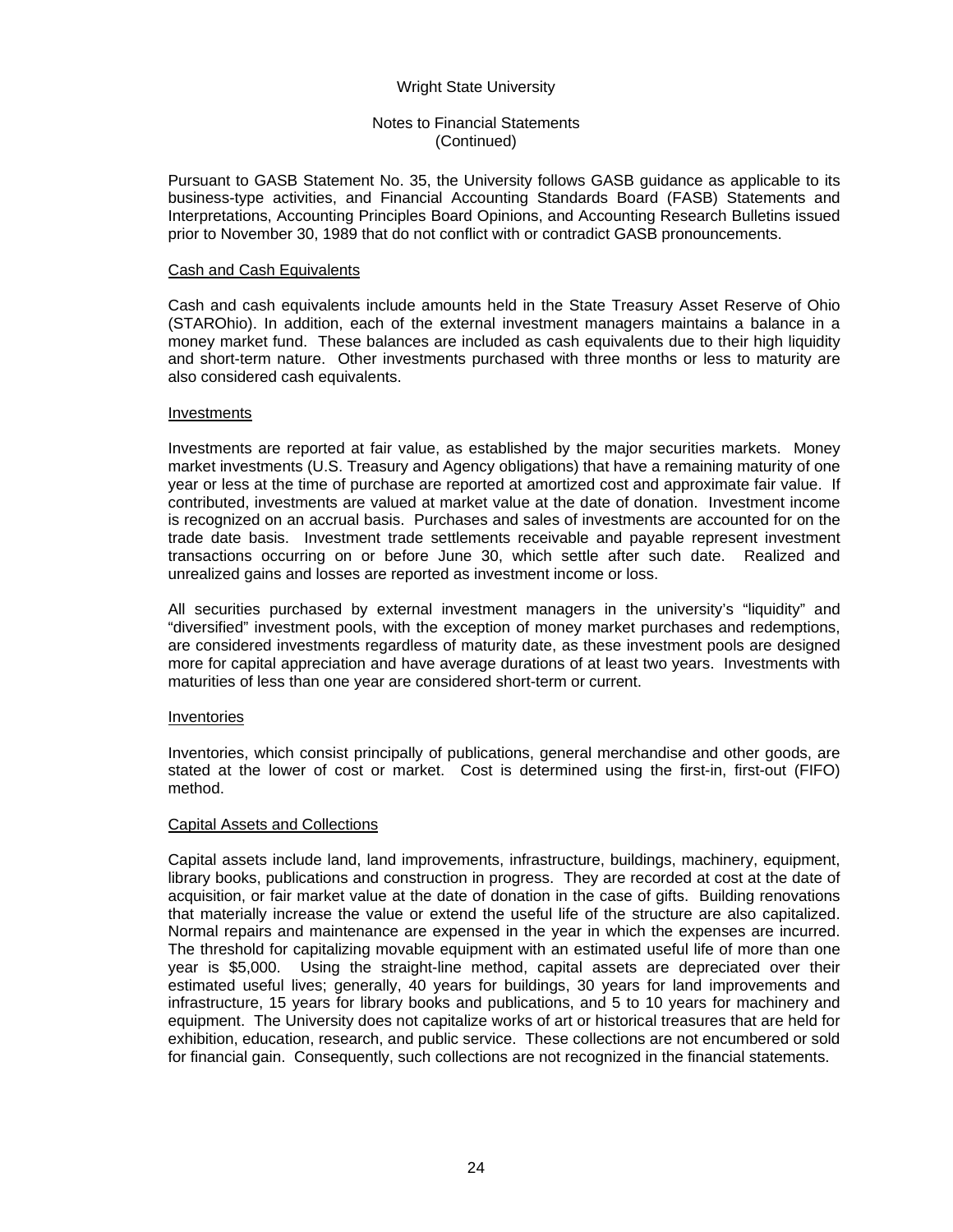# Notes to Financial Statements (Continued)

### **Accrued Liabilities**

The University offered a voluntary separation incentive plan in 2010 in an effort to reduce personnel costs and strategically manage the vacancies created by the plan participants. The total cost of this plan was \$6.8 million and was charged to the departments where the participants performed services. The liability is being paid over three years to a third party administrator. At June 30, 2010, \$5.3 million of this liability remains and is recorded in accrued liabilities.

### Compensated Absences

Compensated absences is comprised of vacation and sick leave benefits. Vacation benefits are accrued as a liability as the benefits are earned if the employee's right to receive compensation is attributable to service already rendered and it is probable that the employer will compensate the employee for the benefits through paid time off or some other means. Sick leave benefits are accrued as a liability using the vesting method. The liability will include employees currently eligible to receive termination benefits and those identified as probable of receiving payment in the future.

### Deferred Revenue

Deferred revenue consists primarily of the amounts received in advance from grant and contract sponsors that have not yet been earned under the terms of the agreement and amounts received in advance for tuition and fees not yet earned. These deferrals were \$22.9 million and \$12.7 million, respectively, for the year ended June 30, 2010 and \$25.3 million and \$11.4 million, respectively, for the year ended June 30, 2009.

## Net Assets

Net assets are classified as follows:

- Invested in capital assets, net of related debt represents the value of capital assets less accumulated depreciation and the debt related to acquisition, or construction of the asset.
- Restricted Nonexpendable is comprised primarily of gifts which are subject to external restrictions requiring that the principal be invested in perpetuity and that only the cumulative earnings be utilized.
- Restricted Expendable represents resources that have been received and must be used for specific purposes, such as those received from grantors.
- Unrestricted represents net assets that are not subject to external restrictions. Management or the Board of Trustees designates most of the unrestricted net assets for specific purposes in research, academic, capital acquisition, or other initiatives.

 It is the university's policy to first apply restricted resources when an expense is incurred for purposes for which both restricted and unrestricted net assets are available.

# Revenues and Expenses

Revenues and expenses are classified as operating or nonoperating. Operating revenues are resources primarily from exchange transaction activities. These include payments received for services, such as tuition and fees, and most grants and contracts. Nonoperating revenues are from non-programmatic sources and have the characteristics of nonexchange transactions. They include state and federal appropriations, some federal and state grants, gifts, and investment income. Nearly all of the university's expenses are a result of exchange transactions, and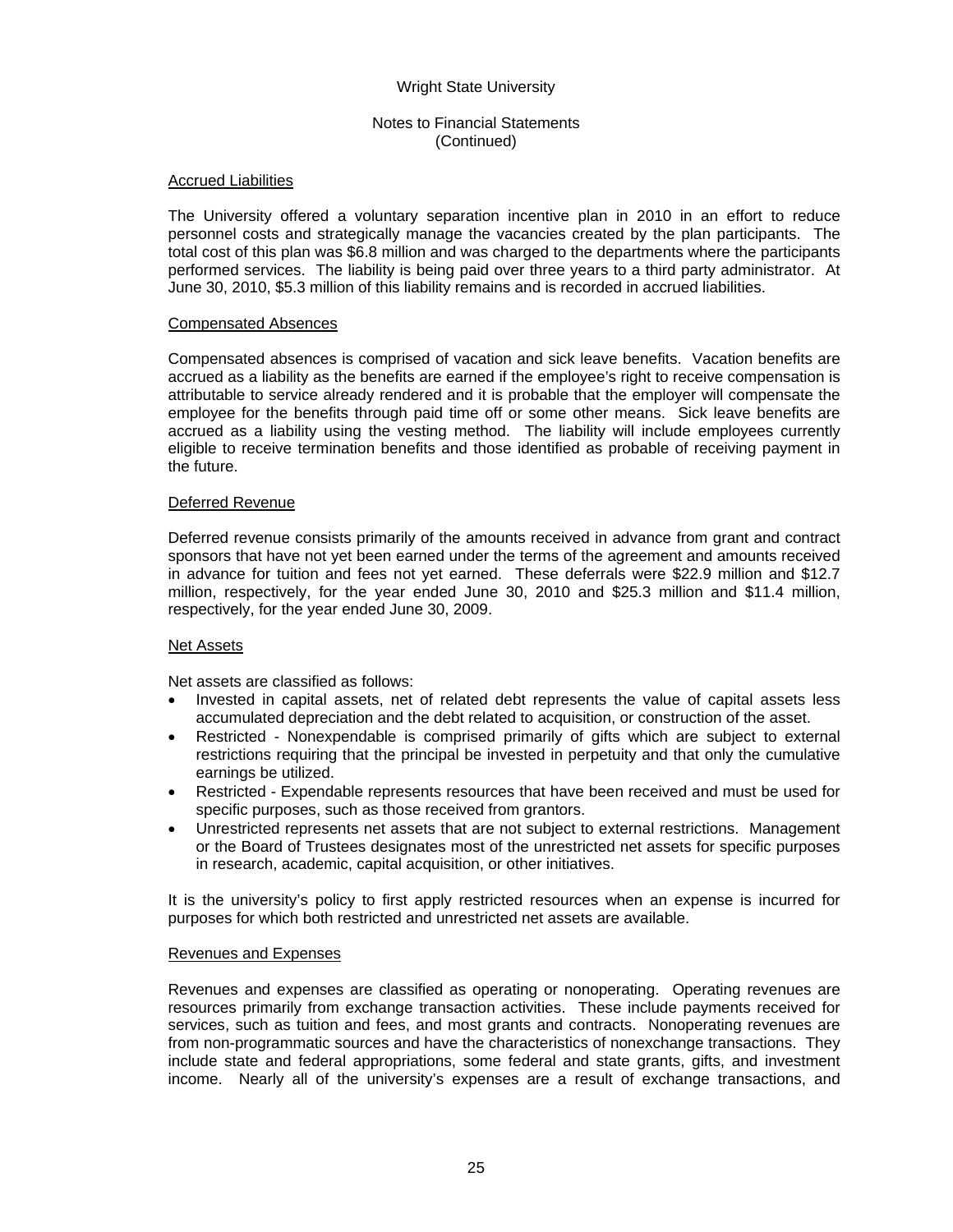## Notes to Financial Statements (Continued)

therefore classified as operating expenses. The major recurring nonoperating expenses are net losses on the disposition of capital assets and interest expense on capital assets-related debt.

In 2010 the State of Ohio used federal stimulus monies to partially fund the state appropriations provided to the University. Therefore, there is a reduction of state appropriations of approximately \$13 million in 2010 and a corresponding increase in federal appropriations.

### **OhioLINK**

Wright State University serves as the fiscal agent for the statewide library program known as OhioLINK. This program's revenues from state appropriations, federal pass-through grants and from other college and university libraries and expenses are all included in the statements of revenues, expenses, and changes in net assets. The total revenues and expenses attributable to OhioLINK were \$35,562,447 and \$32,596,075 for the years ended June 30, 2010 and 2009, respectively.

### Scholarship Allowances

Scholarship allowances represent aid awarded to the student in the form of reduced tuition and are computed and reported in the financial statements under the alternate method as prescribed by the National Association of College and University Business Officers (NACUBO). Financial aid in the form of a cash payment to the student is reported as scholarship and fellowship expense in the financial statements. Third party loans such as Stafford loans and certain aid awarded to the students by third parties are credited to the student's account as if the student made the payment.

### Income Taxes

The University is exempt from federal income taxes under Section 115 of the Internal Revenue Code. However, certain revenues are considered unrelated business income and are taxable under Internal Revenue Code Sections 511 through 513.

## **Estimates**

The preparation of financial statements in conformity with accounting principles generally accepted in the United States of America requires management to make estimates and assumptions that affect the reported amounts of assets and liabilities and disclosure of contingent assets and liabilities at the date of the financial statements and the reported amounts of revenues and expenses during the reporting period. Actual results could differ from those estimates.

### Previous Year's Financial Information

Certain reclassifications have been made to the 2009 comparative information to conform to the 2010 presentation. These reclassifications had no impact on the 2009 total net assets or change in net assets.

## (2) Cash, Cash Equivalents and Investments

The classification of cash, cash equivalents and investments in the financial statements is based on criteria set forth in GASB Statement No. 9. Cash equivalents are defined to include investments with original maturities of three months or less. Consistent with this definition, university funds on deposit in the State Treasury Asset Reserve of Ohio are classified as cash equivalents in the statements of net assets. However, for GASB Statement No. 3 disclosure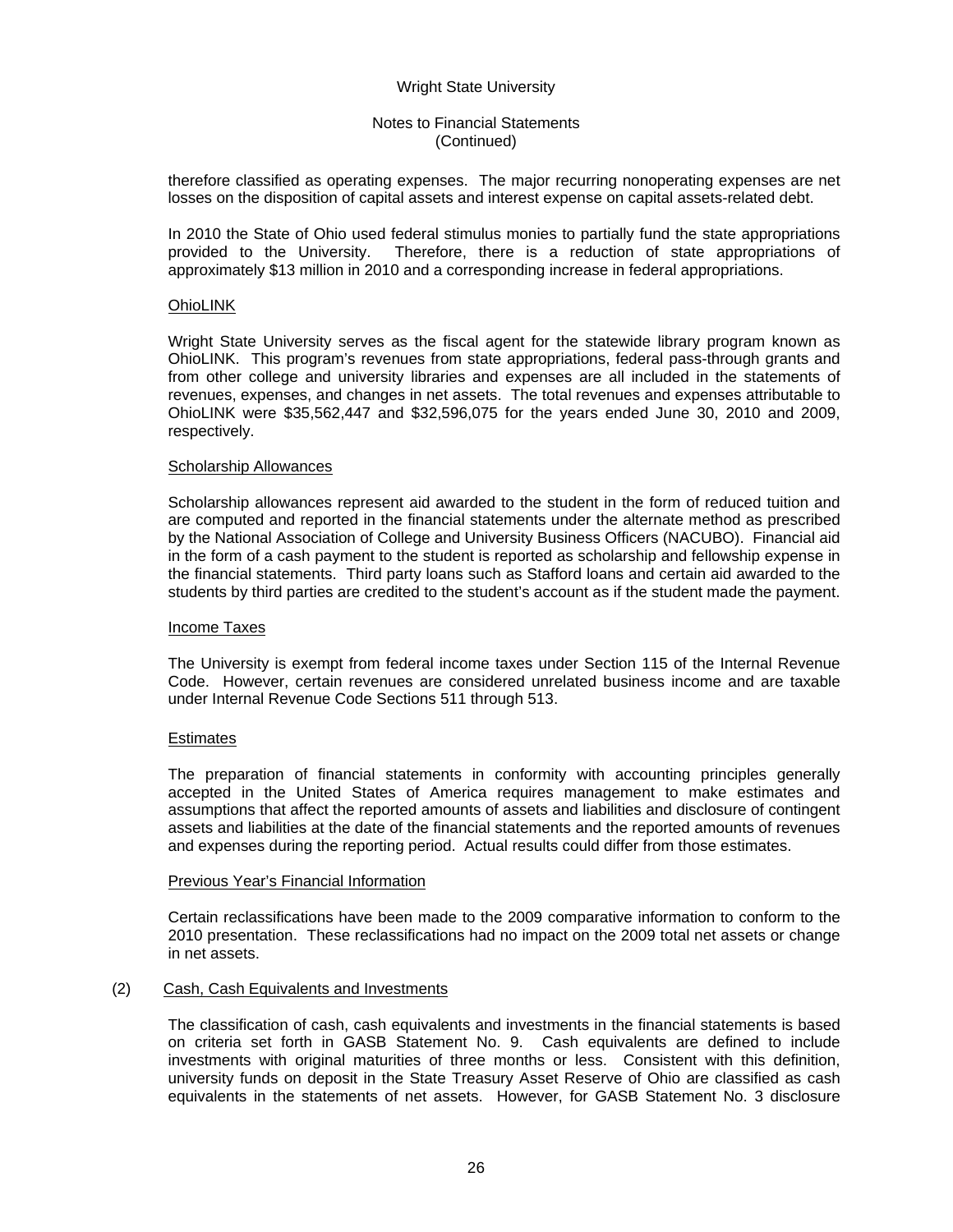### Notes to Financial Statements (Continued)

purposes (see below), the funds in the State Treasury Asset Reserve of Ohio are classified as investments.

### **Deposits**

Under state law, the university's deposits must be secured by federal deposit insurance and collateralized for amounts in excess of FDIC coverage. Collateral may be pledged or pooled. Pooled collateral may be held on the financial institution's premises or held by its trust department or agent on its behalf. The fair value of the pledged securities plus the federal deposit insurance must at all times equal one hundred five percent of the total amount of public deposits to be secured by the pooled securities. These securities may be held in the name of the University or the pledging bank by a holding or custodial bank that is mutually acceptable to both parties. The University does not have a deposit policy for custodial credit risk.

As of June 30, 2010 and 2009, the university's bank balances are \$30,395,202 and \$32,677,694, respectively. Of these balances, \$23,016,655 and \$11,899,056, respectively, are uninsured with collateral held by pledging banks not in the university's name.

At June 30, the carrying amount of deposits (book balances) is as follows:

|                    |   | 2010       | 2009       |
|--------------------|---|------------|------------|
|                    |   |            |            |
| Petty cash         | S | 53,528 \$  | 56,920     |
| Demand deposits    |   | 21,878,544 | 21,154,465 |
| Money market funds |   | 5,895,057  | 8,169,692  |
| Total              |   | 27,827,129 | 29,381,077 |

The difference in the carrying amount and bank balances is caused by items in-transit (primarily outstanding checks) and by cash on hand.

## Investments

The university's investment policy permits investments in publicly traded securities only. In addition, an amount equal to at least twenty five percent of the university's investment portfolio must at all times be invested in securities of the United States government or one of its agencies or instrumentalities, the treasurer of the State of Ohio's pooled investment program, obligations of the State of Ohio, or any political subdivision of the State of Ohio, certificates of deposit of any national bank located in the State of Ohio, written repurchase agreements with any eligible Ohio financial institution that is a member of the federal reserve system or federal home loan bank, money market funds or bankers' acceptances maturing in two hundred seventy days or less which are eligible for purchase by the federal reserve system.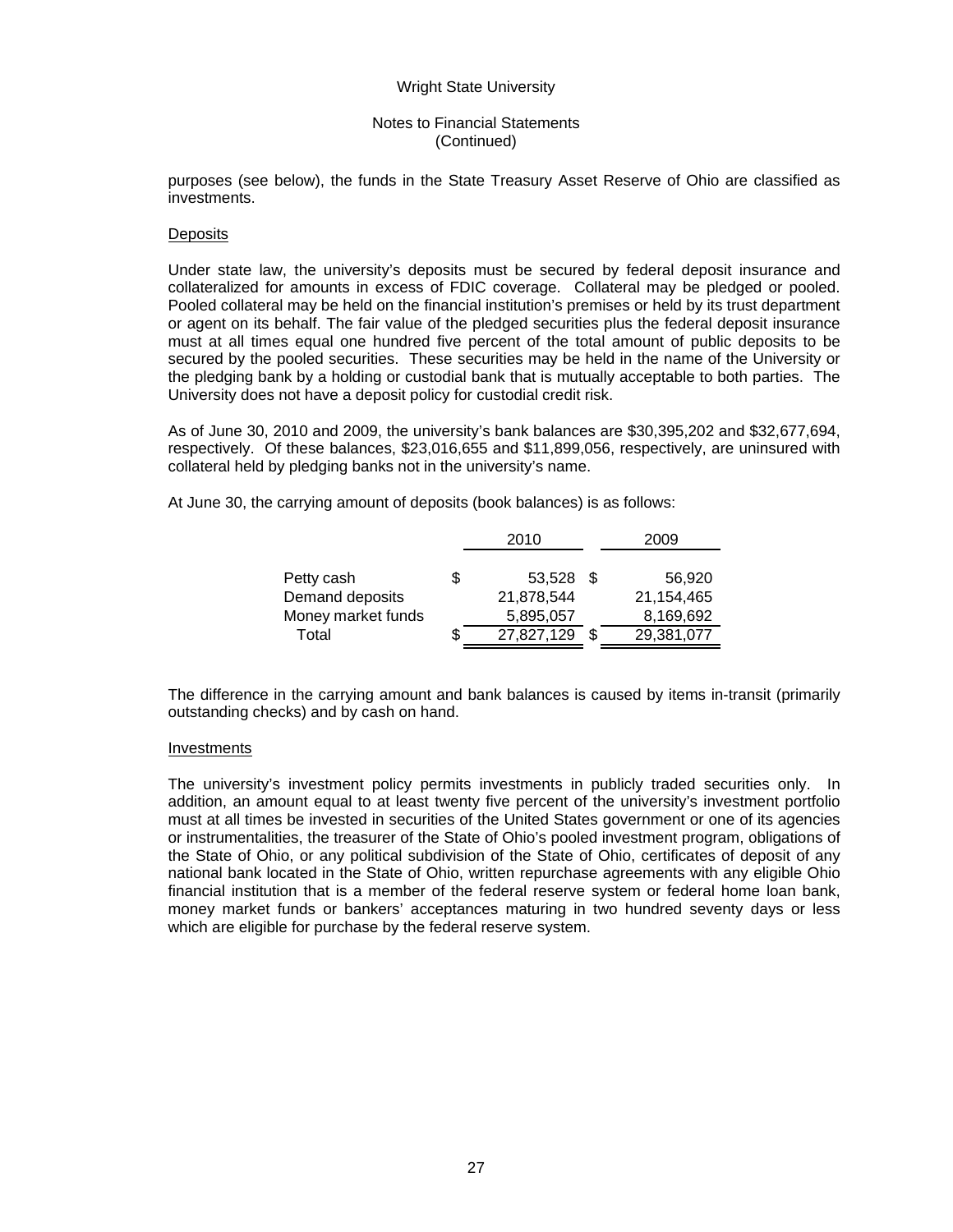### Notes to Financial Statements (Continued)

The fair value of investments at June 30 is as follows:

|                                      | Fair Value         |   |            |
|--------------------------------------|--------------------|---|------------|
| Description                          | 2010               |   | 2009       |
|                                      |                    |   |            |
| U.S. Treasury securities             | \$<br>2,576,443 \$ |   | 2,789,676  |
| U.S. Agency securities               | 4,251,370          |   | 4,008,933  |
| Common and preferred stock           | 415,136            |   | 362,617    |
| Corporate bonds and notes            | 4,805,289          |   | 4,355,091  |
| State Treasury Asset Reserve of Ohio | 5,031,180          |   | 7,174,996  |
| Equity funds                         | 55,107,957         |   | 41,522,452 |
| Bond funds                           | 33,913,670         |   | 25,132,294 |
| Other                                | 3,200              |   | 3,200      |
| Total                                | 106,104,245        | S | 85,349,259 |

The various investments in stocks, securities, mutual funds and other investments are exposed to a variety of uncertainties, including interest rate, market and credit risks. Due to the level of risk associated with certain investments, it is possible that changes in the values of these investments could occur in the near term. Such changes could materially affect the amounts reported in the financial statements of the University.

### Interest Rate Risk

The university's investment policy minimizes the risk of the loss of value due to changing interest rates through the use of target durations for each of the university's investment pools. The Cash Pool is maintained to meet the daily obligations of the University and consists of highly liquid instruments with little to no risk of loss of principal. The maximum weighted average maturity for the Cash Pool is less than one year. The Liquidity Pool provides a source of funds in the event the Cash Pool is insufficient to meet the university's cash needs and maintains a weighted average life of less than five years. The Diversified Investment Pool provides the University an opportunity to earn a higher rate of return through investments with longer durations. Equity managers are limited to a beta (volatility) of no more than  $1.2 - 1.4$  times the relevant benchmark. Duration for fixed income managed accounts must be within twenty percent of that of the Barclays Capital Aggregate Bond Index.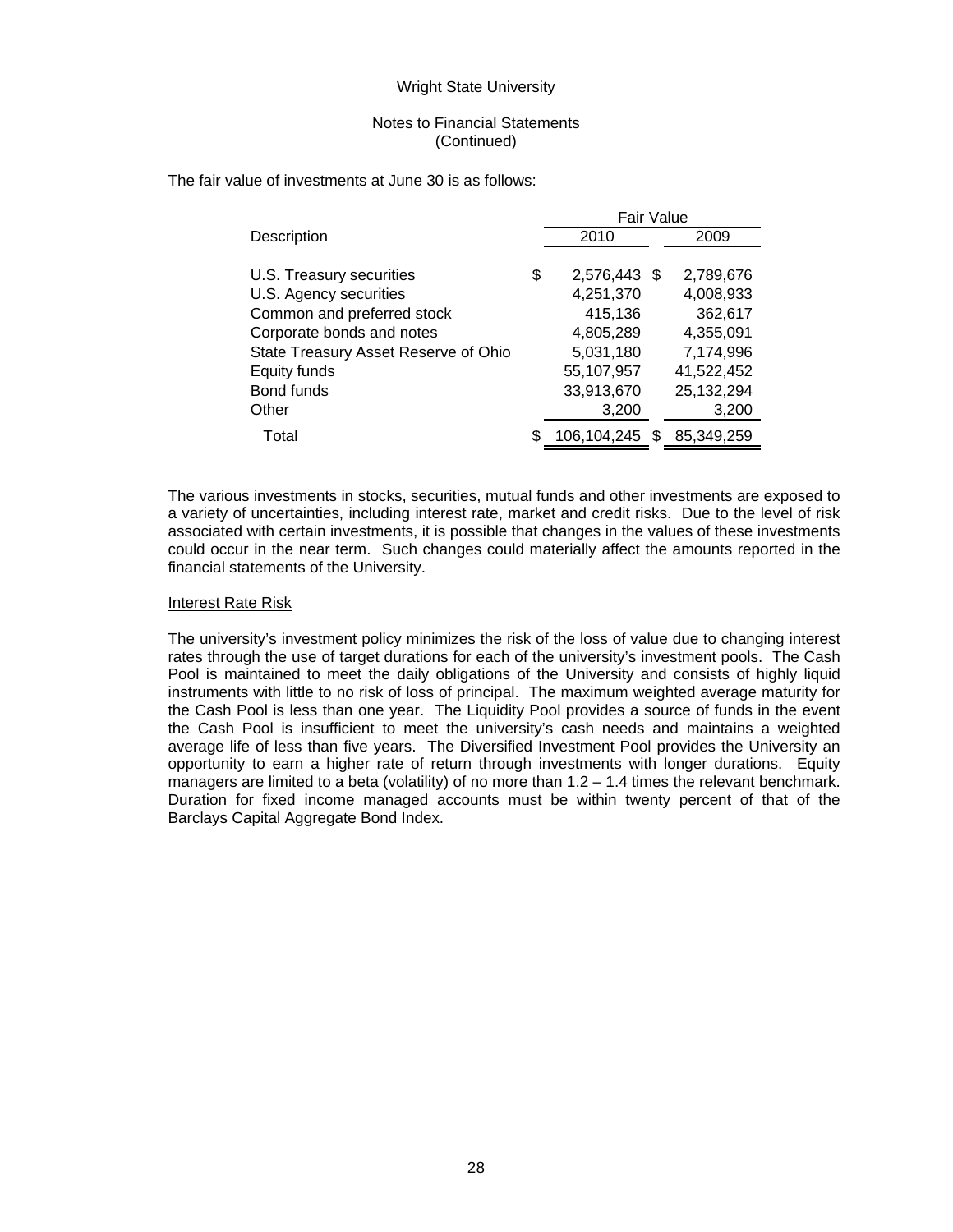## Notes to Financial Statements (Continued)

### The maturity of university investments at June 30 is as follows:

|                                                                                               |                                                            | 2010 Investment Maturites (in years) |                                    |  |                                                     |  |                             |   |                   |  |  |  |  |
|-----------------------------------------------------------------------------------------------|------------------------------------------------------------|--------------------------------------|------------------------------------|--|-----------------------------------------------------|--|-----------------------------|---|-------------------|--|--|--|--|
|                                                                                               |                                                            |                                      | Less                               |  |                                                     |  |                             |   | More              |  |  |  |  |
| <b>Investment Type</b>                                                                        | Fair Value                                                 |                                      | Than 1                             |  | $1 - 5$                                             |  | $6 - 10$                    |   | Than 10           |  |  |  |  |
| U.S. Treasury securities<br>U.S. Agency securities<br>Corporate bonds and notes<br>Bond funds | \$<br>2,576,443 \$<br>4,251,370<br>4,805,289<br>33,913,670 |                                      | 209,414 \$<br>383,649<br>7,498,054 |  | 2,367,029 \$<br>3,107,438<br>4,120,886<br>6,148,977 |  | 1,057,896<br>20,266,639     | S | 86,036<br>300,754 |  |  |  |  |
| Total                                                                                         | 45,546,772 \$ 8,091,117 \$                                 |                                      |                                    |  |                                                     |  | 15,744,330 \$ 21,324,535 \$ |   | 386,790           |  |  |  |  |

|                           |   |              | 2009 Investment Maturites (in years) |            |  |               |  |            |     |         |  |  |  |  |
|---------------------------|---|--------------|--------------------------------------|------------|--|---------------|--|------------|-----|---------|--|--|--|--|
|                           |   |              |                                      | Less       |  |               |  |            |     | More    |  |  |  |  |
| <b>Investment Type</b>    |   | Fair Value   |                                      | Than 1     |  | 1-5           |  | $6 - 10$   |     | Than 10 |  |  |  |  |
|                           |   |              |                                      |            |  |               |  |            |     |         |  |  |  |  |
| U.S. Treasury securities  | S | 2,789,676 \$ |                                      | 20,348 \$  |  | 2,769,328 \$  |  |            | S   |         |  |  |  |  |
| U.S. Agency securities    |   | 4,008,933    |                                      |            |  | 3,599,978     |  | 373,633    |     | 35,322  |  |  |  |  |
| Corporate bonds and notes |   | 4,355,091    |                                      | 149.185    |  | 3,910,160     |  |            |     | 295,746 |  |  |  |  |
| Bond funds                |   | 25,132,294   |                                      |            |  | 5,831,975     |  | 19,300,319 |     |         |  |  |  |  |
|                           |   |              |                                      |            |  |               |  |            |     |         |  |  |  |  |
| Total                     |   | 36,285,994   |                                      | 169,533 \$ |  | 16,111,441 \$ |  | 19,673,952 | -SS | 331,068 |  |  |  |  |

The University invests in mortgage pass-through securities issued by FNMA, GNMA and FHLMC which are included above in the amounts listed as U.S. Agency Securities. Prepayment options embedded in these securities cause them to be highly sensitive to interest rate changes. Generally when interest rates fall, more mortgages are prepaid. This eliminates the interest income that would have been received under the original amortization schedule. As of June 30, 2010 and 2009, the total value of mortgage pass-through securities is \$1,029,929 and \$402,929 respectively.

## Credit Risk

Credit risk is the risk that the issuer or other counterparty to an investment will not fulfill its obligation. The university's investment policy limits exposure to credit risk by limiting purchases of fixed income securities to no lower than AA for the Cash Pool accounts and no lower than BBB for the Liquidity Pool accounts. At least fifty percent of the Cash Pool must be invested in U.S. Treasuries or Agencies. In addition, maximum exposure to high yield bonds cannot exceed fifteen percent of a Diversified Investment Pool Fixed Income account. All Commercial Paper must have a minimum rating of A1/B1.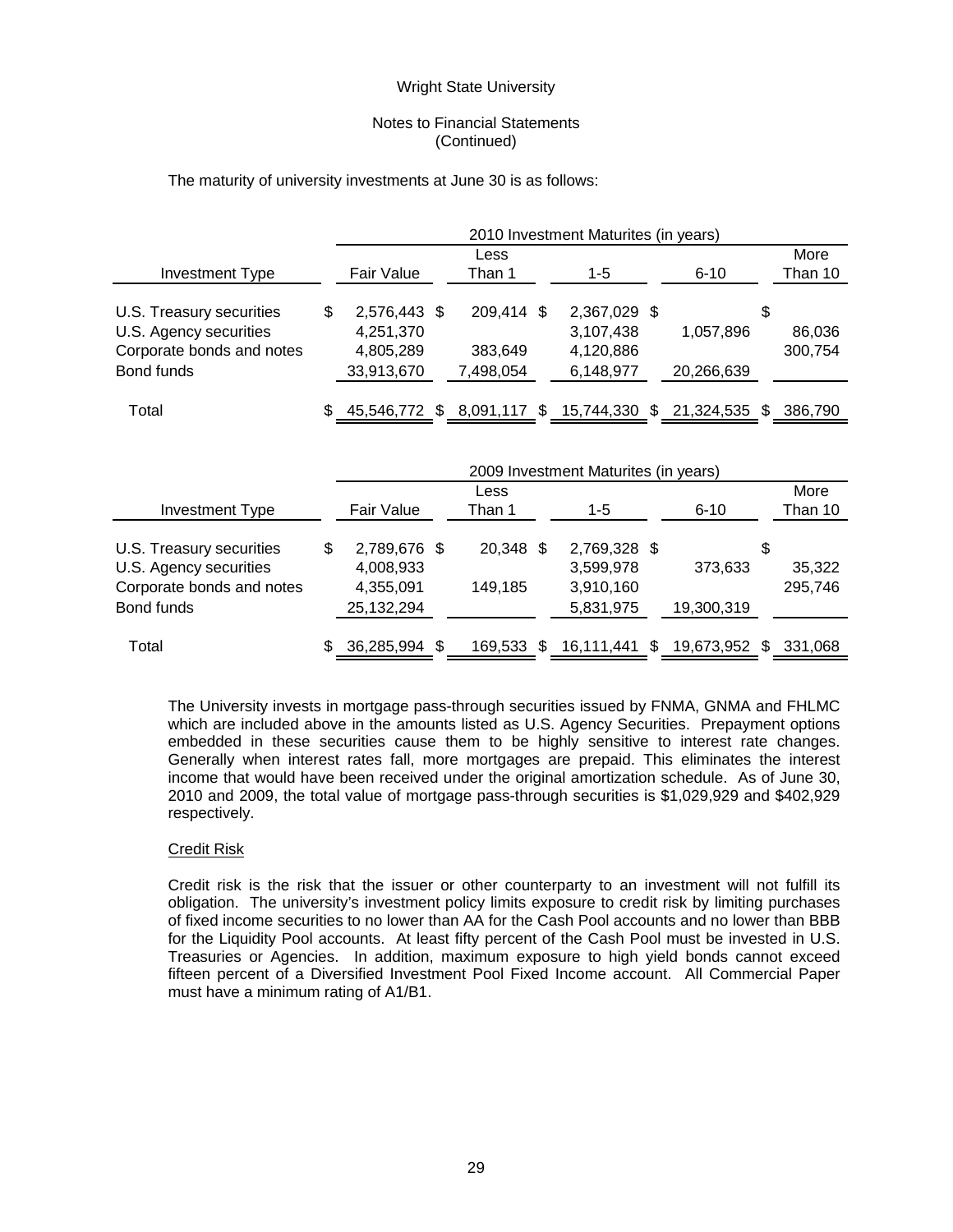### Notes to Financial Statements (Continued)

|                  |    |               |    |                   |      | 2010              |     |              |     |                       |     |                   |
|------------------|----|---------------|----|-------------------|------|-------------------|-----|--------------|-----|-----------------------|-----|-------------------|
|                  |    |               |    | U.S.              |      |                   |     | Corporate    |     | <b>State Treasury</b> |     |                   |
| Credit           |    |               |    | Treasury          |      | U.S. Agency       |     | Bonds and    |     | Asset Reserve         |     |                   |
| Rating           |    | Total         |    | <b>Securities</b> |      | <b>Securities</b> |     | <b>Notes</b> |     | (STAROhio)            |     | <b>Bond Funds</b> |
|                  |    |               |    |                   |      |                   |     |              |     |                       |     |                   |
| AAA/Aaa          | \$ | 12,810,658    | S. | 2,576,443 \$      |      | 4,251,370         | \$  | 951,665      | \$  | 5,031,180 \$          |     |                   |
| AA/Aa            |    | 34,777,700    |    |                   |      |                   |     | 864,030      |     |                       |     | 33,913,670        |
| A                |    | 2,224,078     |    |                   |      |                   |     | 2,224,078    |     |                       |     |                   |
| BBB/Baa          |    | 717,550       |    |                   |      |                   |     | 717,550      |     |                       |     |                   |
| B                |    | 42,041        |    |                   |      |                   |     | 42,041       |     |                       |     |                   |
| <b>Not Rated</b> |    | 5,925         |    |                   |      |                   |     | 5,925        |     |                       |     |                   |
| Total            |    | 50,577,952 \$ |    | 2,576,443 \$      |      | 4,251,370         | \$. | 4,805,289    | \$. | 5,031,180 \$          |     | 33,913,670        |
|                  |    |               |    |                   |      |                   |     |              |     |                       |     |                   |
|                  |    |               |    |                   |      | 2009              |     |              |     |                       |     |                   |
|                  |    |               |    | U.S.              |      |                   |     | Corporate    |     | <b>State Treasury</b> |     |                   |
| Credit           |    |               |    | Treasury          |      | U.S. Agency       |     | Bonds and    |     | Asset Reserve         |     |                   |
| Rating           |    | Total         |    | Securities        |      | <b>Securities</b> |     | <b>Notes</b> |     | (STAROhio)            |     | <b>Bond Funds</b> |
|                  |    |               |    |                   |      |                   |     |              |     |                       |     |                   |
|                  |    |               |    |                   |      |                   |     |              |     |                       |     |                   |
| AAA/Aaa          | S  | 14,952,999    | \$ | 2,789,676         | - \$ | 4,008,933         | \$  | 979,394      | \$  | 7,174,996             | -\$ |                   |
| AA/Aa            |    | 25,895,768    |    |                   |      |                   |     | 763,474      |     |                       |     | 25, 132, 294      |
| A                |    | 1,868,249     |    |                   |      |                   |     | 1,868,249    |     |                       |     |                   |
| BBB/Baa          |    | 739,549       |    |                   |      |                   |     | 739,549      |     |                       |     |                   |
| <b>Not Rated</b> |    | 4,425         |    |                   |      |                   |     | 4,425        |     |                       |     |                   |

The university's credit risk at June 30 is as follows:

The University invests in Government National Mortgage Association (GNMA), or Ginnie Mae, securities which are included above in the amounts listed as U.S. Agency Securities. Ginnie Mae is a wholly-owned government corporation. As such, securities issued by Ginnie Mae are explicitly guaranteed by the U.S. government. As of June 30, 2010, the University holds GNMA securities with a total value of \$86,247. The University held no GNMA securities as of June 30, 2009.

Custodial Credit Risk For an investment, custodial credit risk is the risk that, in the event of the failure of the counterparty, the University will not be able to recover the value of its investments or collateral securities in the possession of an outside party. At June 30, 2010 and 2009, \$11,633,102 and \$11,153,701, respectively, is held by the investment's counterparty, not in the name of the University, but internally designated as held for the University.

The university's investment policy minimizes custodial credit risk by limiting the amount invested in any bank certificate of deposit unless the investments are fully collateralized by U.S. Treasury or Agency securities. In addition, bank certificates of deposit and bankers' acceptances must be issued by members of the Federal Deposit Insurance Corporation.

Concentration of Credit Risk Concentration of credit risk is the risk associated with a lack of diversification. It is the risk of loss attributed to the magnitude of the university's investment in a single issuer. Investment managers are required by the investment policy to limit exposure for any one single issue to no more than five percent of the portfolio, at cost. This limit does not apply to investments in U.S. securities. Equity and fixed income managers are required to limit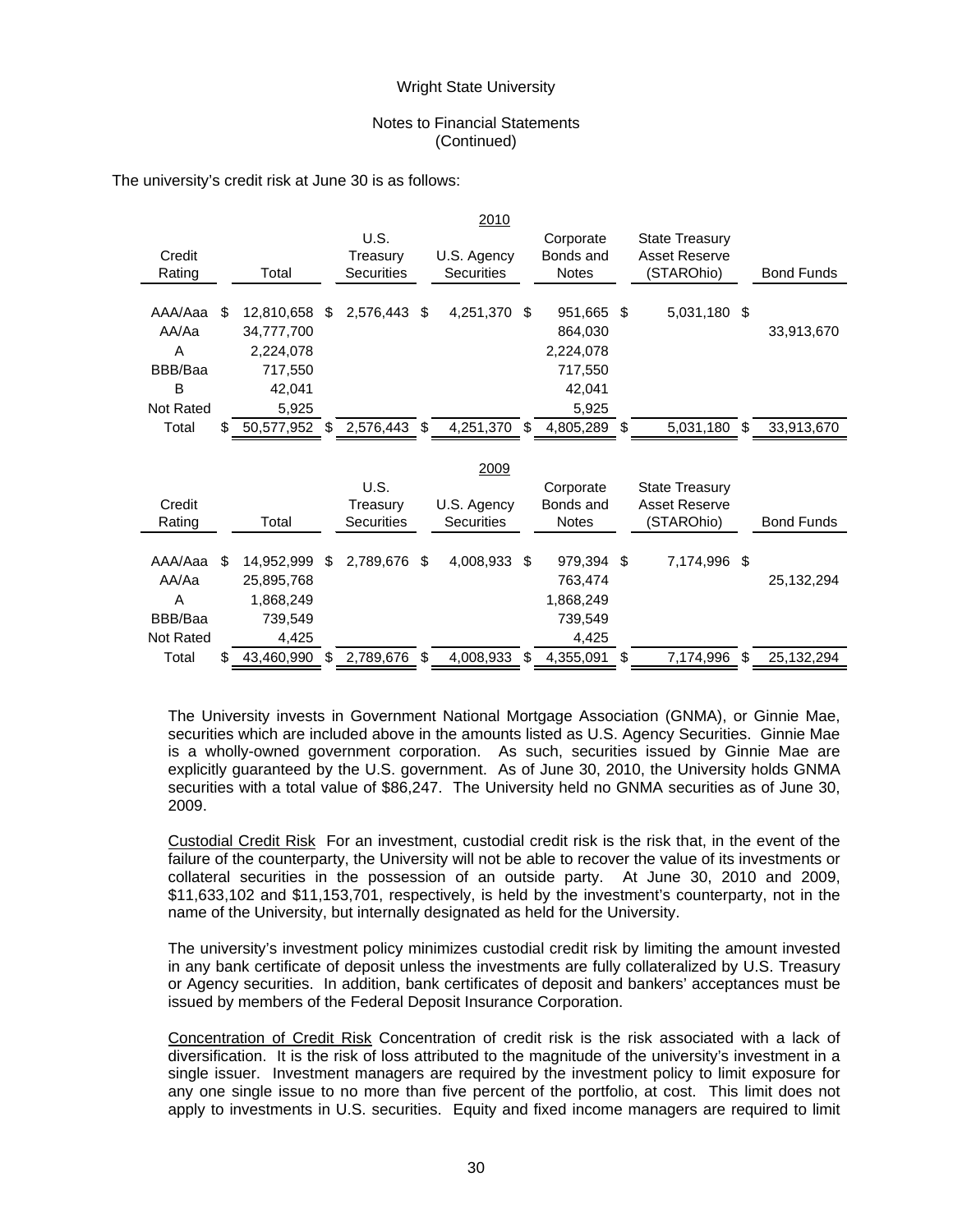### Notes to Financial Statements (Continued)

exposure to any one economic sector to forty percent of the portfolio. Cash Pool managers must limit Commercial Paper in any one issuer to no more than five percent of the manager's portfolio. As of June 30, 2010 and 2009, the university's portfolio does not hold any issuer which exceeds five percent of the university's total investments.

Foreign Currency Risk Foreign currency risk relates to the possible adverse effects changes in exchange rates can have on the fair value of investments. According to the university's investment policy, international managers are expected to maintain an appropriate diversification with respect to currency and country exposure. All other managers are not permitted to invest in non-dollar denominated securities. As of June 30, 2010 and 2009, the university's exposure to foreign currency is limited to its investment in international mutual funds of \$14,451,774 and \$10,834,690, respectively.

Series 2009 Bond Proceeds In December 2009, the University issued \$11,420,000 General Receipt Bonds to fund various energy efficiency projects for university facilities. As of June 30, 2010, \$3,510,729 of the proceeds remains unspent. The unspent proceeds are held in a Project Fund trust account as provided for in the bond resolution approved by the Board of Trustees. The bond resolution also requires the bond proceeds to be held by a bank or trust company which is a member of the Federal Deposit Insurance Corporation. The Bank of New York Mellon acts as the trustee of the bond project fund. These funds, in addition to a small balance held in Bank of New York Mellon trust accounts for the payment of Series 2004 Bond interest payments, equal \$3,510,729 and are classified as restricted cash and cash equivalents at June 30, 2010. These deposit balances are included in the money market fund total of \$5,895,057.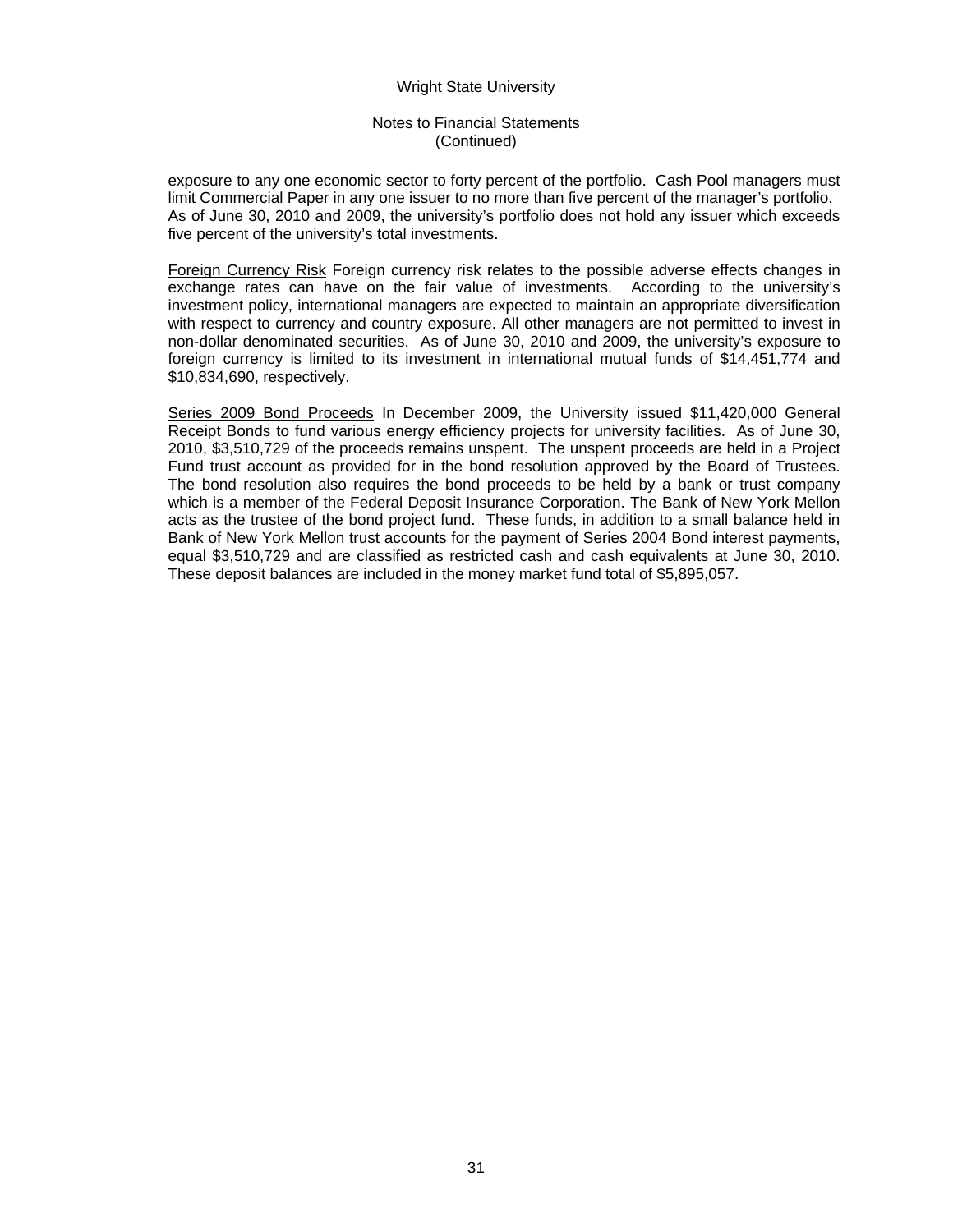# Notes to Financial Statements (Continued)

# Investment Income

The composition of investment income is as follows:

|                                         |              | Year Ended June 30 |
|-----------------------------------------|--------------|--------------------|
|                                         | 2010         | 2009               |
| Net interest and dividend income        | 1,451,321 \$ | 2,076,723          |
| Realized gains on sales                 | 402.787      | 1,164,013          |
| Unrealized gains/(losses) in fair value | 8,133,955    | (15, 253, 486)     |
| Total                                   | 9,988,063    | (12,012,750)       |

# (3) Accounts Receivable

The composition of accounts receivable at June 30 is as follows:

|                                                  | 2010               | 2009       |
|--------------------------------------------------|--------------------|------------|
| Sponsor receivables                              | \$<br>9,406,973 \$ | 10,876,220 |
| Student and student-related accounts             | 9,236,895          | 9,053,283  |
| <b>Wright State University Foundation</b>        | 809,265            | 1,068,713  |
| Interest receivable                              | 102,456            | 120,733    |
| State appropriations                             | 694,197            | 1,552,634  |
| Other, primarily departmental sales and services | 2,798,551          | 1,333,762  |
| Total                                            | 23,048,337         | 24,005,345 |
| Less: Allowance for doubtful accounts            | 1,380,000          | 1,280,000  |
| Net accounts receivable                          | 21,668,337 \$      | 22,725,345 |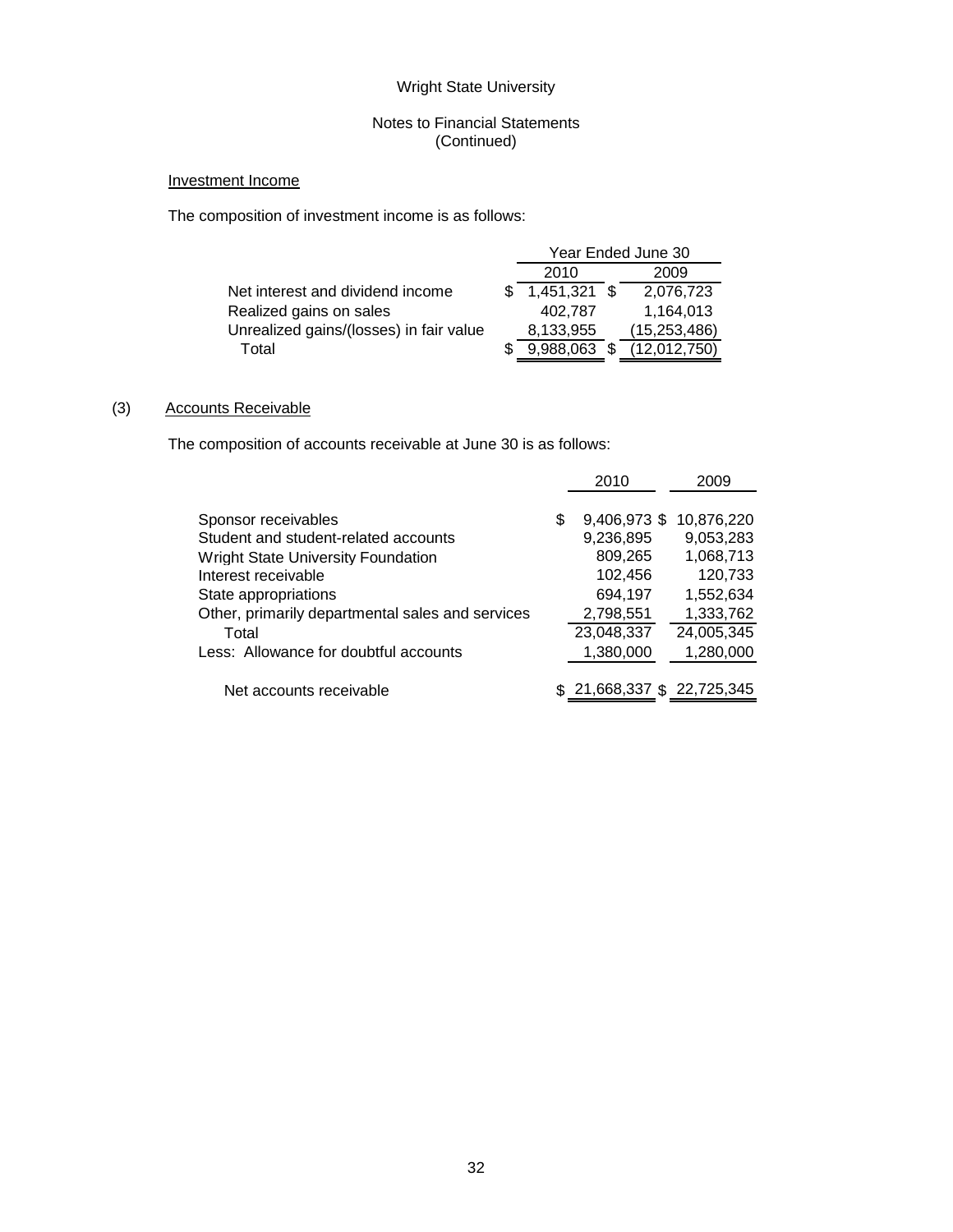# Notes to Financial Statements (Continued)

# (4) Capital Assets

 Capital assets activity for the years ended June 30, 2010 and 2009 is summarized as follows:

|                                                         | Balance<br>7/1/2009 |    | Additions  |     | Retirements      | <b>Transfers</b> | <b>Balance</b><br>6/30/2010 |
|---------------------------------------------------------|---------------------|----|------------|-----|------------------|------------------|-----------------------------|
| Land                                                    | \$<br>3,049,530     | -S | 650,000 \$ |     |                  | \$               | \$<br>3,699,530             |
| Land improvements and                                   |                     |    |            |     |                  |                  |                             |
| infrastructure                                          | 31,951,557          |    | 2,546,813  |     |                  |                  | 34,498,370                  |
| <b>Buildings</b>                                        | 344,833,789         |    | 15,990,028 |     | (1,664,228)      | 2,121,893        | 361,281,482                 |
| Machinery and equipment                                 | 77,226,101          |    | 5,550,711  |     | (8,576,972)      |                  | 74,199,840                  |
| Library books and                                       |                     |    |            |     |                  |                  |                             |
| publications                                            | 51,878,701          |    | 1,810,077  |     | (3,670,968)      |                  | 50,017,810                  |
| Construction in progress                                | 2,121,893           |    | 514,009    |     |                  | (2, 121, 893)    | 514,009                     |
| Total                                                   | 511,061,571         |    | 27,061,638 |     | (13, 912, 168)   |                  | 524,211,041                 |
| Less accumulated depreciation:<br>Land improvements and |                     |    |            |     |                  |                  |                             |
| infrastructure                                          | 11,788,591          |    | 1,030,431  |     |                  |                  | 12,819,022                  |
| <b>Buildings</b>                                        | 121,046,452         |    | 8,413,104  |     | (644, 054)       |                  | 128,815,502                 |
| Machinery and equipment                                 | 46,969,419          |    | 6,905,686  |     | (6,630,924)      |                  | 47,244,181                  |
| Library books and                                       |                     |    |            |     |                  |                  |                             |
| publications                                            | 32,949,440          |    | 2,340,294  |     | (3,670,968)      |                  | 31,618,766                  |
| Total accumulated depreciation                          | 212,753,902         |    | 18,689,515 |     | (10,945,946)     |                  | 220,497,471                 |
| Capital assets, net                                     | \$<br>298,307,669   | \$ | 8,372,123  | \$. | $(2,966,222)$ \$ |                  | \$<br>303,713,570           |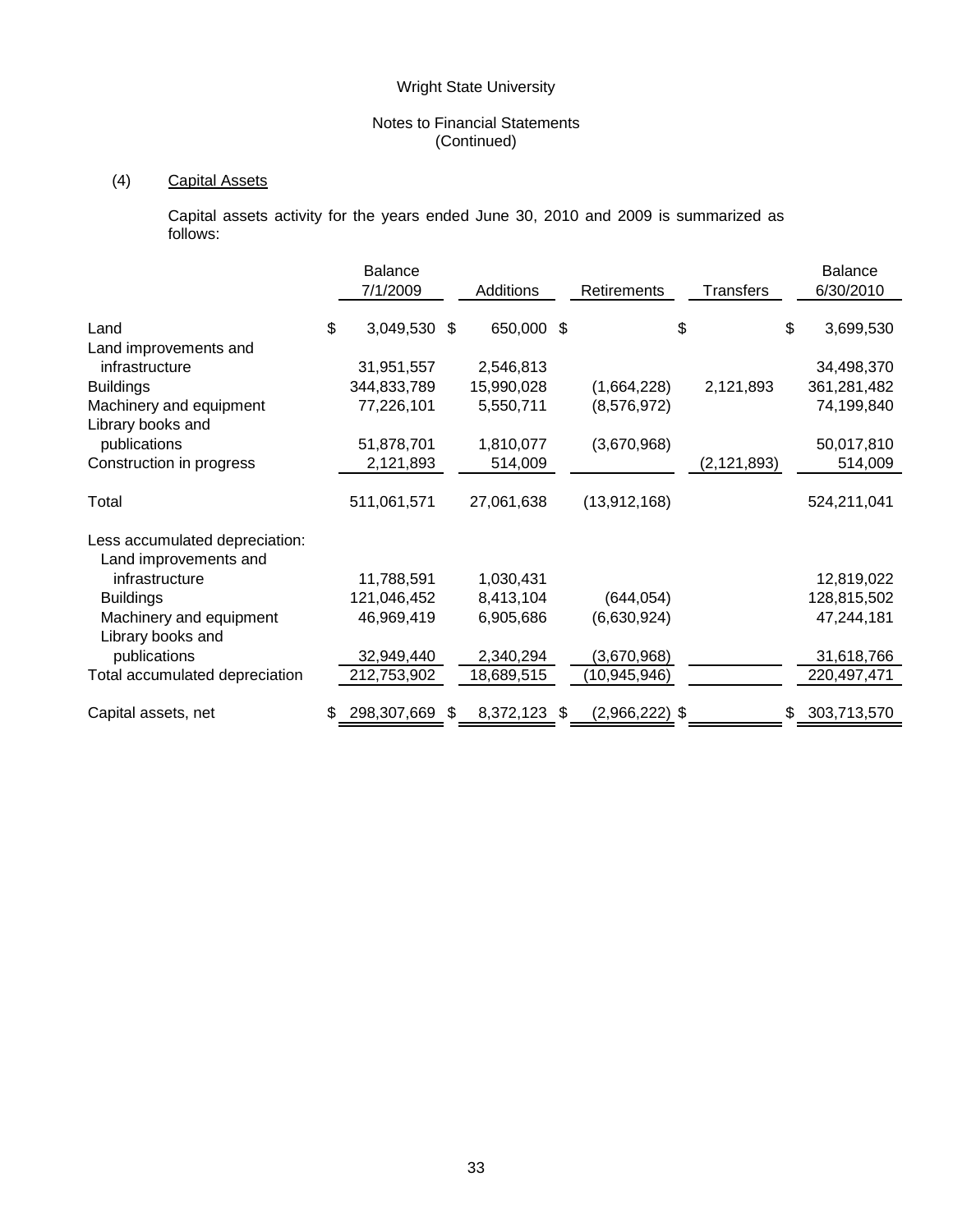# Notes to Financial Statements (Continued)

|                                | <b>Balance</b>    |     |            |                   | <b>Balance</b>    |
|--------------------------------|-------------------|-----|------------|-------------------|-------------------|
|                                | 07/01/2008        |     | Additions  | Retirements       | 06/30/2009        |
|                                |                   |     |            |                   |                   |
| Land                           | \$<br>3,049,830   | -\$ |            | \$<br>$(300)$ \$  | 3,049,530         |
| Land improvements and          |                   |     |            |                   |                   |
| infrastructure                 | 30,832,140        |     | 1,119,417  |                   | 31,951,557        |
| <b>Buildings</b>               | 328,502,898       |     | 16,330,891 |                   | 344,833,789       |
| Machinery and equipment        | 81,011,965        |     | 3,469,417  | (7, 255, 281)     | 77,226,101        |
| Library books and              |                   |     |            |                   |                   |
| publications                   | 49,770,195        |     | 2,515,394  | (406, 888)        | 51,878,701        |
| Construction in progress       | 137,298           |     | 1,984,595  |                   | 2,121,893         |
|                                |                   |     |            |                   |                   |
| Total                          | 493,304,326       |     | 25,419,714 | (7,662,469)       | 511,061,571       |
|                                |                   |     |            |                   |                   |
| Less accumulated depreciation: |                   |     |            |                   |                   |
| Land improvements and          |                   |     |            |                   |                   |
| infrastructure                 | 10,790,979        |     | 997,612    |                   | 11,788,591        |
| <b>Buildings</b>               | 112,932,256       |     | 8,114,196  |                   | 121,046,452       |
| Machinery and equipment        | 45,723,117        |     | 7,029,693  | (5,783,391)       | 46,969,419        |
| Library books and              |                   |     |            |                   |                   |
| publications                   | 31,041,064        |     | 2,315,264  | (406, 888)        | 32,949,440        |
| Total accumulated depreciation | 200,487,416       |     | 18,456,765 | (6, 190, 279)     | 212,753,902       |
|                                |                   |     |            |                   |                   |
| Capital assets, net            | \$<br>292,816,910 | \$  | 6,962,949  | \$<br>(1,472,190) | \$<br>298,307,669 |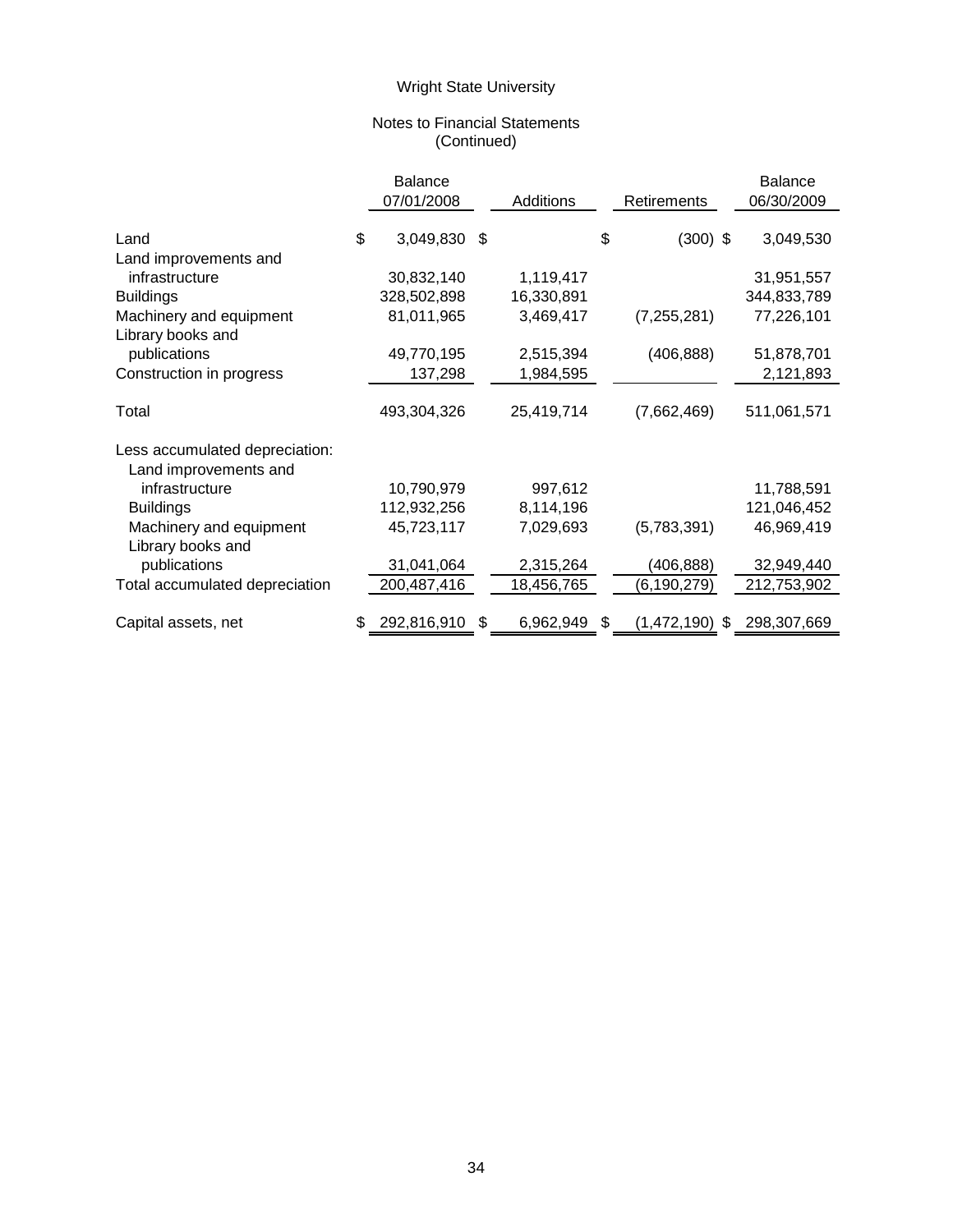# Notes to Financial Statements (Continued)

# (5) Long-Term Liabilities

Long-term liabilities consist of bonds payable, equipment lease purchase obligations, and compensated absences. Activity for long-term liabilities for the years ended June 30, 2010 and 2009 is summarized as follows:

|                                                    | Beginning                                 |                             | Principal                             | Ending                                 |                    |
|----------------------------------------------------|-------------------------------------------|-----------------------------|---------------------------------------|----------------------------------------|--------------------|
|                                                    | Balance                                   |                             | Repayments                            | <b>Balance</b>                         | Current            |
|                                                    | 07/01/2009                                | Additions                   | Reductions                            | 06/30/2010                             | Portion            |
| Bonds and equipment lease<br>purchase obligations: |                                           |                             |                                       |                                        |                    |
| General obligation bonds                           | \$<br>31,010,361                          | $$11,420,000$ \$            | 4,883,109                             | \$<br>37,547,252 \$                    | 5,053,247          |
| <b>Equipment leases</b>                            | 553,661                                   |                             | 230,280                               | 323,381                                | 127,258            |
| Total bonds and                                    |                                           |                             |                                       |                                        |                    |
| equipment leases                                   | 31,564,022                                | 11,420,000                  | 5,113,389                             | 37,870,633                             | 5,180,505          |
| Other liabilities:                                 |                                           |                             |                                       |                                        |                    |
| Compensated absences                               | 16,600,000                                | 5,282,202                   | 5,682,202                             | 16,200,000                             | 6,000,000          |
| <b>Total other liabilities</b>                     | 16,600,000                                | 5,282,202                   | 5,682,202                             | 16,200,000                             | 6,000,000          |
| Total long-term liabilities                        | \$                                        | 48,164,022 \$ 16,702,202 \$ | 10,795,591                            | $$54,070,633$ \$                       | 11,180,505         |
|                                                    | Beginning<br><b>Balance</b><br>07/01/2008 | Additions                   | Principal<br>Repayments<br>Reductions | Ending<br><b>Balance</b><br>06/30/2009 | Current<br>Portion |
| Bonds and equipment lease<br>purchase obligations: |                                           |                             |                                       |                                        |                    |
| General obligation bonds                           | \$<br>34,734,594 \$                       |                             | \$<br>3,724,233 \$                    | 31,010,361                             | \$<br>3,838,108    |
| <b>Equipment leases</b>                            | 890,293                                   |                             | 336,632                               | 553,661                                | 230,280            |
| Total bonds and<br>equipment leases                | 35,624,887                                |                             | 4,060,865                             | 31,564,022                             | 4,068,388          |
| Other liabilities:                                 |                                           |                             |                                       |                                        |                    |
| Compensated absences                               | 15,000,000                                | 6,297,257                   | 4,697,257                             | 16,600,000                             | 6,000,000          |
| <b>Total other liabilities</b>                     | 15,000,000                                | 6,297,257                   | 4,697,257                             | 16,600,000                             | 6,000,000          |
| Total long-term liabilities                        | \$<br>50,624,887                          | \$<br>6,297,257             | \$<br>8,758,122 \$                    | 48,164,022 \$                          | 10,068,388         |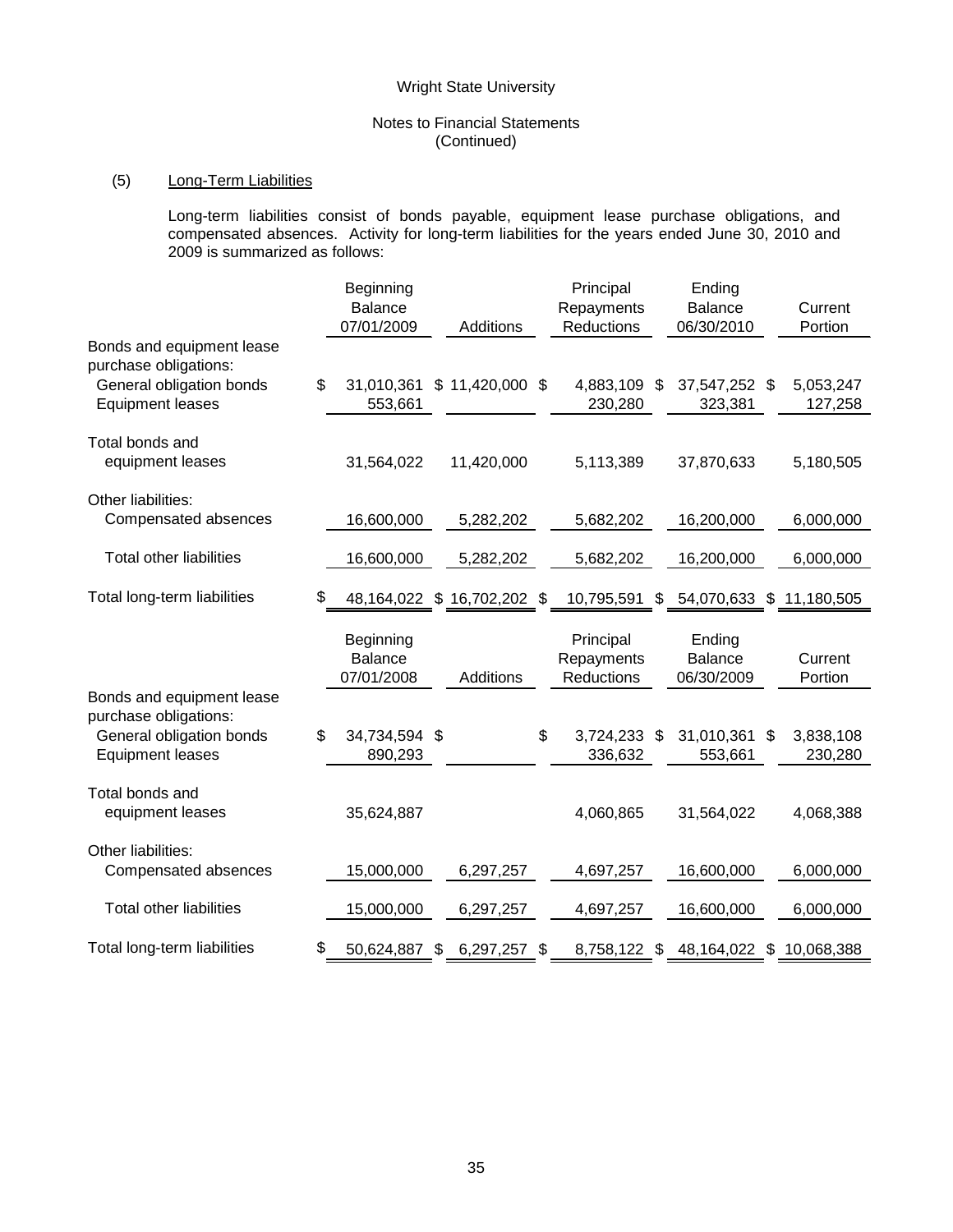### Notes to Financial Statements (Continued)

Bonds payable on June 30, 2010 consist of Series 2003, 2004 and 2009 General Receipts Serial and Term bonds. The maturity dates, interest rates, and the outstanding principal balances of capital activities at June 30, 2010 are as follows:

| Description                             | Maturity<br>Dates | Interest<br>Rates    | Outstanding<br>Principal | Unamortized<br>Premium | Total      |
|-----------------------------------------|-------------------|----------------------|--------------------------|------------------------|------------|
| Bonds payable:<br>Series 2003           | 2010-2023         | $4.00\% - 5.00\%$ \$ | 4,050,000 \$             | 119,864 \$             | 4,169,864  |
| Series 2004                             | 2010-2029         | $3.50\% - 5.00\%$    | 22,290,000               | 712,388                | 23,002,388 |
| Series 2009                             | 2010-2019         | $1.37\% - 5.31\%$    | 10,375,000               |                        | 10,375,000 |
| Total bonds payable                     |                   |                      | 36,715,000               | 832,252                | 37,547,252 |
| Equipment lease<br>purchase obligations | 2010-2016         | $3.57\% - 3.84\%$    | 323,381                  |                        | 323,381    |
|                                         |                   | Total                | 37,038,381 \$<br>\$      | 832,252 \$             | 37,870,633 |

The scheduled maturities of bonds and capital leases for the next five years and for the subsequent periods of five years are as follows:

| Year Ended<br>June 30 | Principal       | Interest        | Total           |
|-----------------------|-----------------|-----------------|-----------------|
|                       |                 |                 |                 |
| 2011                  | \$<br>5,047,258 | \$<br>1,585,908 | \$<br>6,633,166 |
| 2012                  | 3,601,080       | 1,399,331       | 5,000,411       |
| 2013                  | 3,235,852       | 1,283,434       | 4,519,286       |
| 2014                  | 3.342.435       | 1,175,689       | 4.518.124       |
| 2015                  | 2,554,080       | 1,051,233       | 3,605,313       |
| 2016-2020             | 11,902,676      | 3,383,404       | 15,286,080      |
| 2021-2025             | 4,210,000       | 1,319,125       | 5,529,125       |
| 2026-2029             | 3,145,000       | 361,575         | 3,506,575       |
|                       |                 |                 |                 |
| Total                 | 37,038,381      | 11,559,699      | \$48,598,080    |

All general receipts of the University, except for state appropriations, are pledged for payment of the 2003, 2004 and 2009 bonds. The Series 2009 Bonds are Federally Taxable – Build America Bonds. The University is eligible for a 35 percent rebate of interest expense paid for the Series 2009 Bonds in the form of a federal subsidy. The rebate received for the year ended June 30, 2010 was \$59,751. The rebate is reported as Other Nonoperating Revenues and does not reduce the amount reported as interest expense for the year. Likewise, the amounts reported above for future interest expense have not been reduced by the federal rebate anticipated for future years. The University expects to receive \$833,512 in future federal rebates.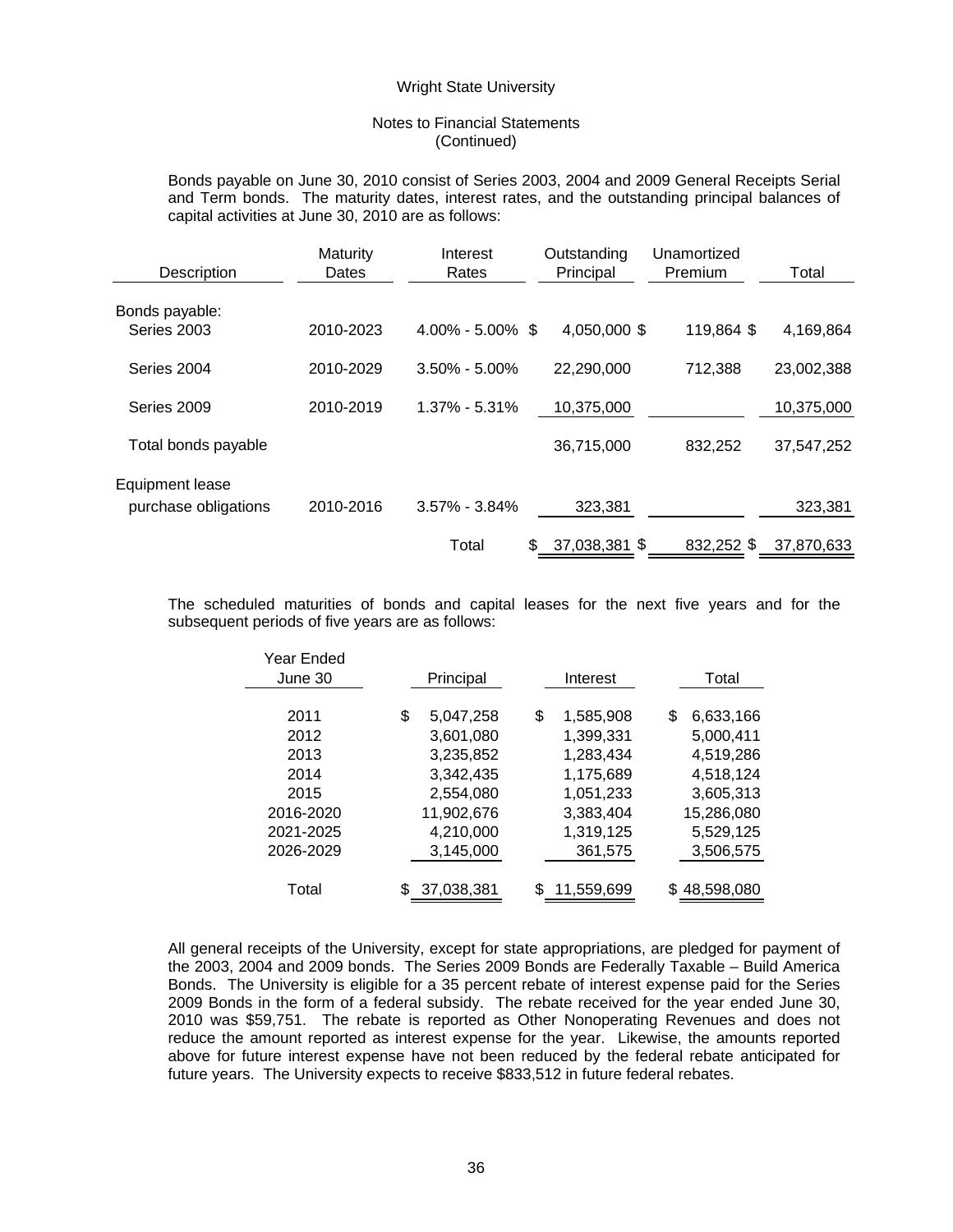# Notes to Financial Statements (Continued)

### (6) Operating Leases

The University leases certain properties and equipment under operating lease agreements. Facilities and equipment under these agreements are not recorded on the statements of net assets. Rent expenses for the year ended June 30, 2010 and 2009 were \$2,730,089 and \$2,416,563, respectively.

Future minimum payments for all material operating leases as of June 30, 2010, are as follows:

| 2011                         | \$2,024,418 |
|------------------------------|-------------|
| 2012                         | 1,211,084   |
| 2013                         | 686,931     |
| 2014                         | 254,468     |
| 2015                         | 225,075     |
| 2016-2017                    | 247,650     |
| Total minimum lease payments | 4,649,626   |

### (7) Retirement Plans

University faculty participate in either the State Teachers Retirement System of Ohio (STRS) or an alternative retirement plan (ARP). Substantially all other employees participate in either the Ohio Public Employees Retirement System (OPERS) or the ARP. Both STRS and OPERS are statewide cost-sharing multiple employer plans. Both plans provide retirement and disability benefits, annual cost of living adjustments, and death benefits to plan members and beneficiaries. Authority to establish and amend benefits for both STRS and OPERS is provided by state statute per the Ohio Revised Code.

Both STRS and OPERS issue stand-alone financial reports. Interested parties may obtain a copy by making a written request to STRS at 275 East Broad Street, Columbus, Ohio 43215-3771 or by calling (614) 227-4090 or making a written request to OPERS at 277 East Town Street, Columbus, Ohio 43215-4642 or by calling (614) 466-2085.

Plan participants are required to contribute 10 percent and the University 14 percent of the employees' covered compensation for both STRS and OPERS. The Ohio Revised Code provides statutory authority for both employee and employer contributions. The university's contributions to STRS were \$8,978,828, \$8,825,469, and \$8,512,663, and to OPERS were \$8,178,026, \$8,469,927, and \$8,136,269, for the years ended June 30, 2010, 2009, and 2008, respectively, equal to the required contributions for each year.

Certain full-time university faculty and staff have the option to choose the ARP in place of STRS or OPERS. The ARP is a defined contribution plan which provides employees with the opportunity to establish individual retirement accounts with a defined group of investment options, with each participant having control of the assets and investment options associated with those assets. The administrators of the plan are the providers of the plan investment options. Authority to establish and amend benefits and contribution requirements for the ARP is provided by state statute per the Ohio Revised Code.

Under the provisions of ARP, the required contribution rate for plan participants is 10 percent of employees' covered compensation for employees who would otherwise participate in STRS or OPERS. The university's contributions to a participating faculty member's account and to STRS are 10.5 percent and 3.5 percent of a participant's compensation, respectively. The university's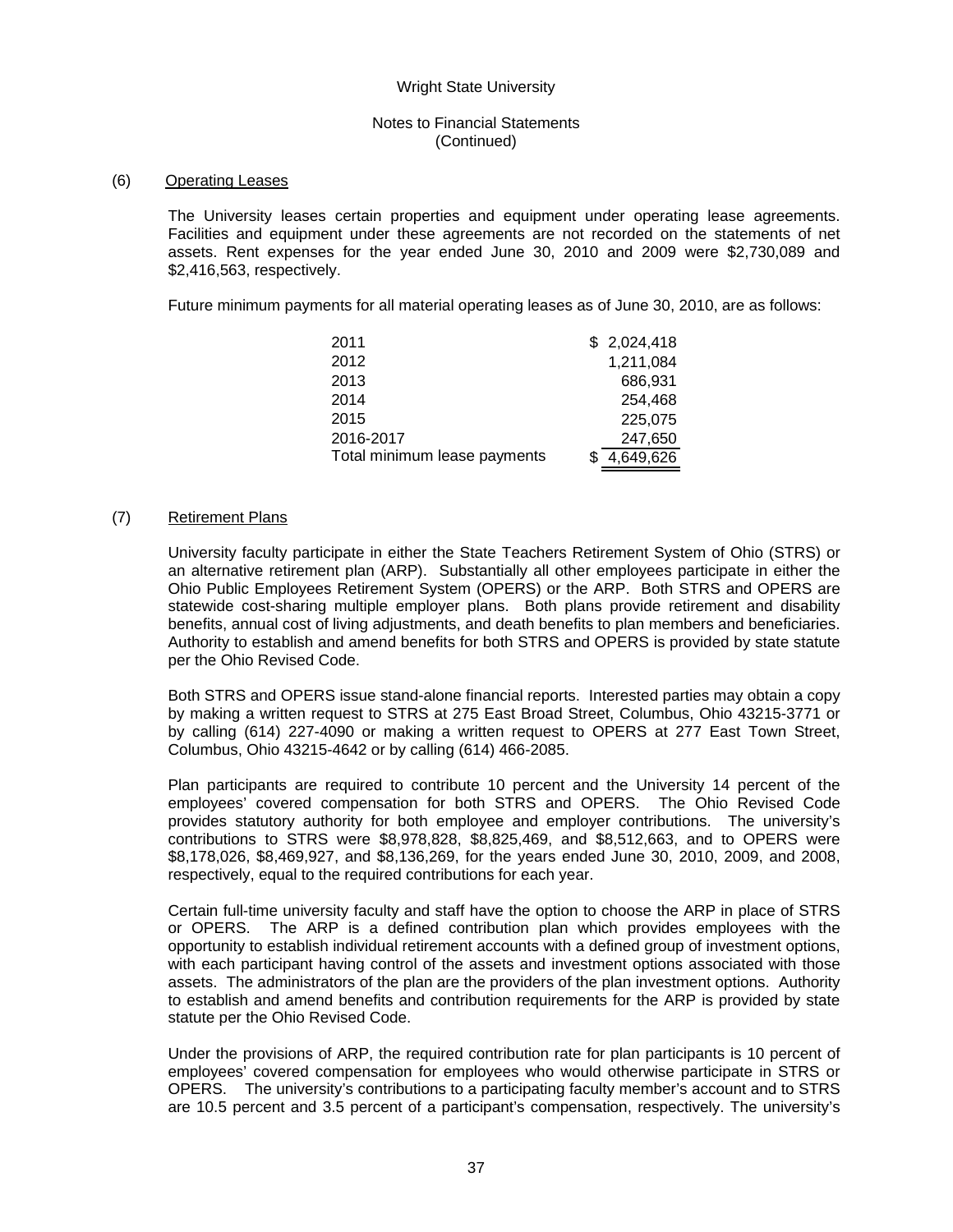# Notes to Financial Statements (Continued)

contributions to a participating staff member's account and to OPERS are 13.16 percent and .84 percent of a participant's compensation, respectively. Plan participants' contributions were \$4,308,845, \$4,152,517, and \$3,834,684, and the university's contributions to the plan providers amounted to \$5,017,868, \$4,803,045, and \$4,500,074 for the years ended June 30, 2010, 2009, and 2008, respectively. In addition, the amounts contributed to STRS by the University on behalf of ARP participants were \$954,802, \$927,150, and \$848,918, respectively, for the years ended June 30, 2010, 2009, and 2008. The amount contributed to OPERS by the University on behalf of ARP participants was \$107,777, \$105,123, and \$79,667 for the years ended June 30, 2010, 2009, and 2008, respectively.

### (8) Other Postemployment Benefits (OPEB)

STRS provides OPEB to all retirees and their dependents, while OPERS provides postretirement health care coverage to age and service retirees (and dependents) with 10 or more years of qualifying Ohio service credit. Health care coverage for disability recipients and primary survivor recipients is also available under OPERS. A portion of each employer's contributions is set aside for the funding of postretirement health care. For STRS, this rate was 1 percent of the total 14 percent (see note 7), while the OPERS rate was .77 percent of the total 14 percent.

The Ohio Revised Code provides the statutory authority for public employers to fund postretirement health care through their contributions to STRS and OPERS. Postretirement health care under STRS is financed on a pay-as-you-go basis. Assets available in the health care reserve fund for STRS amounted to \$2.7 billion at June 30, 2009. The number of benefit recipients eligible for OPEB was 129,659 for STRS at June 30, 2009. The amount contributed by the University to STRS to fund these benefits was \$641,345 for the year ended June 30, 2010.

Postretirement health care under OPERS is advance-funded on an actuarially determined basis. The actuarial value of OPERS net assets available for OPEB at December 31, 2008 is \$10.7 billion. The actuarially accrued liability and the unfunded actuarial accrued liability, based on the actuarial cost method used, were \$29.6 billion and \$18.9 billion, respectively. The number of OPERS active contributing participants was 357,584 for the year ended December 31, 2009. For the year ended June 30, 2010 the University contributed \$449,791 to OPERS for OPEB funding.

# (9) State Support

The University is a state-assisted institution of higher education which receives a student enrollment-based subsidy from the State of Ohio. This subsidy is determined annually by the Ohio Board of Regents, Ohio's higher education advising and coordinating board.

In addition to student enrollment-based subsidies, the State of Ohio provides funding for construction of major plant facilities. The funding is obtained from the issuance of general obligation bonds by the Ohio Public Facilities Commission (OPFC), which in turn results in construction and subsequent transfer of the facility to the University by the Ohio Board of Regents. Costs incurred during construction are included in construction in progress and recognized as capital appropriations. Upon completion of a facility, the Ohio Board of Regents turns control over to the University.

University facilities are not pledged as collateral for the revenue bonds. Instead, the bonds are supported by a pledge of monies in the Higher Education Bond Service Fund established in the custody of the Treasurer of State. If sufficient monies are not available from this fund, a pledge exists to assess a special student fee uniformly applicable to students in state-assisted institutions of higher education throughout the State.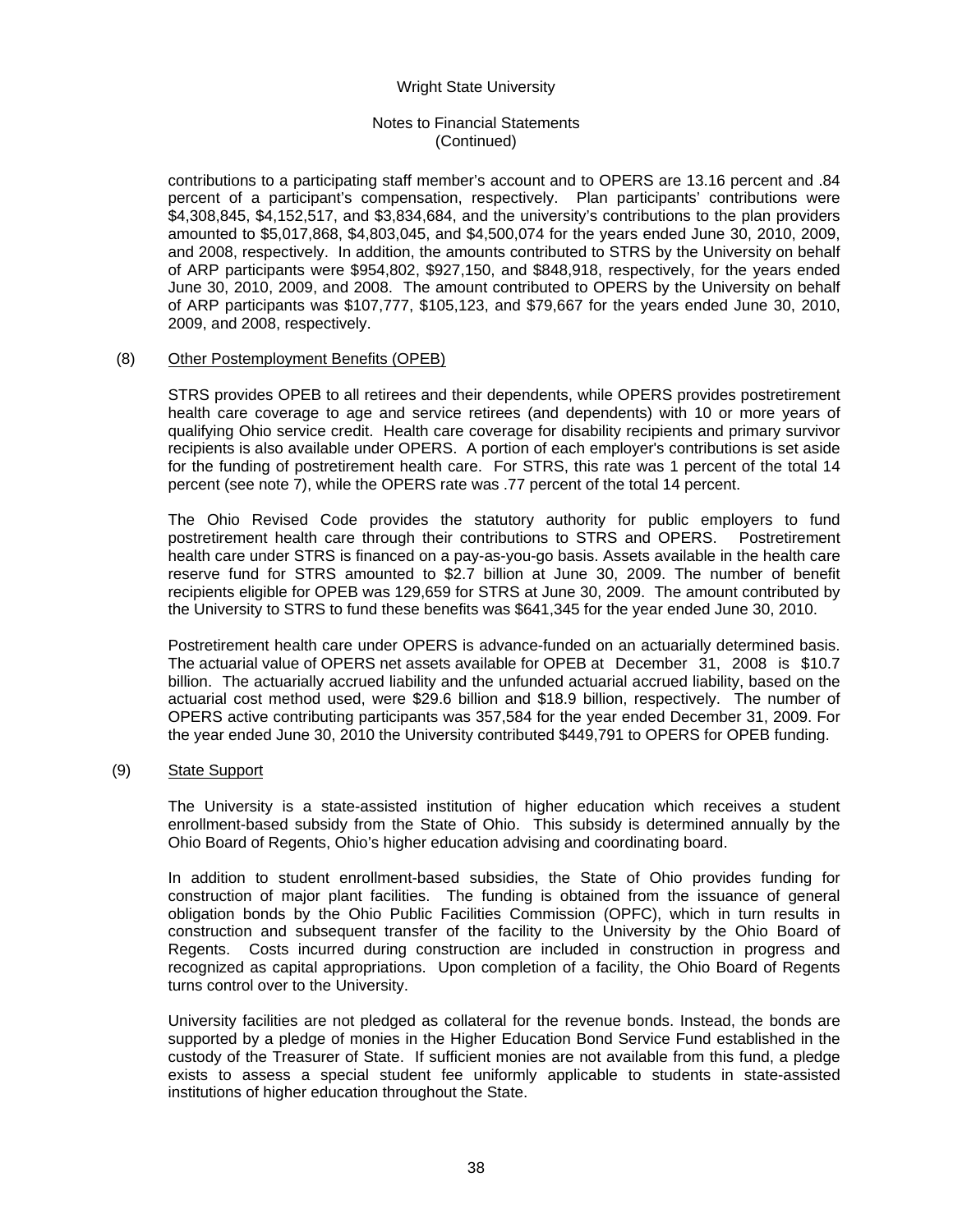## Notes to Financial Statements (Continued)

As a result of the above described financial assistance provided by the State to the University, outstanding debt issued by OPFC is not included in the university's financial statements.

### (10) Commitments and Contingencies

At June 30, 2010, the University is committed under contractual obligations for:

| Capital expenditures<br>Non-capital goods and services          | \$<br>7,625,192<br>9,464,086 |
|-----------------------------------------------------------------|------------------------------|
| Total contractual commitments                                   | \$17,089,278                 |
| These commitments are being funded from the following sources:  |                              |
| State appropriations requested and approved<br>University funds | 1,214,150<br>S<br>15,875,128 |
| Total sources                                                   | 17,089,278                   |

The University is presently involved as a defendant or codefendant in various matters of litigation. The university's administration believes that the ultimate disposition of these matters would not have a material adverse effect upon the financial condition of the University.

The University receives significant assistance from numerous federal and state agencies in the form of grants. The disbursement of funds received under these programs generally requires compliance with terms and conditions specified in the grant agreements and is subject to audit by the grantor agencies. Any disallowed claims resulting from such audits could become a liability. Management believes that any potential disallowance of claims would not have a material effect on the financial statements.

The University maintains comprehensive insurance coverage with private carriers for real property, building contents and vehicles. Vehicle policies include liability coverage for bodily injury and property damage. The University also carries professional coverage for employees and its Board of Trustees. Over the past three years, settlement amounts related to these insured risks have not exceeded the university's coverage amounts. There has been no significant change in coverage from last year.

The University became self-insured for all employee health care benefits in January 2009 with Anthem and Express Scripts as the third party administrators. Under the terms of the policy, the University is billed for actual claims on a weekly basis. In addition, liabilities for estimates of outstanding claims and claims incurred but not reported under self-insurance programs have been recorded in accrued liabilities. Changes in the self-insured health care liabilities for the past two fiscal years are as follows: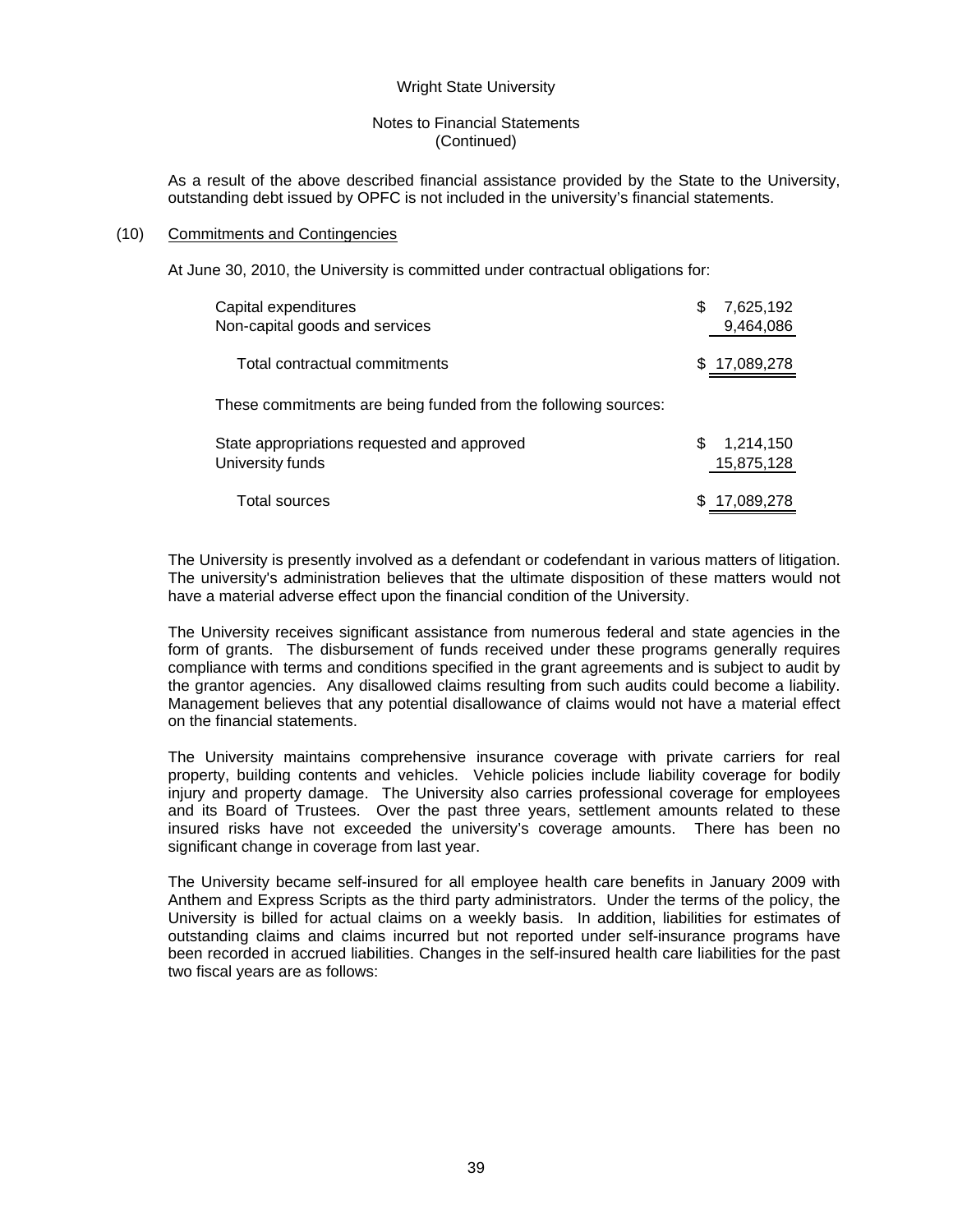# Notes to Financial Statements (Continued)

|                                                    | 2010         | 2009        |
|----------------------------------------------------|--------------|-------------|
| Liability at beginning of fiscal year              | 2,100,000 \$ |             |
| Current year claims including changes in estimates | 21.748.653   | 10,069,375  |
| Claim payments                                     | (22,348,653) | (7,969,375) |
| Liability at end of fiscal year                    | 1,500,000 \$ | 2,100,000   |

Health insurance claims are based upon estimates of the claims liabilities. Estimates are based upon past experience, medical inflation trends, and current claims outstanding, including yearend lag analysis. Differences between the estimated claims payable and actual claims paid are reported in the statements of revenues, expenses and changes in net assets

## (11) Selected Disclosures of the Wright State University Foundation (a component unit)

The University is the sole beneficiary of the Wright State University Foundation, Inc., a separate, not-for-profit entity governed by a separate Board of Trustees, organized for the purpose of promoting educational and research activities. Assets of the Foundation totaled approximately \$97,400,000 at June 30, 2010. Such assets relate principally to donor restricted funds and are discretely presented in the accompanying financial statements. Amounts transferred to the University from the Foundation are recorded as nonoperating "gifts" and "capital grants and gifts" in the accompanying financial statements. Following are selected disclosures from the Wright State University Foundation, Inc. financial statements.

## A. Summary of Significant Accounting Policies:

In accordance with generally accepted accounting principles as applied to not-for-profit organizations, the financial statements of the Foundation have been prepared on the accrual basis of accounting. The Financial Accounting Standards Board (FASB) is the accepted standards setting body for establishing accounting and reporting principles for not-for-profit entities. The following is a summary of the Foundation's significant accounting and reporting policies presented to assist the reader in interpreting the financial statements and other data in this report.

## Cash and Equivalents

The Foundation considers all highly liquid investments with maturities of three months or less when purchased to be cash equivalents.

## Pledges Receivable

Unconditional pledges are recorded in the period that the pledges are received. Conditional pledges are recorded in the period in which the conditions have been met. Funds from pledges to be collected in future years are recorded at net present value. All pledges are presented net of an allowance for doubtful collections.

## Gifts Receivable from Trusts Held by Others

Irrevocable trusts which will benefit the Foundation are recognized as gift revenue and as a receivable in an amount equal to the present value of the estimated future benefits to be received when trust assets are distributed. Adjustments to the receivable to reflect revaluation of the present value of the estimated future payments to the donor-designated beneficiaries and changes in actuarial assumptions during the term of the trust will be recognized as changes in the value of the asset.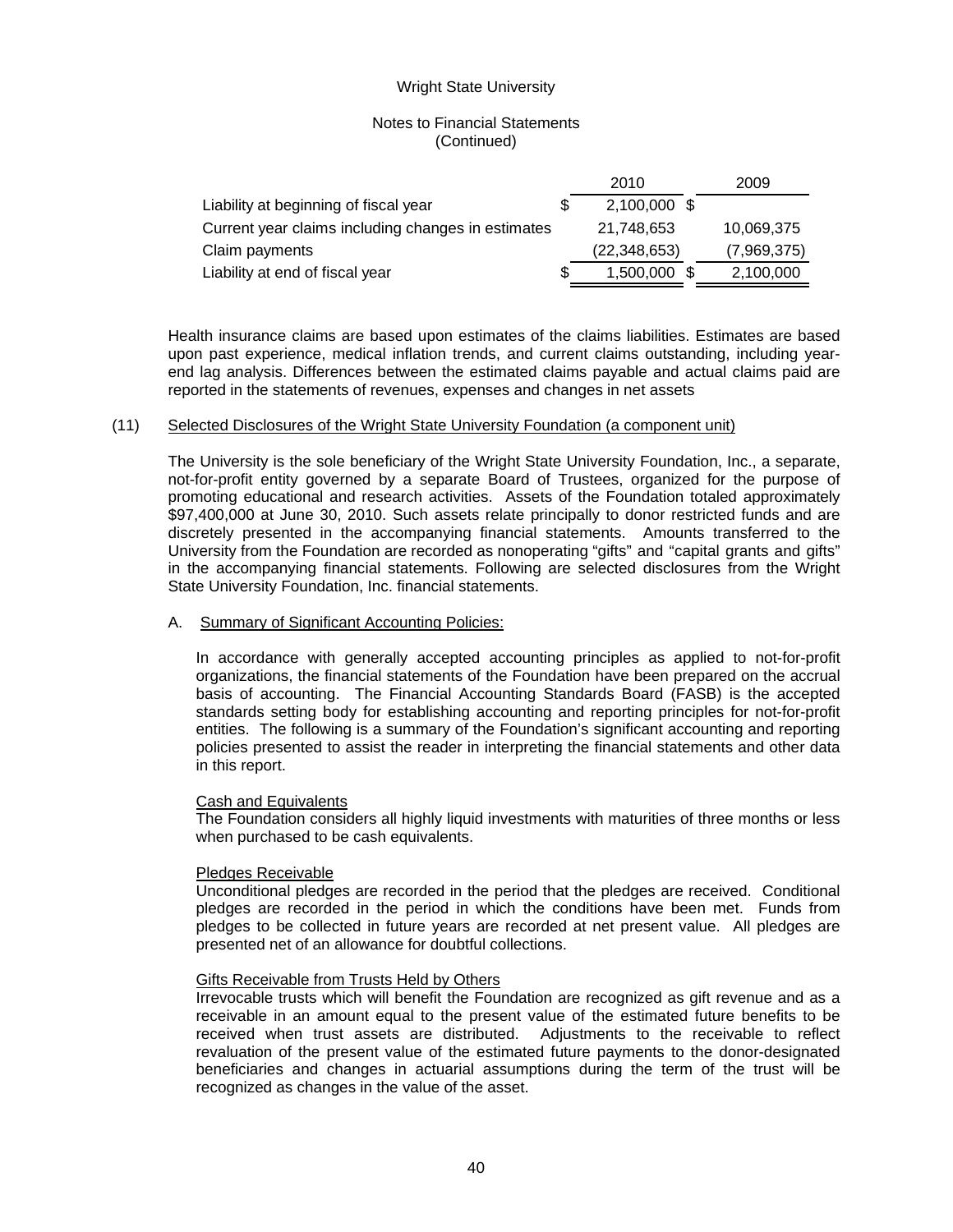### Notes to Financial Statements (Continued)

### Investment in Securities

Investments are stated at fair value. The fair values of investments are based on quoted market prices, where available. If quoted market prices are not available, fair values are based on quoted market prices of comparable instruments. Investments are initially recorded at their acquisition cost if they were purchased and at fair value if they are received through a contribution or exchange transaction. Securities traded on a national exchange are valued at their last reported sales price on the exchange on which they are traded.

Alternative investments, such as hedge funds, private equity and venture capital instruments, for which there is no ready market, are valued at fair value as estimated by management. To estimate fair value, management may rely on valuations reported by the general partners of such investments in unaudited financial reports and/or the Foundation's independent investment advisor. The Foundation believes the carrying amount of these financial instruments is a reasonable estimate of fair value. Because of the inherent uncertainty of valuation in the absence of readily ascertainable market values, the estimated values of those investments may differ from the values that would have been used had a ready market existed for such investments or if the investments were realized, and the differences could be material.

Realized gains or losses are included in the statement of activities. Unrealized gains or losses are based on the differences between cost and fair value of each classification of security and are reported in the statement of activities. Investments are managed by professional investment managers.

### Land Held for Development

Land owned by the Foundation consists primarily of lots adjacent to the University that are carried at historical cost. The land was transferred to the University during the fiscal year ended June 30, 2010.

### Annuity Assets/Payable

Under charitable gift annuity agreements, the Foundation has recorded the donated assets at fair value and the liabilities to the donor and/or his/her beneficiaries at the present value of the estimated future payments to be distributed by the Foundation to such individuals. The amount of the gift is the difference between the asset and liability and is recorded as gift revenue.

## Deposits Held in Custody for Others

These assets represent resources received and held by the Foundation as custodian. The assets are placed in the Foundation's investment portfolio and receive a pro-rata share of investment earnings.

### Net Assets

The Foundation's net assets are classified into three categories: (1) unrestricted net assets, which include no donor-imposed restrictions, (2) temporarily restricted net assets, which include donor-imposed restrictions that will expire in the future and (3) permanently restricted net assets, which include donor-imposed restrictions that the assets be maintained permanently.

The unrestricted net assets consist of operating funds available for any purpose authorized by the board of trustees. Included in unrestricted net assets are funds that have been designated as endowments by the board (quasi-endowments). The board may elect to reverse the decision to designate unrestricted net assets.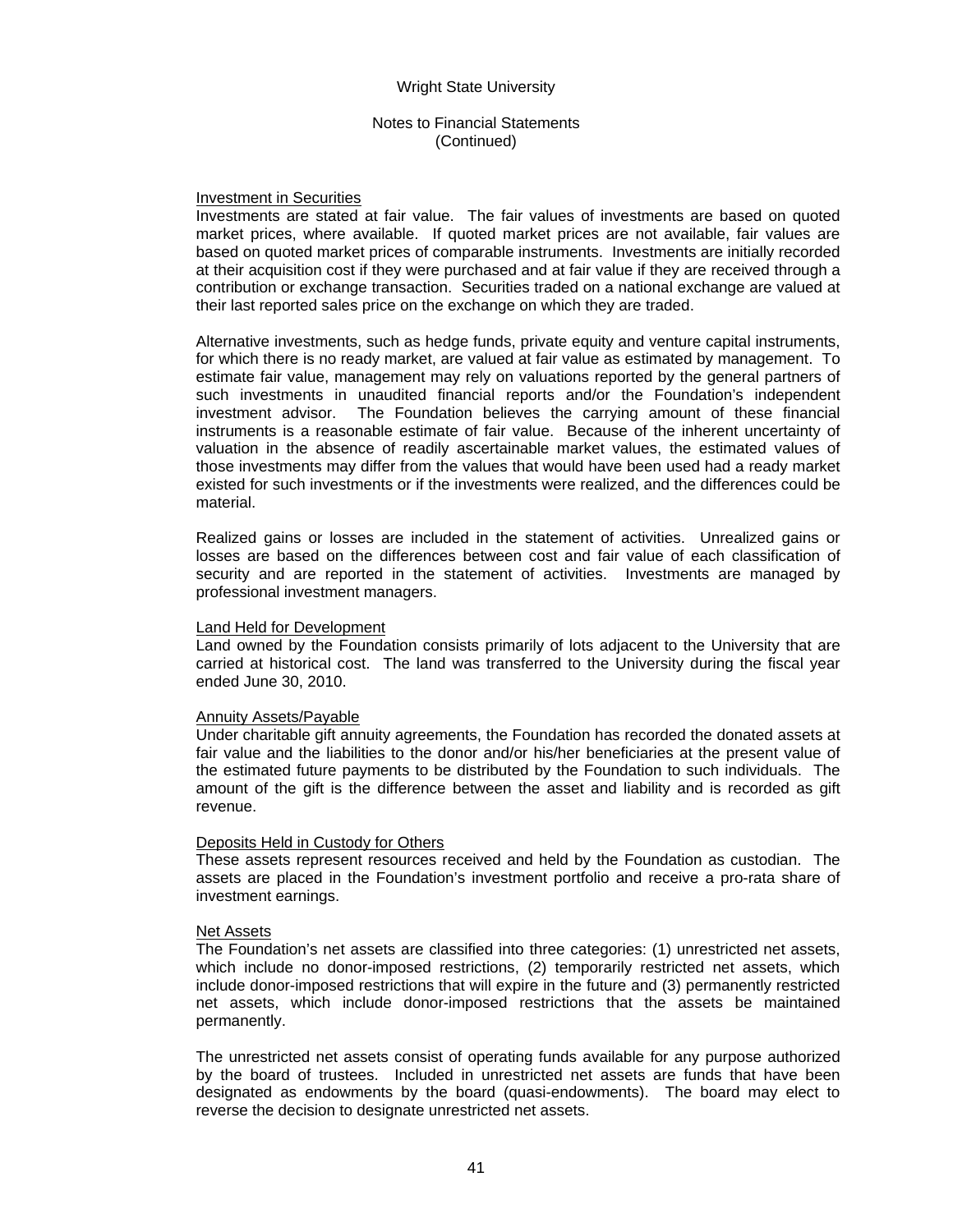## Notes to Financial Statements (Continued)

Temporarily restricted net assets consist of funds arising from a gift in which the donor has stipulated, as a condition of the gift, restrictions on how or when the gift may be spent. Temporarily restricted net assets also include unspent gains on donor restricted gifts by virtue of the Foundation's spending policy. This policy, which was approved by the board of trustees, aims to protect the Foundation's donor-designated endowments from the effects of inflation by reinvesting a portion of the earnings on these funds as if they were endowment funds. Since the reinvestment of earnings from quasi-endowments was not explicitly designated by the donors, the reinvested earnings cannot be classified as permanently restricted under generally accepted accounting principles as applied to not-for-profit organizations.

Permanently restricted net assets consist of funds arising from a gift or bequest in which the donor has stipulated, as a condition of the gift, that the principal be maintained in perpetuity and only the investment income from investment of the funds be expended. Certain donor endowments also specify that a portion of the earnings from the investment be reinvested as principal, or that all income earned over a period of time be reinvested. Amounts are also transferred for specific uses from time to time, as requested by the donor.

### Gifts and Contributions

Gifts and contributions are recorded at their fair market value on the date of receipt. All contributions are considered to be available for unrestricted use unless specifically restricted by the donor. Gifts received that are designated for future periods or restricted by the donor for specific purposes are reported as temporarily restricted or permanently restricted support that increases those net asset categories.

Contributed property is recorded at fair value at the date of donation. If donors stipulate how long the assets must be used or restrict the use of such assets for a specific purpose, the contributions are recorded as restricted support. In the absence of such stipulations, gifts of property are recorded as unrestricted support.

### Investment Earnings

Interest and dividends from endowment investments are credited to temporarily restricted funds and spent in compliance with donor stipulations and the Foundation's spending policy. Interest and dividends from non-endowment investments are credited to the unrestricted fund for expenditure at the discretion of the Foundation's board of trustees. Realized gains or losses are determined based on the average cost method.

### Net Assets Released from Restrictions

When a donor restriction expires, that is, when a stipulated time restriction ends or purpose restriction is accomplished, temporarily restricted net assets are reclassified to unrestricted net assets and reported in the statement of activities as net assets released from restrictions.

### Adoption of New Accounting Standards

In June 2009, the Financial Accounting Standards Board ("FASB") issued a standard regarding the FASB Accounting Standards Codification™ and the hierarchy of generally accepted accounting principles, which replaces the standard previously issued by the FASB regarding the hierarchy of generally accepted accounting principles. This standard identifies the source of accounting principles and the framework for selecting the principles used in the presentation of financial statements of non-governmental entities that are presented in conformity with accounting principles generally accepted in the United States of America ("U.S. GAAP"). In addition, this standard establishes the FASB Accounting Standard Codification™ (the "Codification") as the source of authoritative U.S. GAAP recognized by the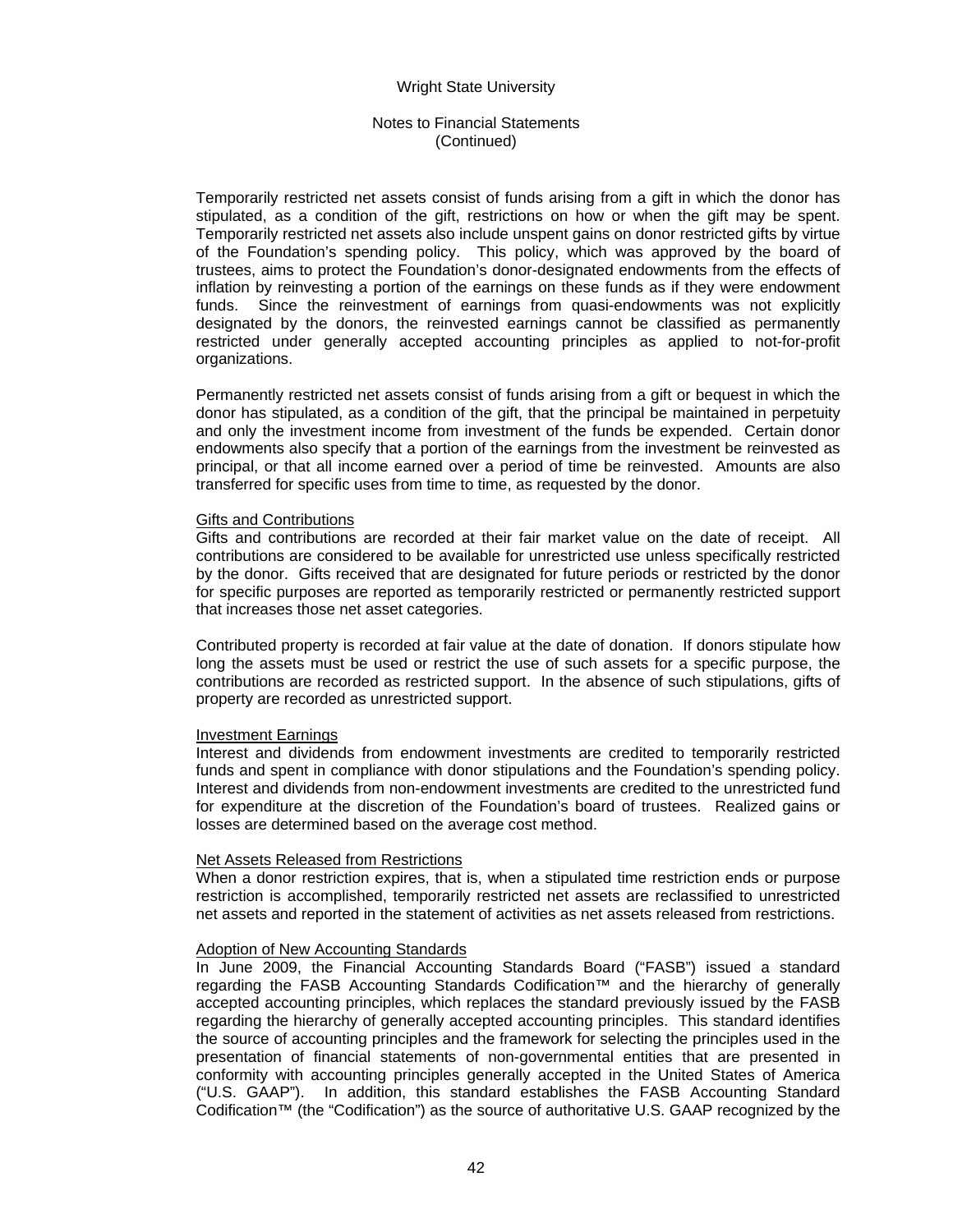# Notes to Financial Statements (Continued)

FASB to be applied by non-governmental entities in the preparation of financial statements in conformity with U.S. GAAP. All guidance contained in the Codification carries an equal level of authority. The initial date of the adoption of this standard was effective for financial statements issued for interim and annual periods ending after June 15, 2009. On June 3, 2009, FASB decided that this standard is effective for interim and annual periods ending after September 15, 2009. The Foundation adopted this standard during the year ended June 30, 2010. The adoption of this standard did not have a significant impact on the Foundation's financial statements.

The Foundation adopted guidance issued by the FASB with respect to accounting for uncertainty in income taxes as of July 1, 2009. A tax position is recognized as a benefit only if it is "more likely than not" that the tax position would be sustained in a tax examination, with a tax examination being presumed to occur. The amount recognized is the largest amount of tax benefit that is greater than 50% likely of being realized on examination. For tax positions not meeting the "more likely than not" test, no tax benefit is recorded. The adoption had no effect on the Foundation's financial statements. The Foundation is no longer subject to examination by taxing authorities for years before 2007. The Foundation does not have any tax benefits recorded at June 30, 2010, and does not expect that position to significantly change in the next year. The Foundation would recognize interest and/or penalties related to income tax matters in income tax expense, if applicable, and there were no amounts accrued for interest and penalties at June 30, 2010.

In May 2009, the FASB issued a standard regarding accounting for subsequent events. This standard incorporates into authoritative accounting literature certain guidance that already existed within generally accepted auditing standards, but the rules concerning recognition and disclosure of subsequent events will remain essentially unchanged. Subsequent events guidance addresses events which occur after the statement of net assets date but before the issuance of financial statements. Under this guidance, as under current practice, an entity must record the effect of subsequent events that provide evidence about conditions that existed at the statement of net assets date but not record the effects of subsequent events which provide evidence about conditions that did not exist at the statement of net assets date. This standard is effective for periods ending after June 15, 2009. The Foundation adopted this standard during the year ended June 30, 2010. Its adoption did not have a significant impact on the Foundation's financial statements.

# Subsequent Events

Management has performed an analysis of the activities and transactions subsequent to June 30, 2010, to determine the need for any adjustments to and/or disclosures within the audited financial statements for the year ended June 30, 2010. Management has performed their analysis through October 15, 2010, the date the financial statements were available to be issued.

## **Estimates**

The preparation of financial statements in conformity with accounting principles generally accepted in the United States of America requires management to make estimates and assumptions that affect the reported amounts of assets and liabilities and disclosure of contingent assets and liabilities at the date of the financial statements and the reported amounts of revenues and expenses during the reporting period. Actual results could differ from those estimates.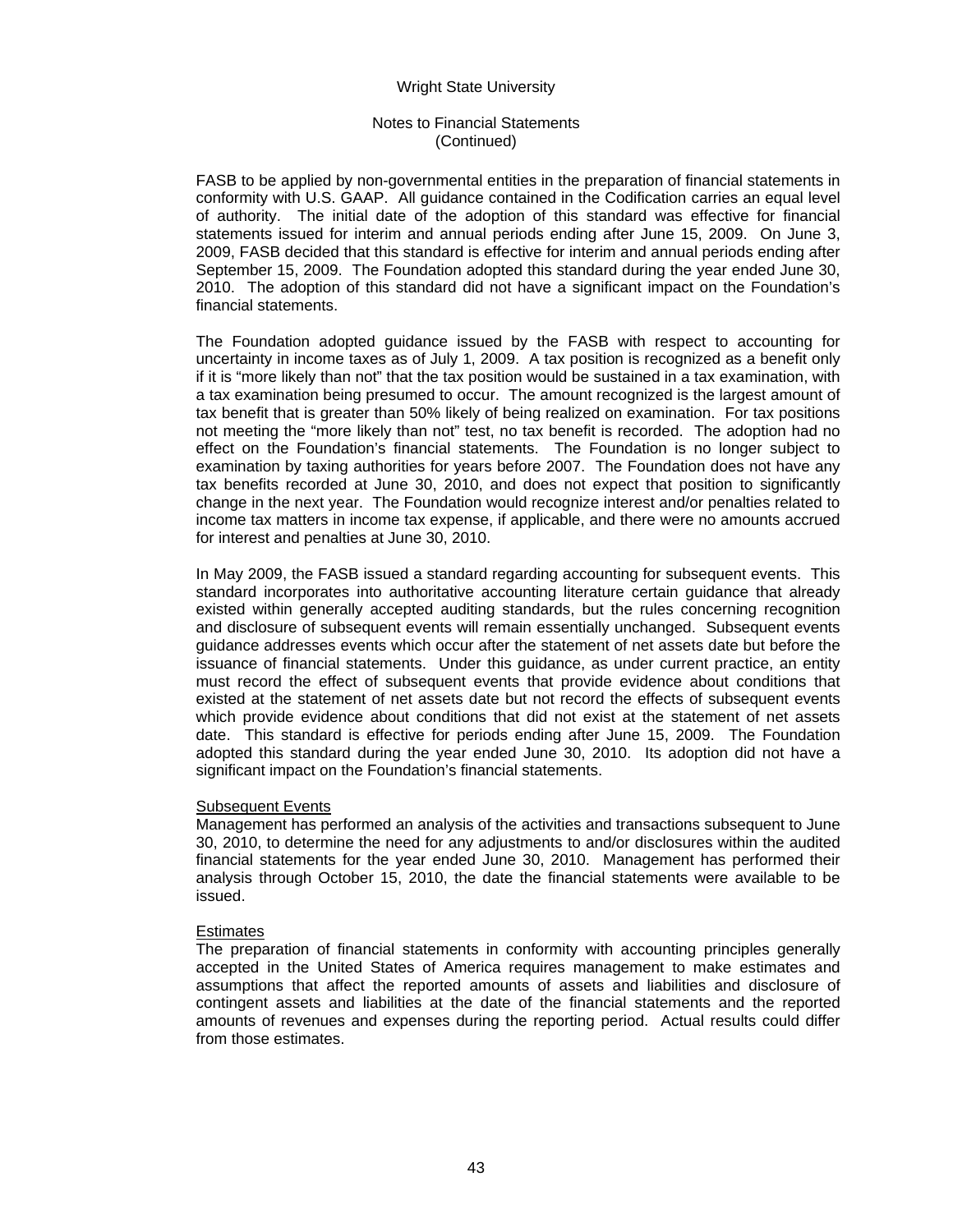### Notes to Financial Statements (Continued)

### **Reclassifications**

Certain reclassifications have been made to conform data in the accompanying prior year financial statements to the current year's presentation. These reclassifications had no effect on net assets or the change in net assets.

### B. Business and Concentrations of Credit Risk

The Foundation's financial instruments that are exposed to various risks, such as interest rate, market and concentrations of credit risk consist primarily of cash and investments. The Foundation deposits its cash in federally insured banks. These deposits are generally in excess of the Federal Deposit Insurance Corporation's insurance limit. Due to the level of uncertainty related to changes in the value of investment securities and the level of uncertainty related to changes in the value of investment securities, it is at least reasonably possible the changes in risks in the near term would result in material changes in the fair value of long-term investments and net assets of the Foundation.

Investments are managed by a professional investment management company utilizing the "manager of managers" model of portfolio administration. The investment manager is subject to the Foundation's investment policy, approved by the board of trustees, which contains objectives, guidelines and restrictions designed to provide for preservation of capital with an emphasis on providing current income and achieving long-term growth of the funds without undue exposure to risk. Certain funds have been pooled for ease of management and to achieve greater diversification in investments.

### C. Fair Value of Financial Instruments

Fair value is the price that would be received for an asset or paid to transfer a liability (an exit price) in the Foundation's principal or most advantageous market on the measurement date.

The fair value hierarchy established by U.S. GAAP requires an entity to maximize the use of observable inputs and minimize the use of unobservable inputs when measuring fair value. The standard describes three levels of inputs that may be used to measure fair value:

- Level 1: Quoted prices for identical assets or liabilities in active markets that the entity has the ability to access as of the measurement date.
- Level 2: Significant other observable inputs other than Level 1 prices such as quoted prices for similar assets or liabilities; quoted prices in markets that are not active; or other inputs that are observable or can be corroborated by observable market data.
- Level 3: Significant unobservable inputs that reflect a reporting entity's own assumptions about the assumptions that market participants would use in pricing an asset or liability.

In many cases a valuation technique used to measure fair value includes inputs from multiple levels of the fair value hierarchy. The lowest level of significant input determines the placement of the entire fair value measurement in the hierarchy.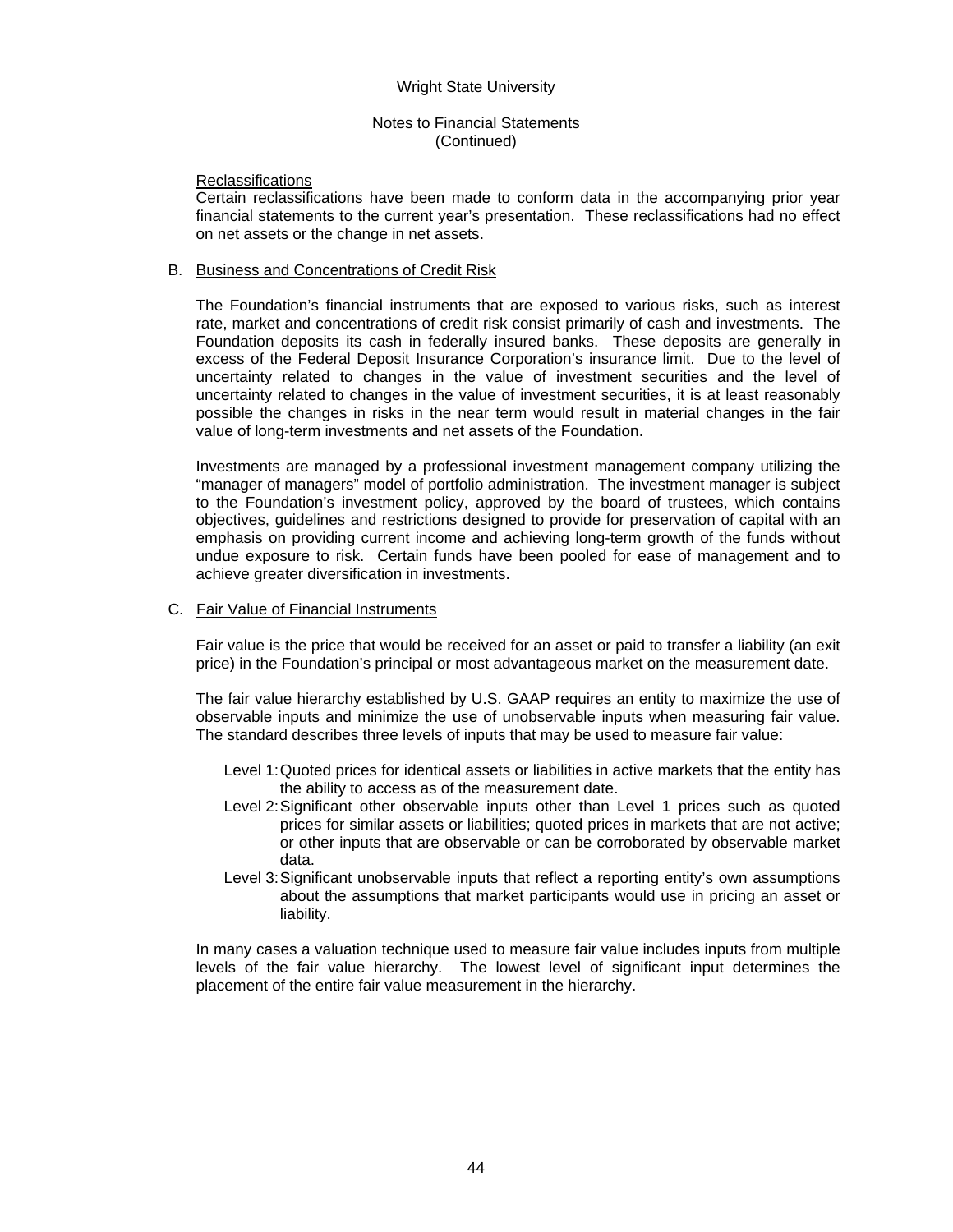# Notes to Financial Statements (Continued)

### Assets measured at fair value on a recurring basis are summarized below for the years ended June 30, 2010 and 2009:

|                                             | Fair Value Measurements at June 30, 2010 Using |                      |    |               |    |              |    |            |
|---------------------------------------------|------------------------------------------------|----------------------|----|---------------|----|--------------|----|------------|
|                                             |                                                | <b>Quoted Prices</b> |    | Significant   |    |              |    |            |
|                                             |                                                | in Active Markets    |    | Other         |    | Significant  |    |            |
|                                             |                                                | for Identical        |    | Observable    |    | Unobservable |    |            |
|                                             |                                                | Assets               |    | Inputs        |    | Inputs       |    |            |
|                                             |                                                | (Level 1)            |    | (Level 2)     |    | (Level 3)    |    | Totals     |
| Assets                                      |                                                |                      |    |               |    |              |    |            |
| Gifts receivable from trusts held by others | \$                                             |                      | \$ |               | \$ | 1,305,300 \$ |    | 1,305,300  |
| Investment in securities:                   |                                                |                      |    |               |    |              |    |            |
| <b>Bonds</b>                                |                                                | 5,078,073            |    |               |    |              |    | 5,078,073  |
| Mutual funds                                |                                                | 32,959,839           |    | 31,058,179    |    | 167,566      |    | 64,185,584 |
| Alternative assets                          |                                                |                      |    | 10,879,556    |    | 4,744,212    |    | 15,623,768 |
| Total investment in securities              | \$                                             | 38,037,912 \$        |    | 41,937,735 \$ |    | 4,911,778 \$ |    | 84,887,425 |
| Other investments:                          |                                                |                      |    |               |    |              |    |            |
| Limited partnerships                        | \$                                             |                      | \$ |               | \$ | 1,043,140    | S. | 1,043,140  |
| Annuity assets                              |                                                |                      |    |               |    |              |    |            |
| Mutual funds-securities                     |                                                | 30,790               |    | 149,201       |    |              |    | 179,991    |
| Total annuity assets                        |                                                | 30,790               |    | 149,201       |    |              |    | 179,991    |
| Total                                       | S                                              | 38,068,702 \$        |    | 42,086,936 \$ |    | 7,260,218 \$ |    | 87,415,856 |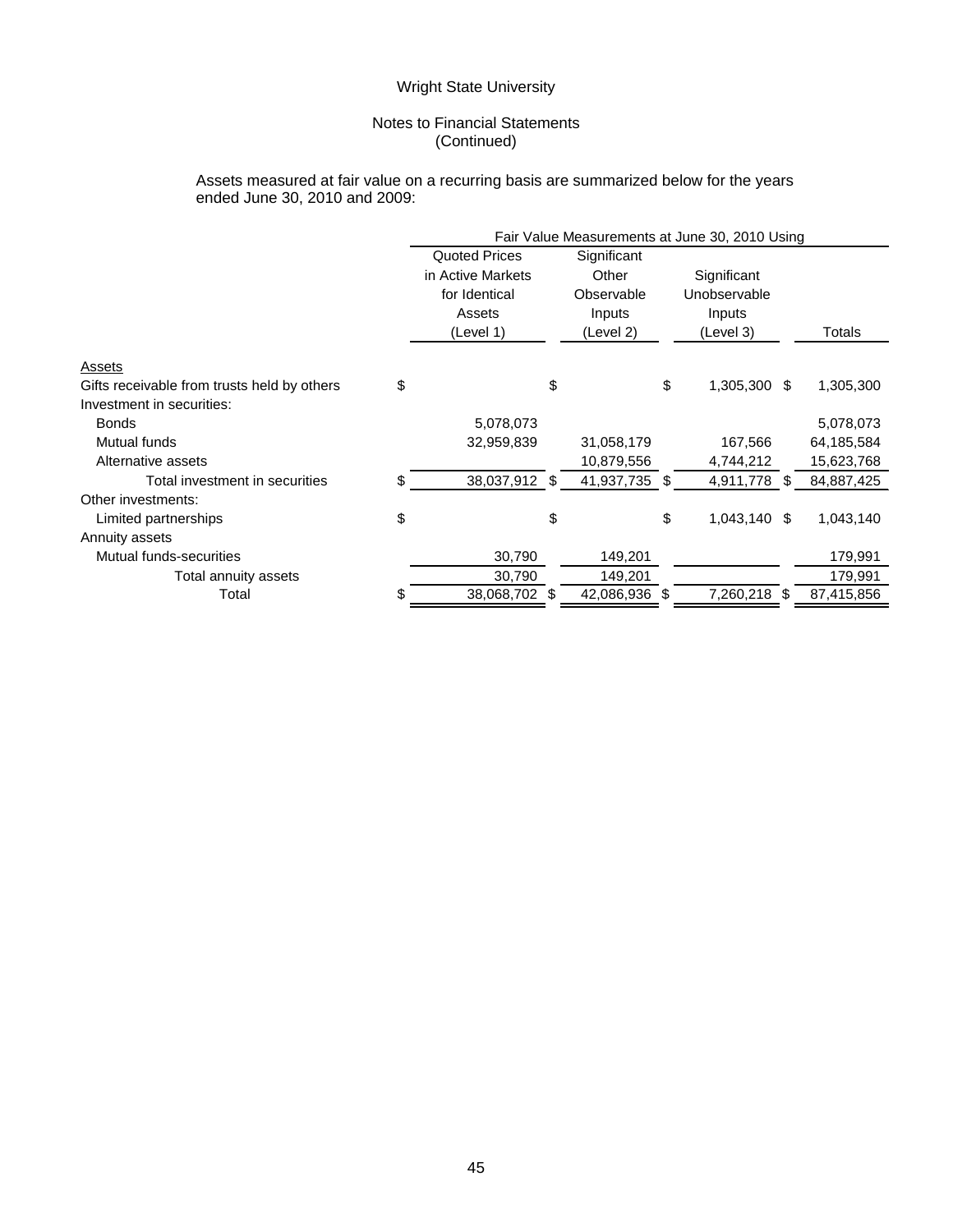# Notes to Financial Statements (Continued)

|                                                   | Fair Value Measurements at June 30, 2009 Using |     |               |    |               |     |            |  |
|---------------------------------------------------|------------------------------------------------|-----|---------------|----|---------------|-----|------------|--|
|                                                   | <b>Quoted Prices</b>                           |     | Significant   |    |               |     |            |  |
|                                                   | in Active Markets                              |     | Other         |    | Significant   |     |            |  |
|                                                   | for Identical                                  |     | Observable    |    | Unobservable  |     |            |  |
|                                                   | Assets                                         |     | Inputs        |    | Inputs        |     |            |  |
|                                                   | (Level 1)                                      |     | (Level 2)     |    | (Level 3)     |     | Totals     |  |
| Assets                                            |                                                |     |               |    |               |     |            |  |
| \$<br>Gifts receivable from trusts held by others |                                                | \$  |               | \$ | 1,495,300 \$  |     | 1,495,300  |  |
| Investment in securities:                         |                                                |     |               |    |               |     |            |  |
| Cash and cash equivalents                         | 2,500,000                                      |     |               |    |               |     | 2,500,000  |  |
| <b>Bonds</b>                                      | 2,482,579                                      |     |               |    |               |     | 2,482,579  |  |
| Mutual funds                                      | 23,259,238                                     |     | 30,649,690    |    | 114,529       |     | 54,023,457 |  |
| Alternative assets                                |                                                |     |               |    | 12,847,299    |     | 12,847,299 |  |
| Total investment in securities<br>\$.             | 28,241,817                                     | -\$ | 30,649,690 \$ |    | 12,961,828 \$ |     | 71,853,335 |  |
| Other investments:                                |                                                |     |               |    |               |     |            |  |
| \$<br>Limited partnerships                        |                                                | \$  |               | \$ | 864,649       | -\$ | 864,649    |  |
| Annuity assets                                    |                                                |     |               |    |               |     |            |  |
| Cash and equivalents                              | 111                                            |     | 57,500        |    |               |     | 57,611     |  |
| Mutual funds-securities                           | 136,761                                        |     | 591,995       |    |               |     | 728,756    |  |
| \$<br>Total annuity assets                        | 136,872                                        | \$  | 649,495 \$    |    |               |     | 786,367    |  |
| Total<br>\$                                       | 28,378,689                                     | S   | 31,299,185    | \$ | 15,321,777    | S   | 74,999,651 |  |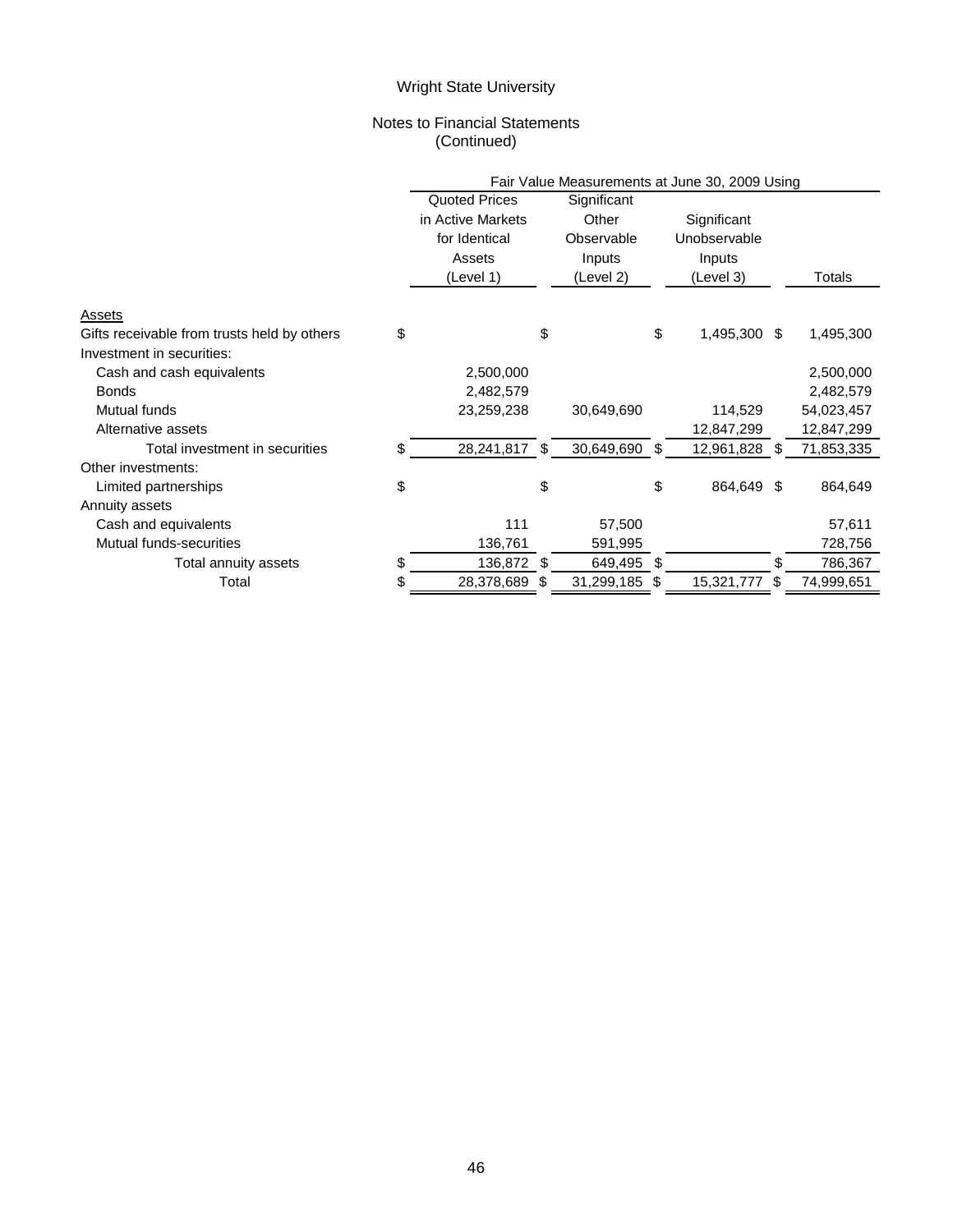# Notes to Financial Statements (Continued)

The table below presents a reconciliation and statement classification of gains and losses for all assets measured at fair value on a recurring basis using significant unobservable inputs (Level 3) for the years ended June 30, 2010 and 2009:

|                                                                                                             | 2010 |                                                          |    |                                          |  |
|-------------------------------------------------------------------------------------------------------------|------|----------------------------------------------------------|----|------------------------------------------|--|
|                                                                                                             |      | <b>Gifts Receivable</b><br>from Trusts Held<br>by Others |    | Alternative<br>Assets                    |  |
| Beginning balance, June 30, 2009<br>Unrealized gains/(losses) included in earnings<br>Net purchases/(sales) | \$   | 1,495,300 \$                                             |    | 12,847,299<br>3,782,432<br>(1, 131, 949) |  |
| Change in value of split interest agreements                                                                |      | (190,000)                                                |    |                                          |  |
| Reclassifications related to ASU 2009-12                                                                    |      |                                                          |    | (10,753,570)                             |  |
| Ending balance, June 30, 2010                                                                               | S    | 1,305,300                                                | -S | 4,744,212                                |  |
|                                                                                                             |      | Mutual<br><b>Funds</b>                                   |    | Limited<br>Partnerships                  |  |
| Beginning balance, June 30, 2009<br>Interest and dividends<br>Realized gains/(losses) on sales              | \$   | 114,529 \$<br>1,589<br>(19, 896)                         |    | 864,649                                  |  |
| Unrealized gains/(losses) included in earnings                                                              |      | 171,078                                                  |    | (2,855)                                  |  |
| Net purchases/(sales)                                                                                       |      | (164, 326)                                               |    | 181,346                                  |  |
| Net transfers in/(out) of Level 3                                                                           |      | 64,592                                                   |    |                                          |  |
| Ending balance, June 30, 2010                                                                               |      | 167,566                                                  | -S | 1,043,140                                |  |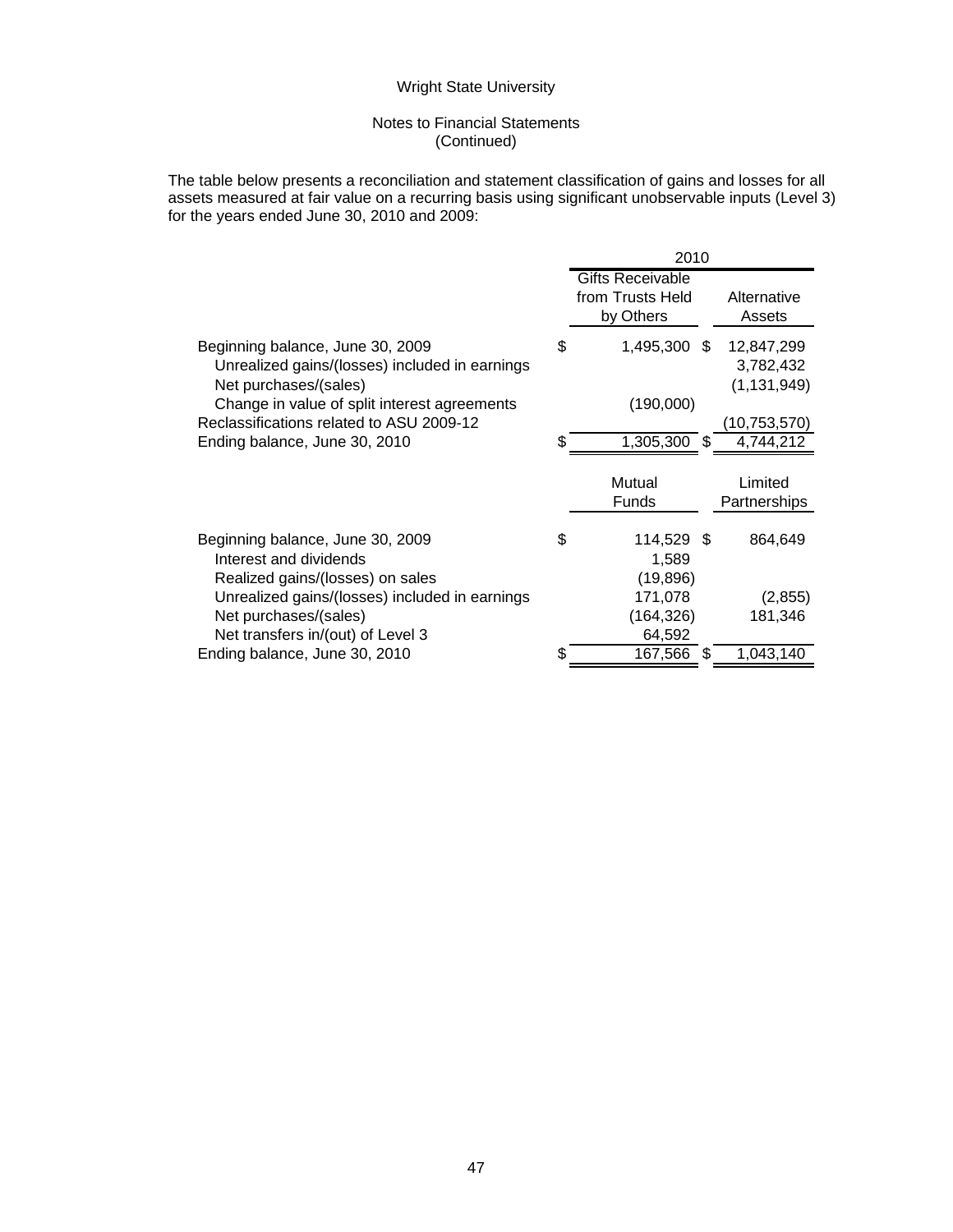## Notes to Financial Statements (Continued)

|                                              | 2009 |                         |              |  |  |
|----------------------------------------------|------|-------------------------|--------------|--|--|
|                                              |      | <b>Gifts Receivable</b> |              |  |  |
|                                              |      | from Trusts Held        | Alternative  |  |  |
|                                              |      | by Others               | Assets       |  |  |
| Beginning balance, June 30, 2008             | \$   | 1,958,100 \$            | 10,327,115   |  |  |
| Realized gains/(losses)                      |      |                         | 139,916      |  |  |
| Unrealized gains/(losses)                    |      |                         | (2,743,214)  |  |  |
| Net purchases/(sales)                        |      |                         | 3,212,010    |  |  |
| Change in value of split interest agreements |      | (462, 800)              |              |  |  |
| Net transfers in/(out) of Level 3            |      |                         | 1,911,472    |  |  |
| Ending balance, June 30, 2009                |      | 1,495,300<br>-S         | 12,847,299   |  |  |
|                                              |      |                         |              |  |  |
|                                              |      | Mutual                  | Limited      |  |  |
|                                              |      | Funds                   | Partnerships |  |  |
| Beginning balance, June 30, 2008             | \$   | 266,313 \$              | 508,301      |  |  |
| Realized gains/(losses)                      |      | (11, 701)               |              |  |  |
| Unrealized gains/(losses)                    |      | (63, 572)               | 23,289       |  |  |
| Net purchases/(sales)                        |      | (23,936)                | 333,059      |  |  |
| Changes in estimates/assumptions             |      | 16                      |              |  |  |
| Net transfers in/(out) of Level 3            |      | (52, 591)               |              |  |  |
| Ending balance, June 30, 2009                | \$   | 114,529                 | 864,649      |  |  |

The fair value of gifts receivable from trusts held by others is based on a valuation model that calculates the present value of estimated residual trust value. The valuation model incorporates assumptions that market participants would use in estimating future investment earnings. Management determines the fair value based on best information available (Level 3 inputs).

Investments in securities consist primarily of mutual fund shares managed by a professional investment management company utilizing the "manager of managers" model of portfolio administration, as described in Note 3. The fair value of money markets and bonds are based on quoted prices in active markets (Level 1 inputs).

Categorization of the fair value of the investment in mutual funds is based upon the Foundation's proportionate share of individual fund assets within the pooled investment portfolio. Foundation management reviews the valuations and returns in comparison to industry benchmarks and other relevant information (Level 2 inputs).

In October 2009, the FASB issued Accounting Standards Update (ASU) 2009-12 that provides additional guidance on how companies should estimate the fair value of certain alternative investments. The fair value of such investments can now be determined using Net Asset Value (NAV), unless it is probable that the asset will be sold at something other than NAV. ASU 2009- 12 requires disclosure of certain attributes of all investments within its scope, regardless of whether NAV is used to measure the fair value of these investments.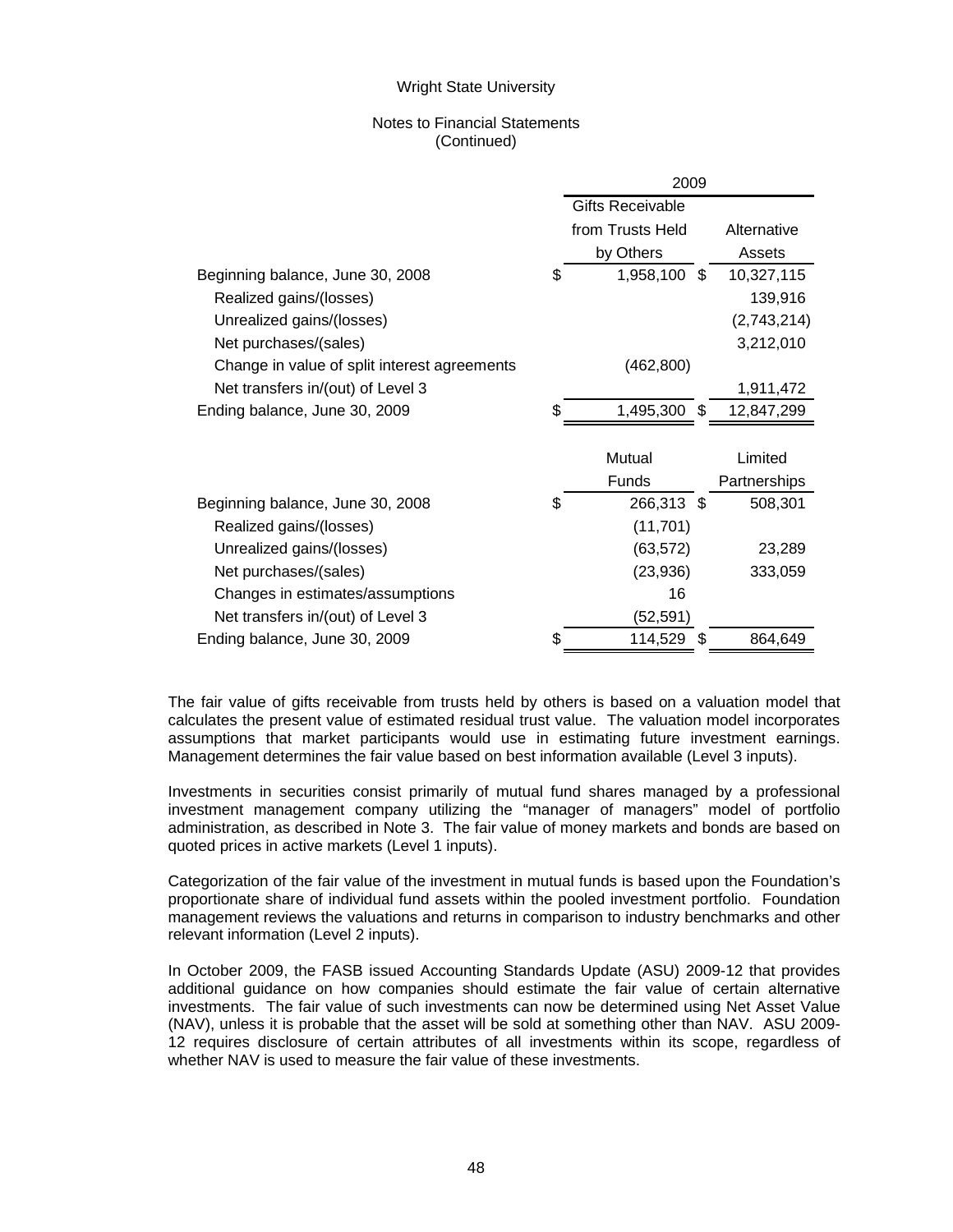## Notes to Financial Statements (Continued)

Information such as NAV, historical and current performance of the underlying assets, cash flow projections, liquidity and credit premiums required by a market participant, and financial trend analysis with respect to the individual fund manager are utilized in determining the valuation of alternative investments, such as hedge funds, private equity and commercial loans, for which there is no active market. Due to current market conditions as well as the limited trading activity of these investments, the market value of alternative investments is highly sensitive to assumption changes and market value volatility (Level 3 inputs). In some instances, the Foundation possesses the ability to redeem these investments at the fund's NAV (Level 2 inputs).

The Foundation's hedge fund investment is a "fund of funds" vehicle structured as an offshore company that invests all of its capital in private placement funds. The fund's investment objective is to seek to achieve a return somewhere between market equity and fixed income returns with a moderate level of risk undertaken. The fund is broadly diversified and invests in multiple hedge fund strategies including convertible bond hedging, credit hedging, distressed debt, equity market neutral, equity long/short, merger arbitrage, short biased and sovereign debt and mortgage hedging. The fund generally invests in 30-40 hedge funds and the fund of funds manager requires full transparency of each of the underlying funds' investment positions. The Foundation is no longer subject to the fund's initial one-year lock-up period and may, therefore, request liquidation on a quarterly basis with 65 days prior notification. At June 30, 2010, the Foundation has no significant unfunded commitments to its hedge fund allocation.

The private equity fund investment is structured as a domestic partnership in which the Foundation is a limited partner. The fund seeks to invest the capital contributed to it in a diversified pool of long-term investments in non-publically traded companies. Diversification is accomplished by investing 40-60% of committed capital in underlying funds focused on the United States, 20-40% on Europe and 0-30% on emerging markets. Capital commitments of the limited partners are payable to the partnership in installments over a  $3 - 5$  year period. At June 30, 2010, the Foundation's total capital commitment of \$3,500,000 was 16.5% (\$577,408) funded. Due to the long-term commitment of capital and the unpredictability of capital calls and partnership distributions, the fund is generally considered illiquid.

The Foundation's investment in commercial loans is in the form of a fund that invests in a diversified portfolio of structured credit instruments, the majority of which are Collateralized Debt Obligation (CDO) equity and mezzanine notes. CDOs are structured finance securities that hold a diversified pool of income-generating collateral that is financed through the issuance of debt securities. CDO investors assume the first level of default risk. These notes are lowly correlated to traditional and other alternative investments, have minimal interest rate risk and are highly transparent. The Foundation's investment in this asset class was fully funded at June 30, 2010. The investment involves a two year lockup period (in effect until March 2011) and allows quarterly redemptions with 69 days prior notice.

Valuation of limited partnership shares reported as "other investments" are derived from reports issued by the general partners adjusted for capital contributions and withdrawals throughout the fiscal year. Although the fund custodians provide annual audited financial statements for each of the funds, the value of the underlying securities is difficult to ascertain as there is no active market associated with these ownership interests. Thus, the partnership interests are classified as Level 3.

Valuation of annuity assets is based on a "Default Level Matrix" developed by the custodian. Mutual funds and other instruments are classified based on analysis and review of FASB standards, together with input from securities pricing service companies, broker/dealers and investment managers regarding their pricing methodologies; discussions with clients and independent accounting firms regarding various market inputs used to determine fair value and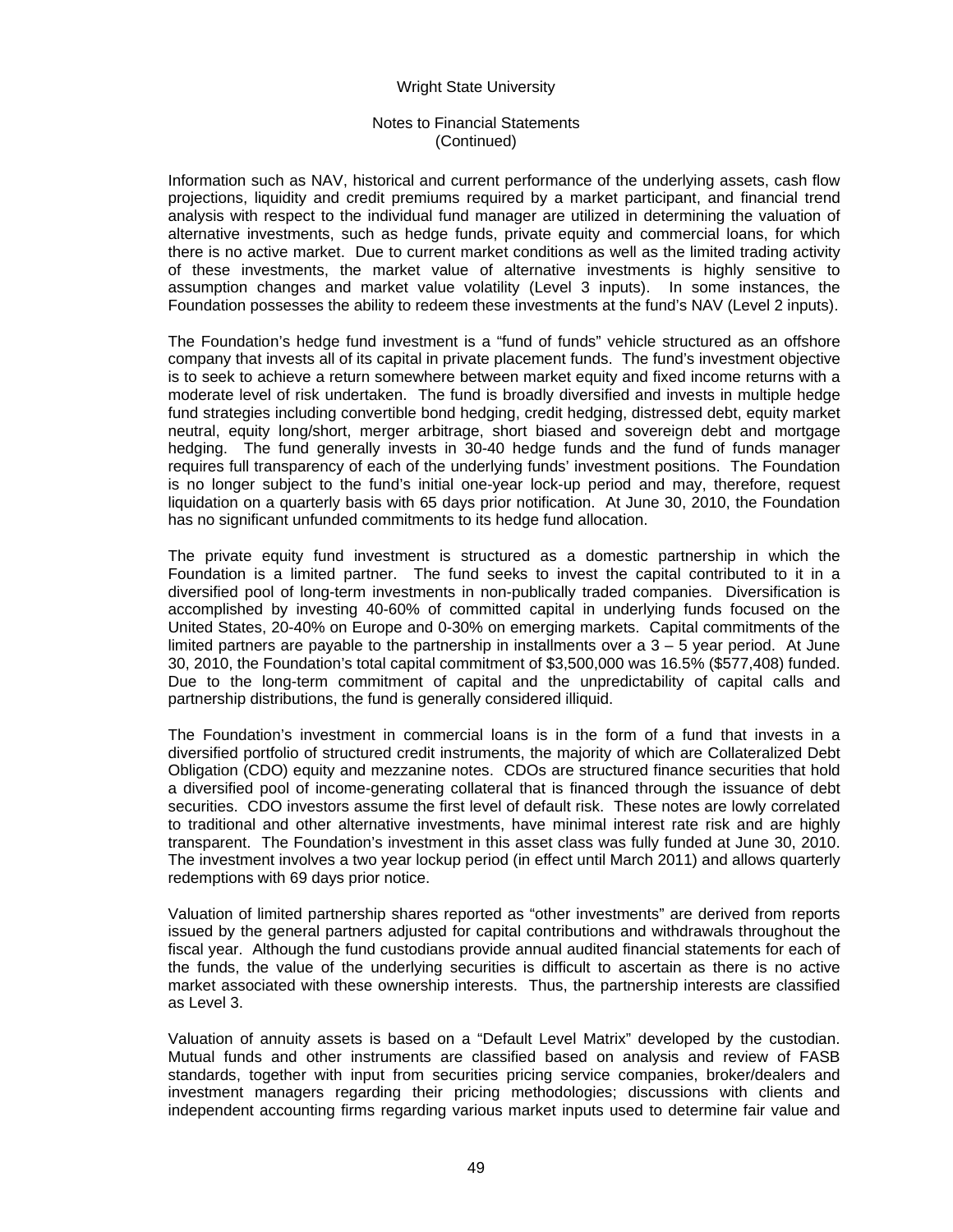## Notes to Financial Statements (Continued)

participation in industry forums. Management believes that this custodian-developed matrix accurately interprets applicable FASB guidance with respect to the level classification defined therein.

# D. Pledges Receivable

Pledges receivable at June 30, 2010 and 2009, by fund type, are as follows:

|                                     | 2010               |              |    |             |    |             |  |
|-------------------------------------|--------------------|--------------|----|-------------|----|-------------|--|
|                                     |                    | Temporarily  |    | Permanently |    |             |  |
|                                     | Unrestricted       | Restricted   |    | Restricted  |    | Totals      |  |
| Less than one year                  | \$<br>40,025<br>S  | 2,659,067    | \$ | 64,396      | æ. | 2,763,488   |  |
| One to five years                   | 4,000              | 3,888,894    |    | 43,910      |    | 3,936,804   |  |
| Six years or greater                |                    | 2,000,000    |    |             |    | 2,000,000   |  |
| Gross pledges receivable            | 44,025             | 8,547,961    |    | 108,306     |    | 8,700,292   |  |
| Present value discount              | (425)              | (1,236,161)  |    | (2,006)     |    | (1,238,592) |  |
| Allowance for uncollectible pledges | (500)              | (40, 800)    |    | (4, 100)    |    | (45,400)    |  |
| Pledges receivable (net)            | \$<br>\$<br>43,100 | 7,271,000 \$ |    | 102.200     | S  | 7.416.300   |  |

|                                     | 2009                |               |     |             |    |               |  |
|-------------------------------------|---------------------|---------------|-----|-------------|----|---------------|--|
|                                     |                     | Temporarily   |     | Permanently |    |               |  |
|                                     | Unrestricted        | Restricted    |     | Restricted  |    | Totals        |  |
| Less than one year                  | \$<br>45,613<br>S   | 2,045,044     | \$  | 1,062,132   | £. | 3,152,789     |  |
| One to five years                   | 4,300               | 1,984,847     |     | 69,200      |    | 2,058,347     |  |
| Six years or greater                |                     | 2,000,000     |     |             |    | 2,000,000     |  |
| Gross pledges receivable            | 49,913              | 6,029,891     |     | 1,131,332   |    | 7,211,136     |  |
| Present value discount              | (313)               | (1, 189, 191) |     | (3,732)     |    | (1, 193, 236) |  |
| Allowance for uncollectible pledges | (400)               | (31,600)      |     | (4,600)     |    | (36, 600)     |  |
| Pledges receivable (net)            | \$<br>49,200<br>\$. | 4,809,100     | \$. | 1,123,000   |    | 5,981,300     |  |

The fair value of pledges receivable was determined using discount rates applicable to the year in which the pledge was established. Rates ranged from 1.79% to 5.10%.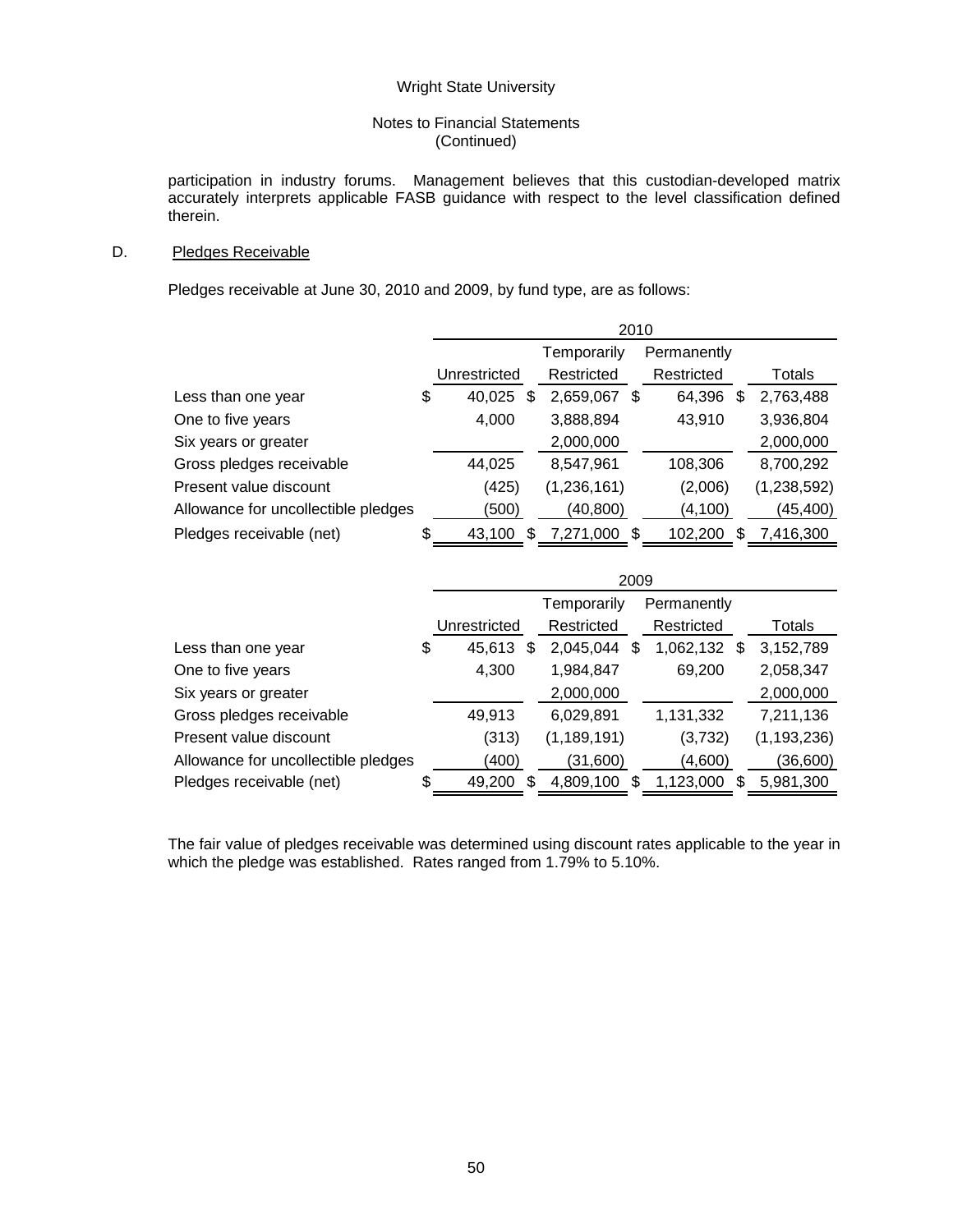# Notes to Financial Statements (Continued)

# E. Investment in Securities

The cost and fair value of the Foundation's investments, at June 30, 2010 and 2009, are as follows:

|                                                                                   |   | 2010                                       | 2009                                               |
|-----------------------------------------------------------------------------------|---|--------------------------------------------|----------------------------------------------------|
| Cash and equivalents<br><b>Bonds</b><br><b>Mutual Funds</b><br>Alternative assets | S | S<br>5,078,073<br>64,185,584<br>15,623,768 | 2,500,000<br>2,482,579<br>54,023,457<br>12,847,299 |
| Totals                                                                            |   | 84,887,425 \$71,853,335                    |                                                    |

Net realized gains (losses) on sales of investments were (\$1,353,331) and (\$3,228,364) for the years ended June 30, 2010 and 2009, respectively. Calculation of net realized gains on sales of investments is based on original cost. Net unrealized gains (losses) amounted to \$10,539,275 and (\$18,028,546) for the years ended June 30, 2010 and 2009, respectively.